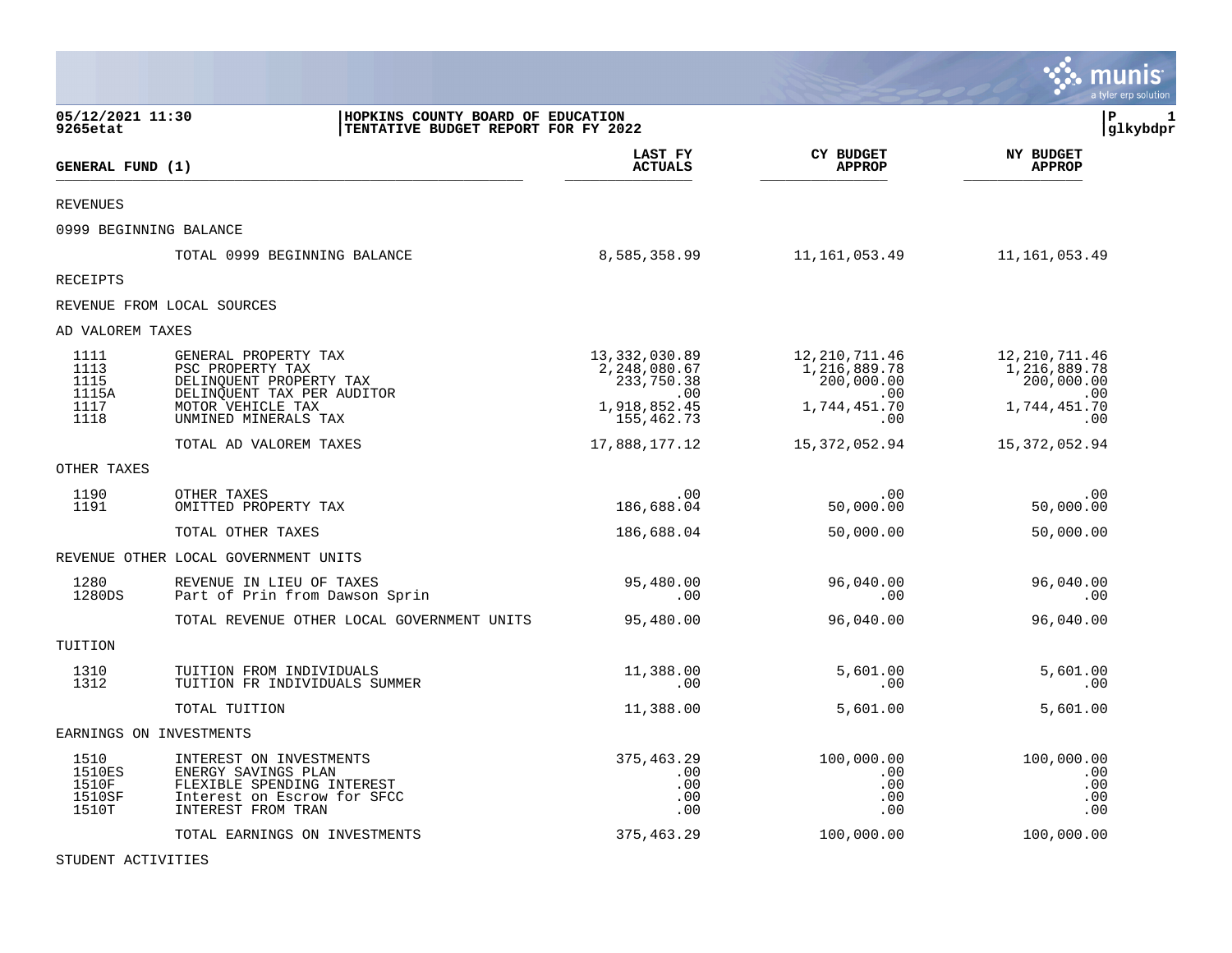

| 05/12/2021 11:30<br>9265etat                                                                            | HOPKINS COUNTY BOARD OF EDUCATION<br>TENTATIVE BUDGET REPORT FOR FY 2022                                                                                                                                                                                                                                                                                                                                            |                                                                                                                                                              |                                                                                                                                | $\mathbf{2}$<br>l P<br> glkybdpr                                                                                               |
|---------------------------------------------------------------------------------------------------------|---------------------------------------------------------------------------------------------------------------------------------------------------------------------------------------------------------------------------------------------------------------------------------------------------------------------------------------------------------------------------------------------------------------------|--------------------------------------------------------------------------------------------------------------------------------------------------------------|--------------------------------------------------------------------------------------------------------------------------------|--------------------------------------------------------------------------------------------------------------------------------|
| GENERAL FUND (1)                                                                                        |                                                                                                                                                                                                                                                                                                                                                                                                                     | LAST FY<br><b>ACTUALS</b>                                                                                                                                    | <b>CY BUDGET</b><br><b>APPROP</b>                                                                                              | <b>NY BUDGET</b><br><b>APPROP</b>                                                                                              |
| 1750                                                                                                    | REVENUE FROM ENTERPRISE ACTIVI                                                                                                                                                                                                                                                                                                                                                                                      | .00                                                                                                                                                          | .00                                                                                                                            | .00                                                                                                                            |
|                                                                                                         | TOTAL STUDENT ACTIVITIES                                                                                                                                                                                                                                                                                                                                                                                            | .00                                                                                                                                                          | .00                                                                                                                            | .00                                                                                                                            |
|                                                                                                         | COMMUNITY SERVICE ACTIVITIES                                                                                                                                                                                                                                                                                                                                                                                        |                                                                                                                                                              |                                                                                                                                |                                                                                                                                |
| 1819                                                                                                    | OTHER FEES                                                                                                                                                                                                                                                                                                                                                                                                          | .00                                                                                                                                                          | .00                                                                                                                            | .00                                                                                                                            |
|                                                                                                         | TOTAL COMMUNITY SERVICE ACTIVITIES                                                                                                                                                                                                                                                                                                                                                                                  | .00                                                                                                                                                          | .00                                                                                                                            | .00                                                                                                                            |
|                                                                                                         | OTHER REVENUE FROM LOCAL SOURCES                                                                                                                                                                                                                                                                                                                                                                                    |                                                                                                                                                              |                                                                                                                                |                                                                                                                                |
| 1911<br>1911A<br>1912<br>1919<br>1920<br>1941<br>1942<br>1980<br>1990<br>1990FL<br>1997<br>1998<br>1999 | BUILDING RENTAL<br>BUILDING RENTAL<br><b>BUS RENTAL</b><br>OTHER RENTAL INCOME<br>CONTRIBUTIONS DONATIONS<br>TEXTBOOK SALES<br>TEXTBOOK RENTALS<br>REFUND OF PRIOR YR EXPENDITURE<br>MISCELLANEOUS REVENUE<br>FLU SHOT MONEY TO PAY HEALTH D<br>OTHER REIMBURSEMENTS<br>CRIMINAL CHECKS/FINGERPRINTING<br>OTHER MISCELLANEOUS REVENUE<br>TOTAL OTHER REVENUE FROM LOCAL SOURCES<br>TOTAL REVENUE FROM LOCAL SOURCES | 7,300.00<br>.00<br>.00<br>.00<br>1,031,705.00<br>.00<br>$.00 \,$<br>102,569.57<br>1,235.27<br>.00<br>$.00 \,$<br>.00<br>.00<br>1,142,809.84<br>19,700,006.29 | 4,500.00<br>.00<br>.00<br>.00<br>.00<br>.00<br>.00<br>.00<br>2,500.00<br>.00<br>.00<br>.00<br>.00<br>7,000.00<br>15,630,693.94 | 4,500.00<br>.00<br>.00<br>.00<br>.00<br>.00<br>.00<br>.00<br>2,500.00<br>.00<br>.00<br>.00<br>.00<br>7,000.00<br>15,630,693.94 |
|                                                                                                         | REVENUE FROM STATE SOURCES                                                                                                                                                                                                                                                                                                                                                                                          |                                                                                                                                                              |                                                                                                                                |                                                                                                                                |
| STATE PROGRAM                                                                                           |                                                                                                                                                                                                                                                                                                                                                                                                                     |                                                                                                                                                              |                                                                                                                                |                                                                                                                                |
| 3111                                                                                                    | SEEK PROGRAM<br>TOTAL STATE PROGRAM                                                                                                                                                                                                                                                                                                                                                                                 | 26, 913, 222.00<br>26, 913, 222.00                                                                                                                           | 27,194,701.00<br>27, 194, 701.00                                                                                               | 27,194,701.00<br>27,194,701.00                                                                                                 |
| OTHER STATE FUNDING                                                                                     |                                                                                                                                                                                                                                                                                                                                                                                                                     |                                                                                                                                                              |                                                                                                                                |                                                                                                                                |
| 3122<br>3125<br>3126<br>3127<br>3128<br>3129                                                            | VOCATIONAL TRANSPORTATION<br>BUS DRVR TRAINING REIMB<br>SUB SALARY REIMB (STATE)<br>FLEXIBLE SPENDING REFUND<br>AUDIT REIMBURSEMENT<br>KSB/KSD TRANSP REIMBURSEMENT                                                                                                                                                                                                                                                 | 36,994.00<br>.00<br>.00<br>$.00 \,$<br>$.00 \,$<br>.00                                                                                                       | .00<br>.00<br>.00<br>.00<br>.00<br>.00                                                                                         | .00<br>.00<br>.00<br>.00<br>.00<br>.00                                                                                         |
|                                                                                                         | TOTAL OTHER STATE FUNDING                                                                                                                                                                                                                                                                                                                                                                                           | 36,994.00                                                                                                                                                    | .00                                                                                                                            | .00                                                                                                                            |
|                                                                                                         | EXPENDITURE REIMBURSEMENTS                                                                                                                                                                                                                                                                                                                                                                                          |                                                                                                                                                              |                                                                                                                                |                                                                                                                                |
| 3130                                                                                                    | NATIONAL BOARD CERT. REIMB.                                                                                                                                                                                                                                                                                                                                                                                         | 21,746.00                                                                                                                                                    | 20,000.00                                                                                                                      | 20,000.00                                                                                                                      |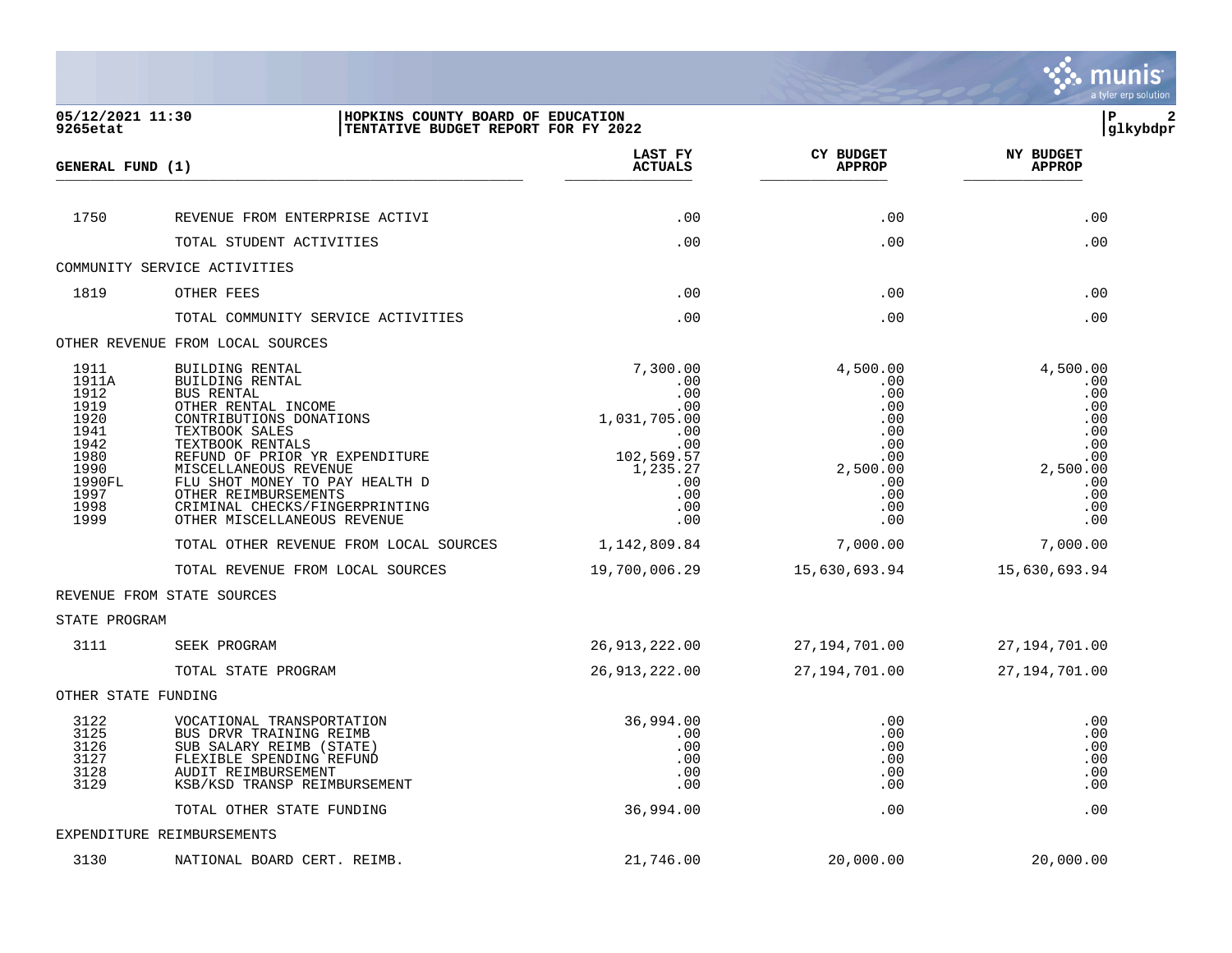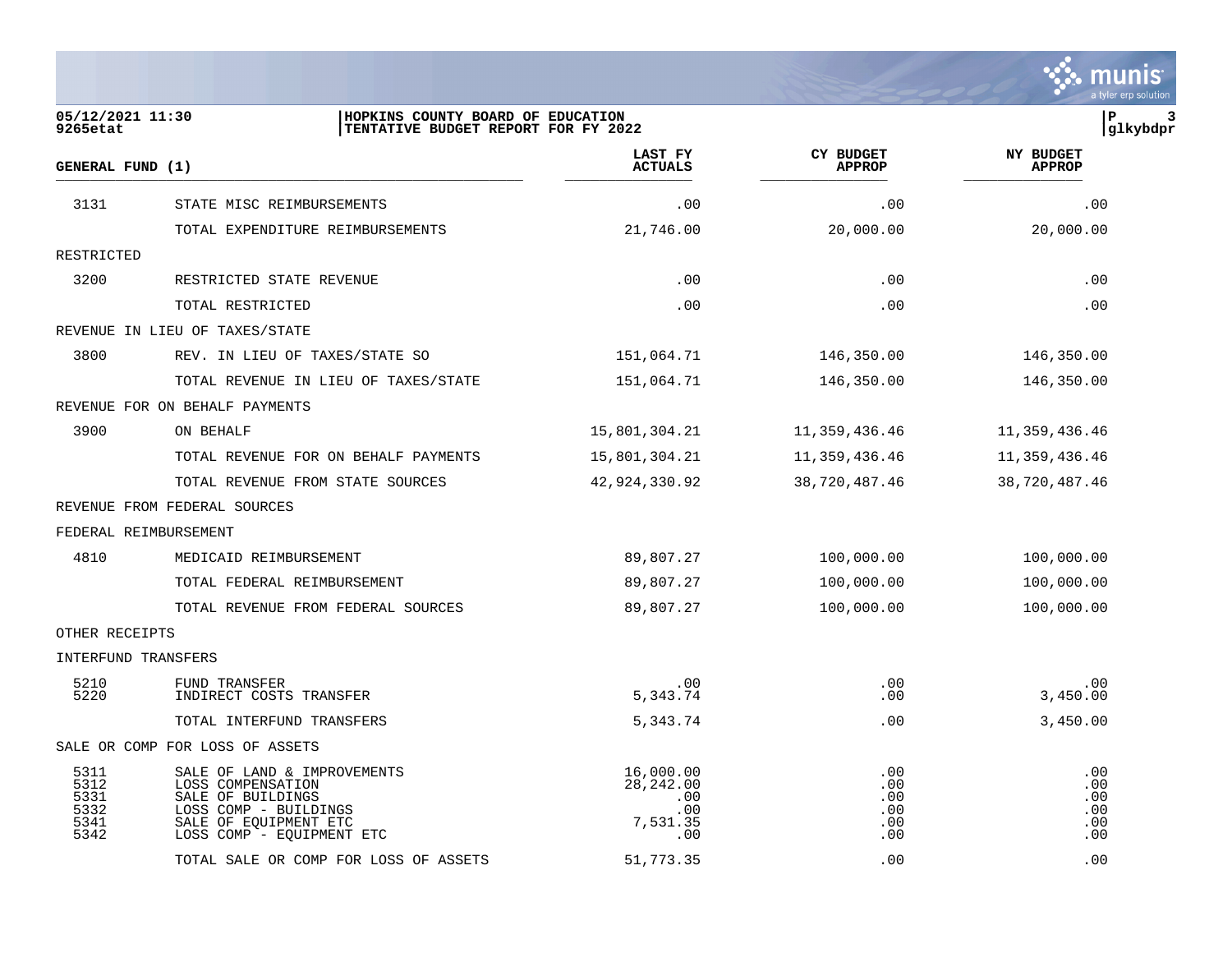

| 05/12/2021 11:30<br>9265etat | HOPKINS COUNTY BOARD OF EDUCATION<br>TENTATIVE BUDGET REPORT FOR FY 2022 |                           |                                   | ∣P<br> glkybdpr                   |
|------------------------------|--------------------------------------------------------------------------|---------------------------|-----------------------------------|-----------------------------------|
| GENERAL FUND (1)             |                                                                          | LAST FY<br><b>ACTUALS</b> | <b>CY BUDGET</b><br><b>APPROP</b> | <b>NY BUDGET</b><br><b>APPROP</b> |
| CAPITAL LEASE PROCEEDS       |                                                                          |                           |                                   |                                   |
| 5500                         | CAPITAL LEASE PROCEEDS                                                   | .00                       | .00                               | .00                               |
|                              | TOTAL CAPITAL LEASE PROCEEDS                                             | .00                       | .00                               | .00                               |
|                              | TOTAL OTHER RECEIPTS                                                     | 57,117.09                 | .00                               | 3,450.00                          |
|                              | TOTAL RECEIPTS                                                           | 62, 771, 261.57           | 54,451,181.40                     | 54,454,631.40                     |
|                              | TOTAL REVENUES                                                           | 71,356,620.56             | 65,612,234.89                     | 65,615,684.89                     |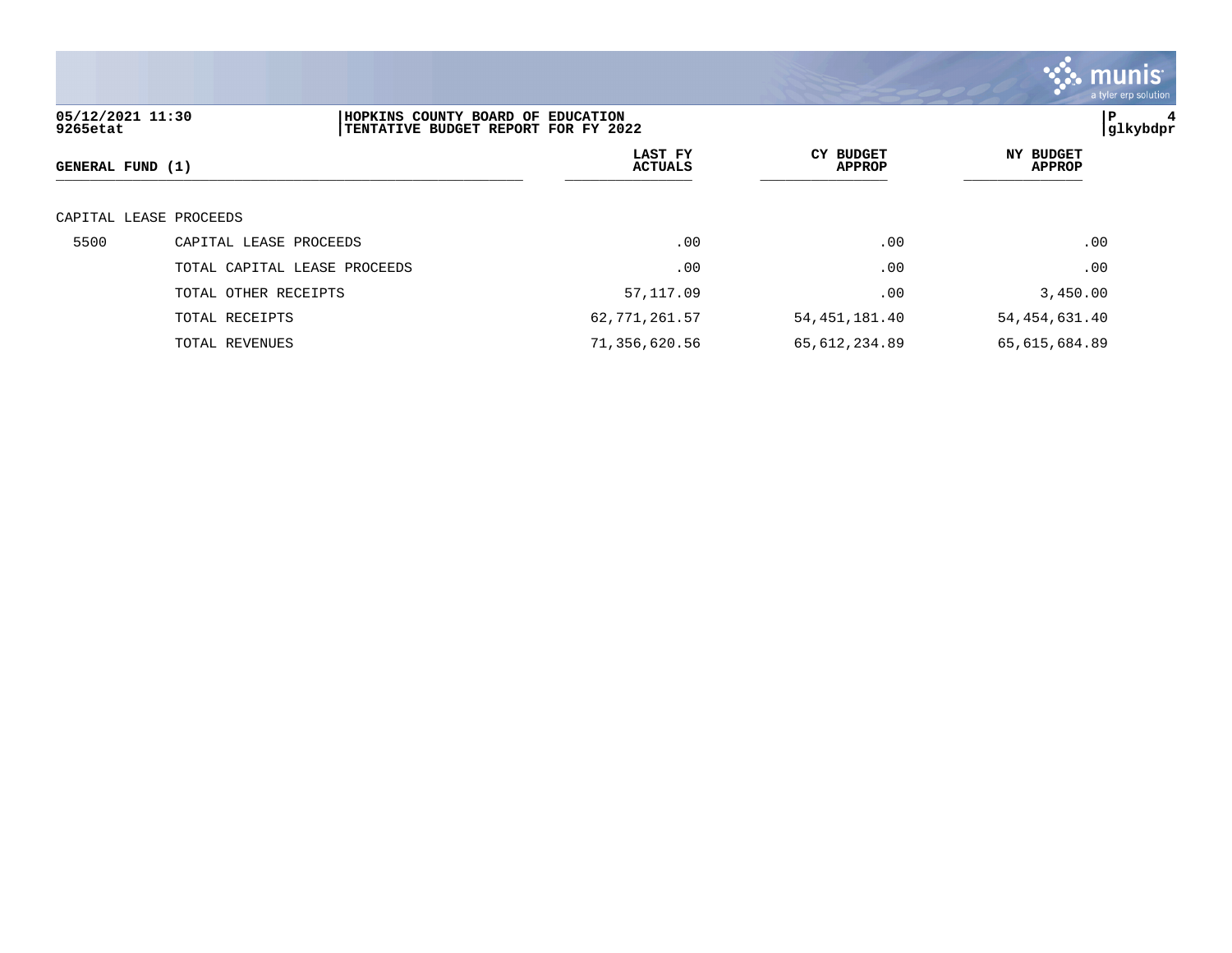

**05/12/2021 11:30 |HOPKINS COUNTY BOARD OF EDUCATION |P 5 9265etat |TENTATIVE BUDGET REPORT FOR FY 2022 |glkybdpr LAST FY CY BUDGET NY BUDGET GENERAL FUND (1) ACTUALS APPROP APPROP** \_\_\_\_\_\_\_\_\_\_\_\_\_\_\_\_\_\_\_\_\_\_\_\_\_\_\_\_\_\_\_\_\_\_\_\_\_\_\_\_\_\_\_\_\_\_\_\_\_\_\_\_\_\_\_ \_\_\_\_\_\_\_\_\_\_\_\_\_\_\_ \_\_\_\_\_\_\_\_\_\_\_\_\_\_\_ \_\_\_\_\_\_\_\_\_\_\_\_\_\_ EXPENDITURES 1000 INSTRUCTION 0100 SALARIES PERSONNEL SERVICES<br>
0200 EMPLOYEE BENEFITS<br>
0280 ON-BEHALF 1,889,487.52 2,730,420.82 2,730,420.82<br>
0280 ON-BEHALF 1,559,948.84 7,559,948.84 0200 EMPLOYEE BENEFITS 1,869,487.52<br>
0280 ON-BEHALF PROF AND TECH SERV 10,676,065.82<br>
0300 PURCHASED PROF AND TECH SERV 10,676,065.82<br>
0400 PURCHASED PROFPTY CERVICES 0280 ON-BEHALF 10,676,065.82 7,559,948.84 7,559,948.84 7,559,948.84 0300 PURCHASED PROF AND TECH SERV 105, 210.00 105, 210.00 105, 210.00 105, 210.00 105, 210.00 105, 210.00 105,<br>0400 PURCHASED PROPERTY SERVICES 15 1000 164, 387.57 198, 273.70 198, 273.70 198, 273.70 198, 273.70 198, 273<br>0 0400 PURCHASED PROPERTY SERVICES 164,387.57<br>18.876.39 18.876.39 18.876.39 0500 OTHER PURCHASED SERVICES 18,876.39 49,184.50 48,784.50<br>0600 SUPPLIES 266,588.62 474,210.26 474,210.26 474,210.26 474,610.26<br>0700 PROPERTY 10.26 474,610.26 474,610.26<br>0800 DEBT SERVICE AND MISCELLANEOUS 17,680.55 38.62 0600 SUPPLIES 266,588.62 474,210.26 474,610.26 0700 PROPERTY .00 249.00 249.00 0700 PROPERTY<br>0800 DEBT SERVICE AND MISCELLANEOUS (17,680.55 25,450.00 25,450.00 25,450.00 25,450.00 25,450.00<br>00. 00. 0900 OTHER ITEMS .00 .00 .00 TOTAL 1000 INSTRUCTION 34,984,153.99 33,736,397.42 33,736,397.42 2100 STUDENT SUPPORT SERVICES 0100 SALARIES PERSONNEL SERVICES 1,347,445.85 1,403,190.92 1,403,190.92 0200 EMPLOYEE BENEFITS 98,933.07 108,299.01 108,299.01 0280 ON-BEHALF 657,602.33 389,154.86 389,154.86 0280 ON-BEHALF (1290 ON-BEHALF )<br>0300 PURCHASED PROF AND TECH SERV<br>0500 OTHER PURCHASED SERVICES 129,705.00 00<br>0500 00 15,050.00 182,399.00 19500 00 1968.00 15,050.00 15,050.00 0400 PURCHASED PROPERTY SERVICES .00 .00 .00 0500 OTHER PURCHASED SERVICES (1999) 15,050.00 15,050.00 15,050.00 15,050.00 15,050.00 15,050.00 15,050.00 15,<br>19,168.25 1,768.25 1,768.25 1,768.25 1,168.25 1,168.25 1,168.25 1,168.25 1,168.25 1,768.25 1,768.25 0600 SUPPLIES 4,430.65 2,768.25 2,768.25 0700 PROPERTY .00 .00 .00 0800 DEBT SERVICE AND MISCELLANEOUS .00 .00 .00 TOTAL 2100 STUDENT SUPPORT SERVICES 2,245,193.18 2,099,763.04 2,100,862.04 2200 INSTRUCTIONAL STAFF SUPP SERV 0100 SALARIES PERSONNEL SERVICES 1,235,908.65 1,259,005.03 1,259,005.03 0200 EMPLOYEE BENEFITS CONSIDERED AND RESERVE TO A SAN FOREST SERVER AND SERVER SERVER TO A SAN FOREST SERVER A<br>0280 ON-BEHALF 425,024.54 425,024.54 425,024.54 0280 ON-BEHALF 603,168.16 425,024.54 425,024.54 0300 PURCHASED PROF AND TECH SERV  $\begin{bmatrix} 14 \\ 255 \\ 51 \end{bmatrix}$   $\begin{bmatrix} 14 \\ 255 \\ 50 \end{bmatrix}$   $\begin{bmatrix} 33 \\ 578 \\ 00 \end{bmatrix}$   $\begin{bmatrix} 0 \\ 0 \\ 0 \end{bmatrix}$   $\begin{bmatrix} 33 \\ 578 \\ 0 \\ 0 \end{bmatrix}$   $\begin{bmatrix} 30 \\ 578 \\ 0 \\ 0 \end{bmatrix}$  0400 PURCHASED PROPERTY SERVICES .00 .00 .00 0500 OTHER PURCHASED SERVICES 12,295.08 31,150.00 30,150.00 0600 SUPPLIES 170,860.97 233,338.92 237,138.92 0700 PROPERTY .00 .00 .00 0700 PROPERTY<br>0800 DEBT SERVICE AND MISCELLANEOUS 1,785.42 17,000.00 17,000.00 17,200.00 TOTAL 2200 INSTRUCTIONAL STAFF SUPP SERV 2,137,494.85 2,104,571.72 2,104,571.72 2300 DISTRICT ADMIN SUPPORT 0100 SALARIES PERSONNEL SERVICES (1999) 307,146.00 298,422.57 298,422.57 298,422.57 298,422.57 2.842,741.78 2.<br>0200 EMPLOYEE BENEFITS (1995.50 2.842,741.78 2.842,741.78 2.842,741.78 2.842,741.78 2.842,741.78 2.842,741.78 0200 EMPLOYEE BENEFITS 320 120 200 200 200 201 229.52<br>149.898.36 2,842,741.78 2,842,741.78 2,842,741.78 2,842,749.898.36 0281,229.52<br>
02842,741.78<br>
02842,741.78<br>
02842,741.78<br>
02842,741.78<br>
02842,741.78<br>
02842,741.78<br>
02842,741.78<br>
02842,741.78<br>
02842,741.78<br>
046,905.50<br>
046,905.50<br>
045,313.93<br>
045,313.93 0300 PURCHASED PROF AND TECH SERV 58,062.67 58,062.67 58,062.67 58,062.67 58,062.67 58,062.67 58,062.67 51,000.00<br>0400 PURCHASED PROPERTY SERVICES 580,036.97 51,000.00 51,000.00 51,000.00 51,000.00 51,000.00 51,000.00 51,0

0400 PURCHASED PROPERTY SERVICES 21,653.10 51,000.00 51,000.00

0500 OTHER PURCHASED SERVICES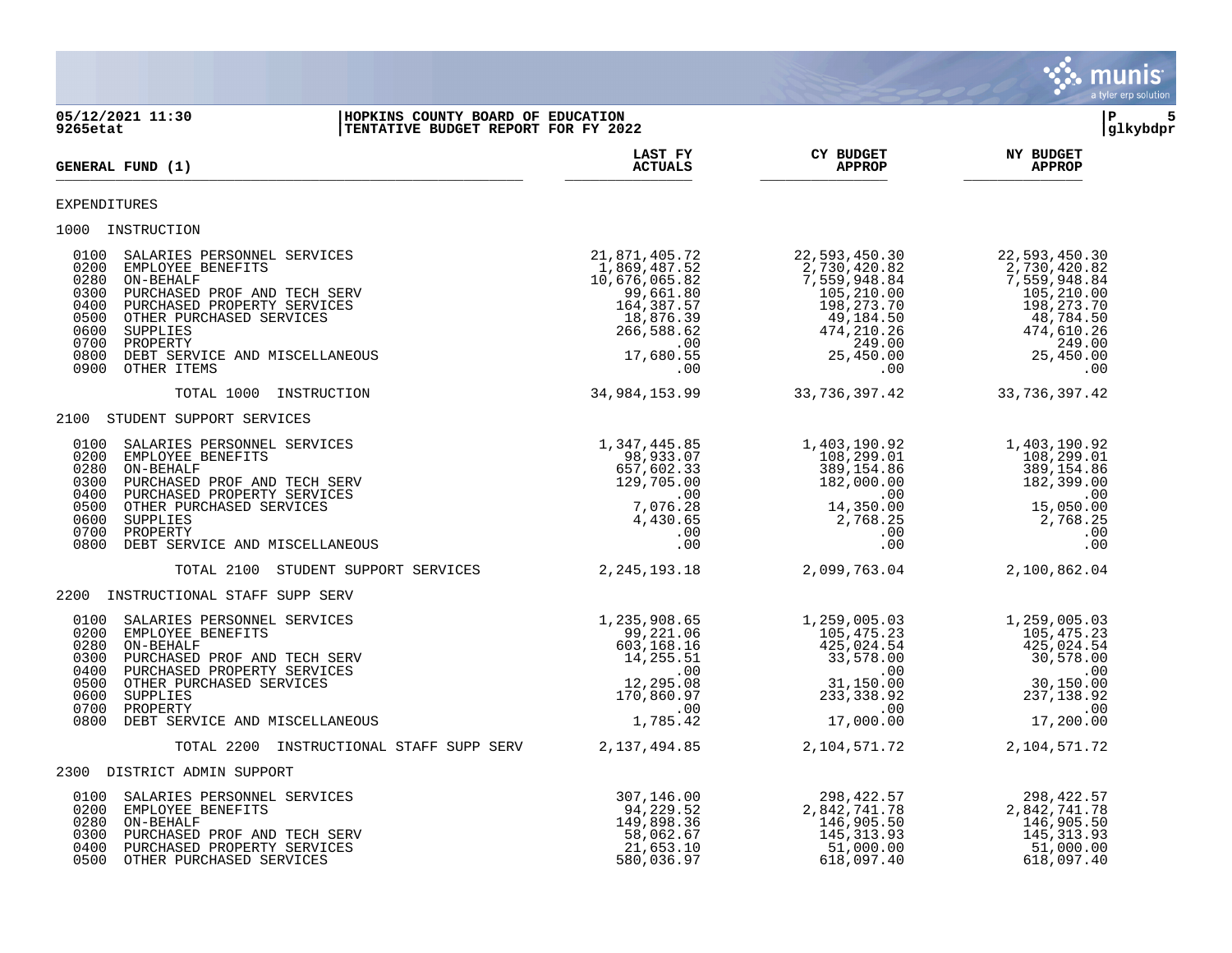

#### **05/12/2021 11:30 |HOPKINS COUNTY BOARD OF EDUCATION |P 6 9265etat |TENTATIVE BUDGET REPORT FOR FY 2022 |glkybdpr**

|                                                                      | <b>GENERAL FUND (1)</b>                                                                                                                                                                                                                | LAST FY<br><b>ACTUALS</b>                                                                                                        | CY BUDGET<br><b>APPROP</b>                                                                                                                                  | <b>NY BUDGET</b><br><b>APPROP</b>                                                                                              |
|----------------------------------------------------------------------|----------------------------------------------------------------------------------------------------------------------------------------------------------------------------------------------------------------------------------------|----------------------------------------------------------------------------------------------------------------------------------|-------------------------------------------------------------------------------------------------------------------------------------------------------------|--------------------------------------------------------------------------------------------------------------------------------|
| 0600<br>0700<br>0800                                                 | SUPPLIES<br>PROPERTY<br>DEBT SERVICE AND MISCELLANEOUS                                                                                                                                                                                 | 7,190.28<br>.00<br>33,752.82                                                                                                     | 215,692.00<br>.00<br>35,000.00                                                                                                                              | 215,692.00<br>.00<br>35,000.00                                                                                                 |
|                                                                      | TOTAL 2300 DISTRICT ADMIN SUPPORT                                                                                                                                                                                                      | 1,251,969.72                                                                                                                     | 4,353,173.18                                                                                                                                                | 4, 353, 173. 18                                                                                                                |
| 2400                                                                 | SCHOOL ADMIN SUPPORT                                                                                                                                                                                                                   |                                                                                                                                  |                                                                                                                                                             |                                                                                                                                |
| 0100<br>0200<br>0280<br>0300<br>0400<br>0500<br>0600<br>0800<br>0840 | SALARIES PERSONNEL SERVICES<br>EMPLOYEE BENEFITS<br>ON-BEHALF<br>PURCHASED PROF AND TECH SERV<br>PURCHASED PROPERTY SERVICES<br>OTHER PURCHASED SERVICES<br>SUPPLIES<br>0700 PROPERTY<br>DEBT SERVICE AND MISCELLANEOUS<br>CONTINGENCY | 2,576,737.97<br>363,353.49<br>1,257,541.38<br>$165.00$<br>5,302.52<br>14,632.56<br>- 088.89<br>$5,432.57$<br>$00$<br>$00$<br>.00 | 2,619,944.63<br>$7.393, 286.64$<br>$880, 734.66$<br>$8, 255.00$<br>$4, 600.00$<br>$30, 409.31$<br>$112, 203.33$<br>$00$<br>$11, 550.00$<br>$00$<br>8,255.00 | 2,619,944.63<br>393,286.64<br>880,734.66<br>2,255.00<br>4,600.00<br>30,409.31<br>112,203.33<br>.00<br>11,550.00<br>.00         |
|                                                                      | TOTAL 2400<br>SCHOOL ADMIN SUPPORT                                                                                                                                                                                                     | 4,262,154.38                                                                                                                     | 4,060,983.57                                                                                                                                                | 4,054,983.57                                                                                                                   |
| 2500                                                                 | BUSINESS SUPPORT SERVICES                                                                                                                                                                                                              |                                                                                                                                  |                                                                                                                                                             |                                                                                                                                |
| 0100<br>0200<br>0280<br>0300<br>0400<br>0500<br>0600<br>0700<br>0800 | SALARIES PERSONNEL SERVICES<br>EMPLOYEE BENEFITS<br>ON-BEHALF<br>PURCHASED PROF AND TECH SERV<br>PURCHASED PROPERTY SERVICES<br>OTHER PURCHASED SERVICES<br>SUPPLIES<br>PROPERTY<br>DEBT SERVICE AND MISCELLANEOUS                     | 1,002,874.22<br>191,161.28<br>489,438.91<br>408,620.71<br>20,105.43<br>189,395.34<br>511,733.73<br>.00<br>5,395.30               | 1,022,912.84<br>203,880.02<br>352,763.64<br>406,900.00<br>65,377.00<br>164,004.86<br>464,336.91<br>20,000.00<br>10,600.00                                   | 1,022,912.84<br>203,880.02<br>352,763.64<br>407,900.00<br>65,377.00<br>164,454.86<br>470,086.91<br>20,000.00<br>10,650.00      |
|                                                                      | TOTAL 2500 BUSINESS SUPPORT SERVICES                                                                                                                                                                                                   | 2,818,724.92                                                                                                                     | 2,710,775.27                                                                                                                                                | 2,718,025.27                                                                                                                   |
| 2600                                                                 | PLANT OPERATIONS & MAINTENANCE                                                                                                                                                                                                         |                                                                                                                                  |                                                                                                                                                             |                                                                                                                                |
| 0100<br>0200<br>0280<br>0300<br>0400<br>0500<br>0600<br>0700<br>0800 | SALARIES PERSONNEL SERVICES<br>EMPLOYEE BENEFITS<br>ON-BEHALF<br>PURCHASED PROF AND TECH SERV<br>PURCHASED PROPERTY SERVICES<br>OTHER PURCHASED SERVICES<br>SUPPLIES<br>PROPERTY<br>DEBT SERVICE AND MISCELLANEOUS                     | 2,106,825.56<br>666,898.62<br>1,030,711.57<br>352,362.75<br>947,177.57<br>58,190.99<br>1,870,635.69<br>1,162,735.22<br>12,756.34 | 2,011,602.63<br>665,086.63<br>796,055.30<br>483,500.00<br>1,207,100.00<br>69,950.00<br>1,921,375.00<br>135,000.00<br>10,000.00                              | 2,011,602.63<br>665,086.63<br>796,055.30<br>483,500.00<br>1,207,100.00<br>69,950.00<br>1,921,375.00<br>135,000.00<br>10,000.00 |
|                                                                      | TOTAL 2600 PLANT OPERATIONS & MAINTENANCE                                                                                                                                                                                              | 8, 208, 294. 31                                                                                                                  | 7,299,669.56                                                                                                                                                | 7,299,669.56                                                                                                                   |
| 2700                                                                 | STUDENT TRANSPORTATION                                                                                                                                                                                                                 |                                                                                                                                  |                                                                                                                                                             |                                                                                                                                |
| 0100                                                                 | SALARIES PERSONNEL SERVICES<br>0200 EMPLOYEE BENEFITS                                                                                                                                                                                  | 1,690,562.10<br>579,787.54                                                                                                       | 1,773,502.32<br>574,700.53                                                                                                                                  | 1,773,502.32<br>574,700.53                                                                                                     |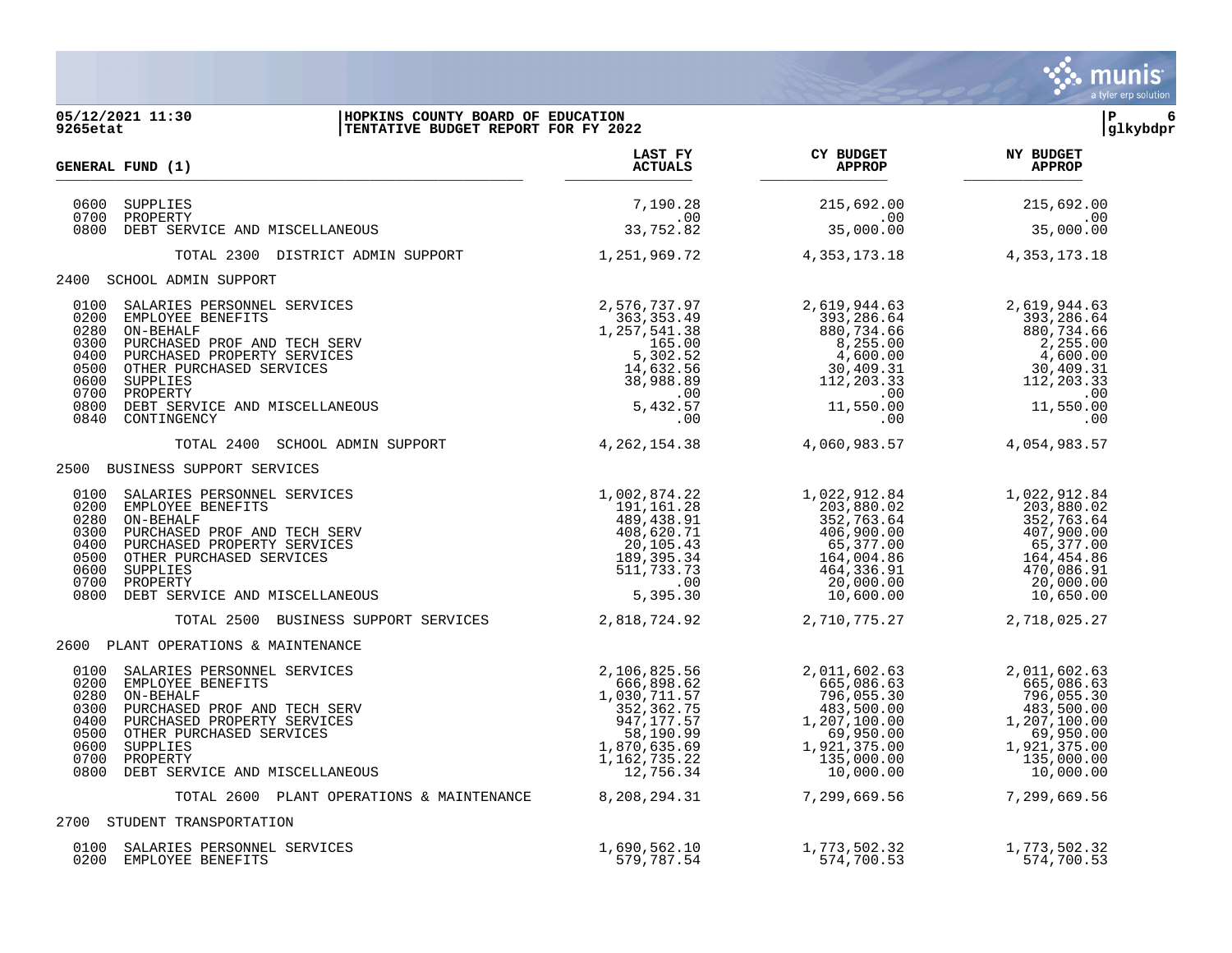

#### **05/12/2021 11:30 |HOPKINS COUNTY BOARD OF EDUCATION |P 7 9265etat |TENTATIVE BUDGET REPORT FOR FY 2022 |glkybdpr**

| <b>GENERAL FUND (1)</b>                                                                                                                                                                                                | LAST FY<br><b>ACTUALS</b>                                                               | <b>CY BUDGET</b><br><b>APPROP</b>                                                        | <b>NY BUDGET</b><br><b>APPROP</b>                                                        |
|------------------------------------------------------------------------------------------------------------------------------------------------------------------------------------------------------------------------|-----------------------------------------------------------------------------------------|------------------------------------------------------------------------------------------|------------------------------------------------------------------------------------------|
| 0280<br>ON-BEHALF<br>0300<br>PURCHASED PROF AND TECH SERV<br>0400<br>PURCHASED PROPERTY SERVICES<br>0500<br>OTHER PURCHASED SERVICES<br>0600<br>SUPPLIES<br>0700<br>PROPERTY<br>0800<br>DEBT SERVICE AND MISCELLANEOUS | 825,055.49<br>11,876.46<br>1,779.74<br>7,937.38<br>390,407.40<br>417,035.00<br>5,792.61 | 711,999.52<br>16,350.00<br>9,000.00<br>13,350.00<br>552,550.00<br>420,000.00<br>6,000.00 | 711,999.52<br>16,350.00<br>9,000.00<br>13,350.00<br>565,550.00<br>420,000.00<br>7,000.00 |
| TOTAL 2700 STUDENT TRANSPORTATION                                                                                                                                                                                      | 3,930,233.72                                                                            | 4,077,452.37                                                                             | 4,091,452.37                                                                             |
| 2900<br>OTHER INSTRUCTIONAL                                                                                                                                                                                            |                                                                                         |                                                                                          |                                                                                          |
| 0600<br>SUPPLIES                                                                                                                                                                                                       | .00                                                                                     | .00                                                                                      | .00                                                                                      |
| TOTAL 2900 OTHER INSTRUCTIONAL                                                                                                                                                                                         | .00                                                                                     | .00                                                                                      | .00                                                                                      |
| 3100 FOOD SERVICE OPERATION                                                                                                                                                                                            |                                                                                         |                                                                                          |                                                                                          |
| 0280<br>ON-BEHALF                                                                                                                                                                                                      | .00                                                                                     | .00                                                                                      | .00                                                                                      |
| FOOD SERVICE OPERATION<br>TOTAL 3100                                                                                                                                                                                   | .00                                                                                     | .00                                                                                      | .00                                                                                      |
| 3300<br>COMMUNITY SERVICES                                                                                                                                                                                             |                                                                                         |                                                                                          |                                                                                          |
| 0100<br>SALARIES PERSONNEL SERVICES<br>0200<br>EMPLOYEE BENEFITS<br>0500<br>OTHER PURCHASED SERVICES<br>0600<br>SUPPLIES<br>0700<br>PROPERTY                                                                           | .00<br>.00<br>.00<br>.00<br>.00                                                         | .00<br>.00<br>.00<br>.00<br>.00                                                          | .00<br>.00<br>.00<br>.00<br>.00                                                          |
| TOTAL 3300<br>COMMUNITY SERVICES                                                                                                                                                                                       | .00                                                                                     | .00                                                                                      | .00                                                                                      |
| 5100 DEBT SERVICE                                                                                                                                                                                                      |                                                                                         |                                                                                          |                                                                                          |
| 0800<br>DEBT SERVICE AND MISCELLANEOUS<br>0900<br>OTHER ITEMS                                                                                                                                                          | 42,948.76<br>.00                                                                        | 42,948.76<br>.00                                                                         | 42,948.76<br>.00                                                                         |
| TOTAL 5100<br>DEBT SERVICE                                                                                                                                                                                             | 42,948.76                                                                               | 42,948.76                                                                                | 42,948.76                                                                                |
| 5200<br>FUND TRANSFERS                                                                                                                                                                                                 |                                                                                         |                                                                                          |                                                                                          |
| 0900<br>OTHER ITEMS                                                                                                                                                                                                    | 314,399.24                                                                              | 126,500.00                                                                               | 126,500.00                                                                               |
| TOTAL 5200<br>FUND TRANSFERS                                                                                                                                                                                           | 314,399.24                                                                              | 126,500.00                                                                               | 126,500.00                                                                               |
| 5300<br>CONTINGENCY                                                                                                                                                                                                    |                                                                                         |                                                                                          |                                                                                          |
| 0840 CONTINGENCY                                                                                                                                                                                                       | .00                                                                                     | 5,000,000.00                                                                             | 4,987,101.00                                                                             |
| TOTAL 5300<br>CONTINGENCY                                                                                                                                                                                              | .00                                                                                     | 5,000,000.00                                                                             | 4,987,101.00                                                                             |
| TOTAL EXPENDITURES                                                                                                                                                                                                     | 60,195,567.07                                                                           | 65, 612, 234.89                                                                          | 65,615,684.89                                                                            |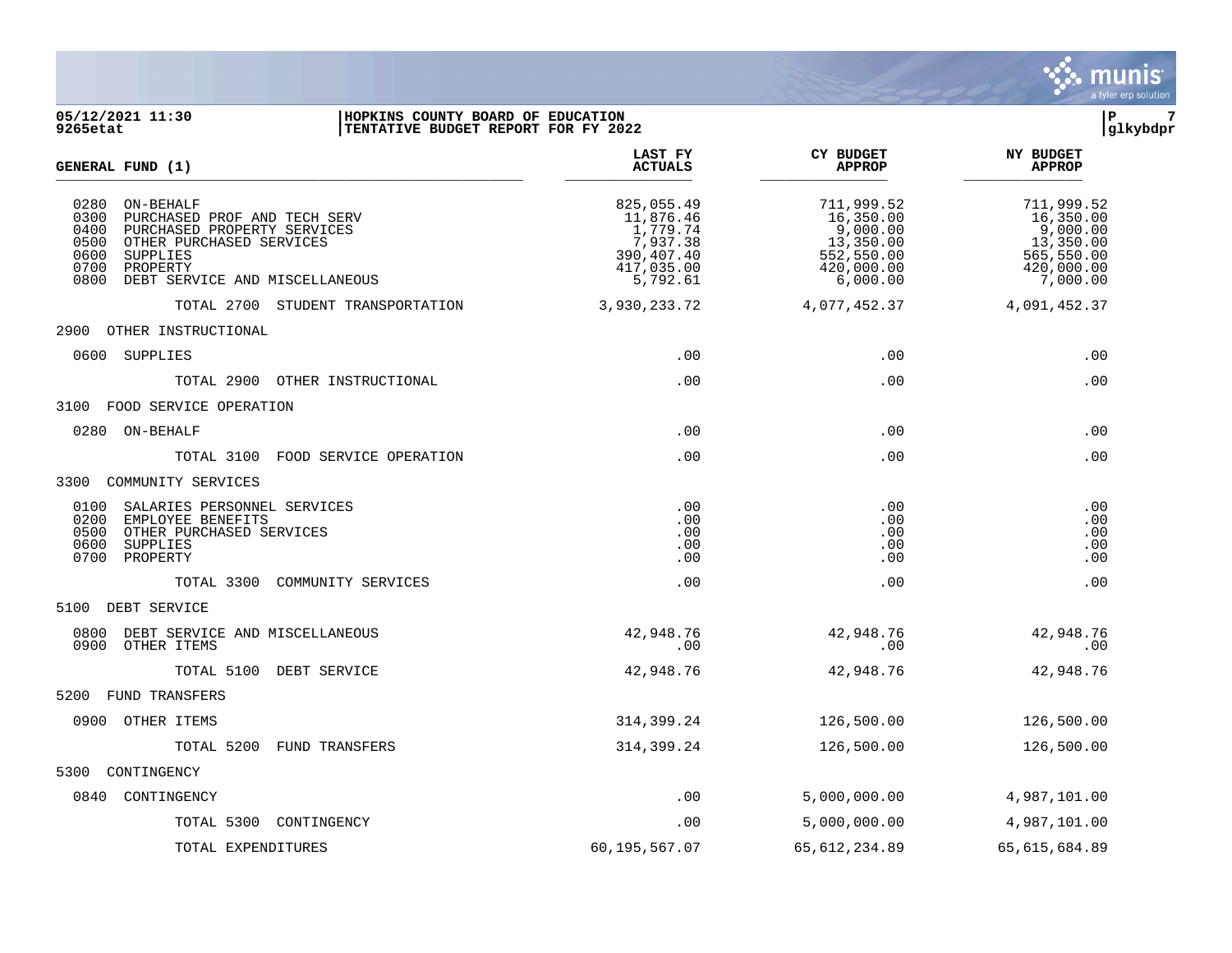|                              |                                                                          |                    |                                   | a tyler erp solution |
|------------------------------|--------------------------------------------------------------------------|--------------------|-----------------------------------|----------------------|
| 05/12/2021 11:30<br>9265etat | HOPKINS COUNTY BOARD OF EDUCATION<br>TENTATIVE BUDGET REPORT FOR FY 2022 |                    |                                   | 8<br>Р<br> glkybdpr  |
| GENERAL FUND (1)             |                                                                          | LAST FY<br>ACTUALS | <b>CY BUDGET</b><br><b>APPROP</b> | NY BUDGET<br>APPROP  |
|                              | TOTAL FOR GENERAL FUND (1)                                               | 11, 161, 053.49    | .00                               | $.00 \,$             |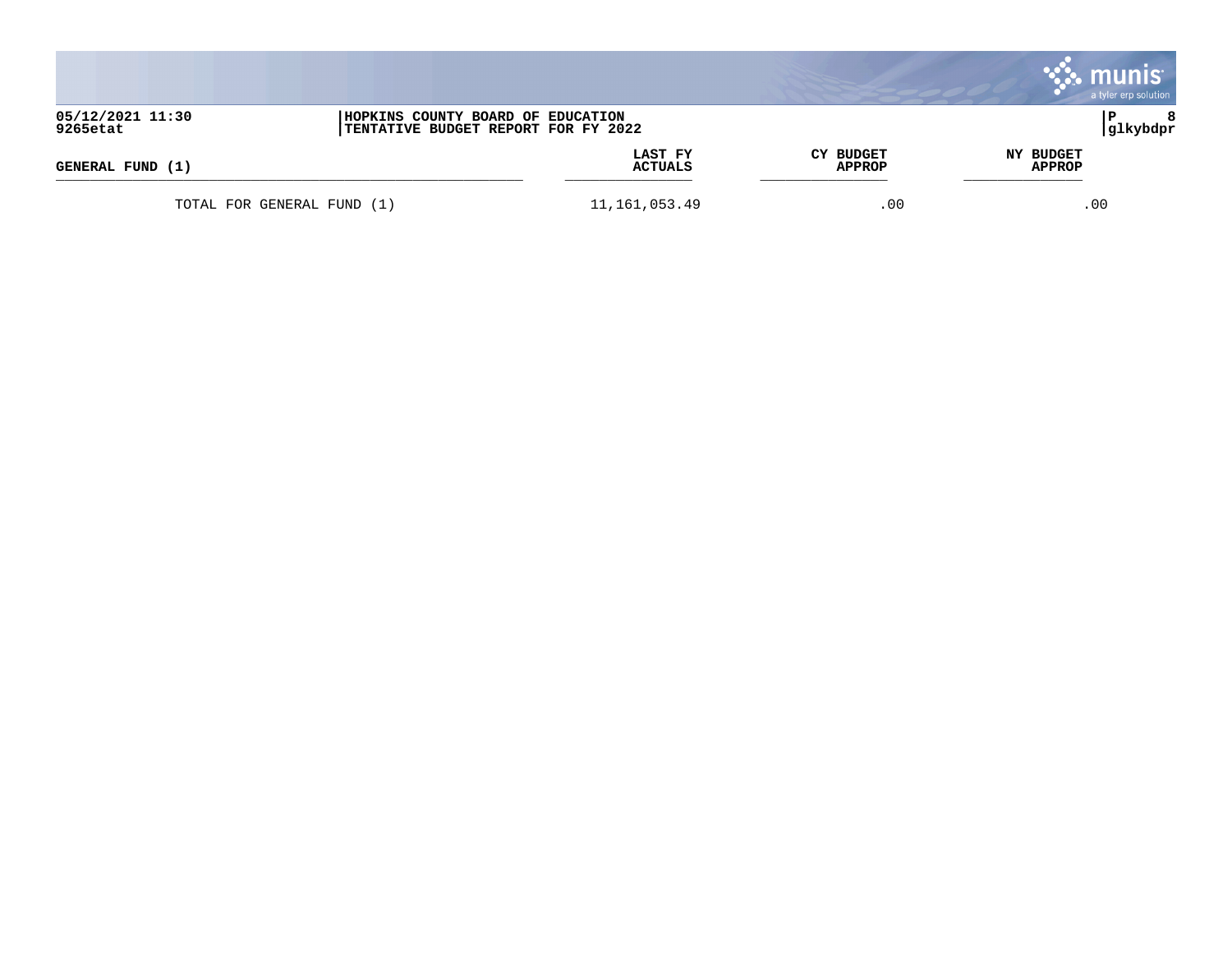|                              |                                                                          |                           |                                   | <b>POLITICITIES</b><br>a tyler erp solution |
|------------------------------|--------------------------------------------------------------------------|---------------------------|-----------------------------------|---------------------------------------------|
| 05/12/2021 11:30<br>9265etat | HOPKINS COUNTY BOARD OF EDUCATION<br>TENTATIVE BUDGET REPORT FOR FY 2022 |                           |                                   | lР<br>9<br> glkybdpr                        |
| SPECIAL REVENUE (2)          |                                                                          | LAST FY<br><b>ACTUALS</b> | <b>CY BUDGET</b><br><b>APPROP</b> | <b>NY BUDGET</b><br><b>APPROP</b>           |
| <b>REVENUES</b>              |                                                                          |                           |                                   |                                             |
|                              | 0999 BEGINNING BALANCE                                                   |                           |                                   |                                             |
|                              | TOTAL 0999 BEGINNING BALANCE                                             | .00                       | .00                               | .00                                         |
| RECEIPTS                     |                                                                          |                           |                                   |                                             |
|                              | REVENUE FROM LOCAL SOURCES                                               |                           |                                   |                                             |
|                              | EARNINGS ON INVESTMENTS                                                  |                           |                                   |                                             |
| 1510                         | INTEREST ON INVESTMENTS                                                  | 14,412.97                 | .00                               | .00                                         |
|                              | TOTAL EARNINGS ON INVESTMENTS                                            | 14,412.97                 | .00                               | .00                                         |
| STUDENT ACTIVITIES           |                                                                          |                           |                                   |                                             |
| 1750<br>1790                 | REVENUE FROM ENTERPRISE ACTIVI<br>OTHER STUD INCOME DIST ACT FUN         | .00<br>.00                | .00<br>.00                        | .00<br>.00                                  |
|                              | TOTAL STUDENT ACTIVITIES                                                 | .00                       | .00                               | .00                                         |
|                              | OTHER REVENUE FROM LOCAL SOURCES                                         |                           |                                   |                                             |
| 1920<br>1990<br>1999         | CONTRIBUTIONS DONATIONS<br>MISCELLANEOUS REVENUE<br>FUND TRANSFER        | 97,895.36<br>.00<br>.00   | 10,000.00<br>.00<br>.00           | .00<br>.00<br>.00                           |
|                              | TOTAL OTHER REVENUE FROM LOCAL SOURCES                                   | 97,895.36                 | 10,000.00                         | .00                                         |
|                              | TOTAL REVENUE FROM LOCAL SOURCES                                         | 112,308.33                | 10,000.00                         | .00                                         |
|                              | REVENUE FROM STATE SOURCES                                               |                           |                                   |                                             |
| STATE PROGRAM                |                                                                          |                           |                                   |                                             |
| 3111                         | SEEK PROGRAM                                                             | .00                       | 1,398,212.00                      | .00                                         |
|                              | TOTAL STATE PROGRAM                                                      | .00                       | 1,398,212.00                      | .00                                         |
|                              | EXPENDITURE REIMBURSEMENTS                                               |                           |                                   |                                             |
| 3131                         | STATE MISC REIMBURSEMENTS                                                | .00                       | .00                               | .00                                         |
|                              | TOTAL EXPENDITURE REIMBURSEMENTS                                         | .00                       | .00                               | .00                                         |
| RESTRICTED                   |                                                                          |                           |                                   |                                             |
| 3200<br>3200HS               | RESTRICTED STATE REVENUE<br>REVENUE HIGH SCHOOL                          | 2,170,557.42<br>.00       | 2, 253, 949.91<br>.00             | 2,033,327.91<br>.00                         |
|                              | TOTAL RESTRICTED                                                         | 2,170,557.42              | 2, 253, 949.91                    | 2,033,327.91                                |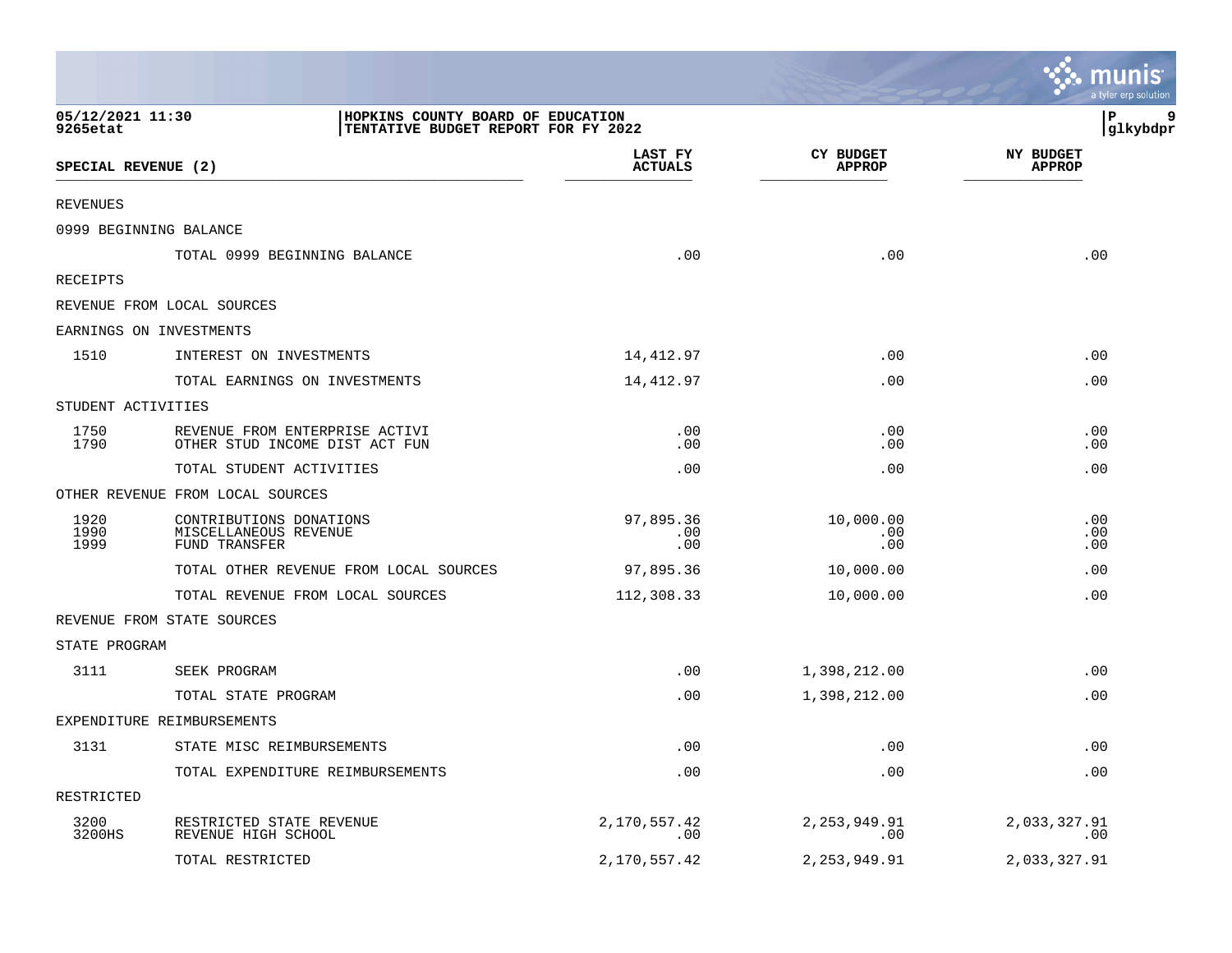|                                   |                                                                                                                    |                                 |                                   | a tyler erp solutior              |
|-----------------------------------|--------------------------------------------------------------------------------------------------------------------|---------------------------------|-----------------------------------|-----------------------------------|
| 05/12/2021 11:30<br>9265etat      | HOPKINS COUNTY BOARD OF EDUCATION<br>TENTATIVE BUDGET REPORT FOR FY 2022                                           |                                 |                                   | 10<br>ΙP<br>glkybdpr              |
| SPECIAL REVENUE (2)               |                                                                                                                    | LAST FY<br><b>ACTUALS</b>       | <b>CY BUDGET</b><br><b>APPROP</b> | <b>NY BUDGET</b><br><b>APPROP</b> |
|                                   | REVENUE FOR ON BEHALF PAYMENTS                                                                                     |                                 |                                   |                                   |
| 3900                              | ON BEHALF                                                                                                          | .00                             | .00                               | .00                               |
|                                   | TOTAL REVENUE FOR ON BEHALF PAYMENTS                                                                               | .00                             | .00                               | .00                               |
|                                   | TOTAL REVENUE FROM STATE SOURCES                                                                                   | 2,170,557.42                    | 3,652,161.91                      | 2,033,327.91                      |
|                                   | REVENUE FROM FEDERAL SOURCES                                                                                       |                                 |                                   |                                   |
| RESTRICTED DIRECT                 |                                                                                                                    |                                 |                                   |                                   |
| 4300<br>4300E<br>4300GV<br>4300SS | RESTRICTED DIRECT FEDERAL<br>EARLINGTON CHILD CARE RECT<br>GVINE CHILD CARE RECEIPT<br>SSIDE RECEIPT FOR CHILDCARE | 132,206.39<br>.00<br>.00<br>.00 | .00<br>.00<br>.00<br>.00          | .00<br>.00<br>.00<br>.00          |
|                                   | TOTAL RESTRICTED DIRECT                                                                                            | 132,206.39                      | .00                               | .00                               |
|                                   | RESTRICTED THROUGH THE STATE                                                                                       |                                 |                                   |                                   |
| 4500                              | RESTRICTED FED THRU STATE                                                                                          | 4,401,931.29                    | 4,573,170.08                      | 4,469,131.00                      |
|                                   | TOTAL RESTRICTED THROUGH THE STATE                                                                                 | 4,401,931.29                    | 4,573,170.08                      | 4,469,131.00                      |
|                                   | THROUGH INTERMEDIATE AGENCIES                                                                                      |                                 |                                   |                                   |
| 4700                              | FEDERAL REV THRU INTERMED SRC                                                                                      | .00                             | .00                               | .00                               |
|                                   | TOTAL THROUGH INTERMEDIATE AGENCIES                                                                                | .00                             | .00                               | .00                               |
|                                   | TOTAL REVENUE FROM FEDERAL SOURCES                                                                                 | 4,534,137.68                    | 4,573,170.08                      | 4,469,131.00                      |
| OTHER RECEIPTS                    |                                                                                                                    |                                 |                                   |                                   |
| INTERFUND TRANSFERS               |                                                                                                                    |                                 |                                   |                                   |
| 5210<br>5220                      | FUND TRANSFER<br>INDIRECT COSTS TRANSFER                                                                           | 124,890.00<br>.00               | 126,500.00<br>.00                 | 126,500.00<br>.00                 |
|                                   | TOTAL INTERFUND TRANSFERS                                                                                          | 124,890.00                      | 126,500.00                        | 126,500.00                        |
|                                   | SALE OR COMP FOR LOSS OF ASSETS                                                                                    |                                 |                                   |                                   |
| 5341                              | SALE OF EQUIPMENT ETC                                                                                              | .00                             | .00                               | .00                               |
|                                   | TOTAL SALE OR COMP FOR LOSS OF ASSETS                                                                              | .00                             | .00                               | .00                               |
|                                   | TOTAL OTHER RECEIPTS                                                                                               | 124,890.00                      | 126,500.00                        | 126,500.00                        |
|                                   | TOTAL RECEIPTS                                                                                                     | 6,941,893.43                    | 8,361,831.99                      | 6,628,958.91                      |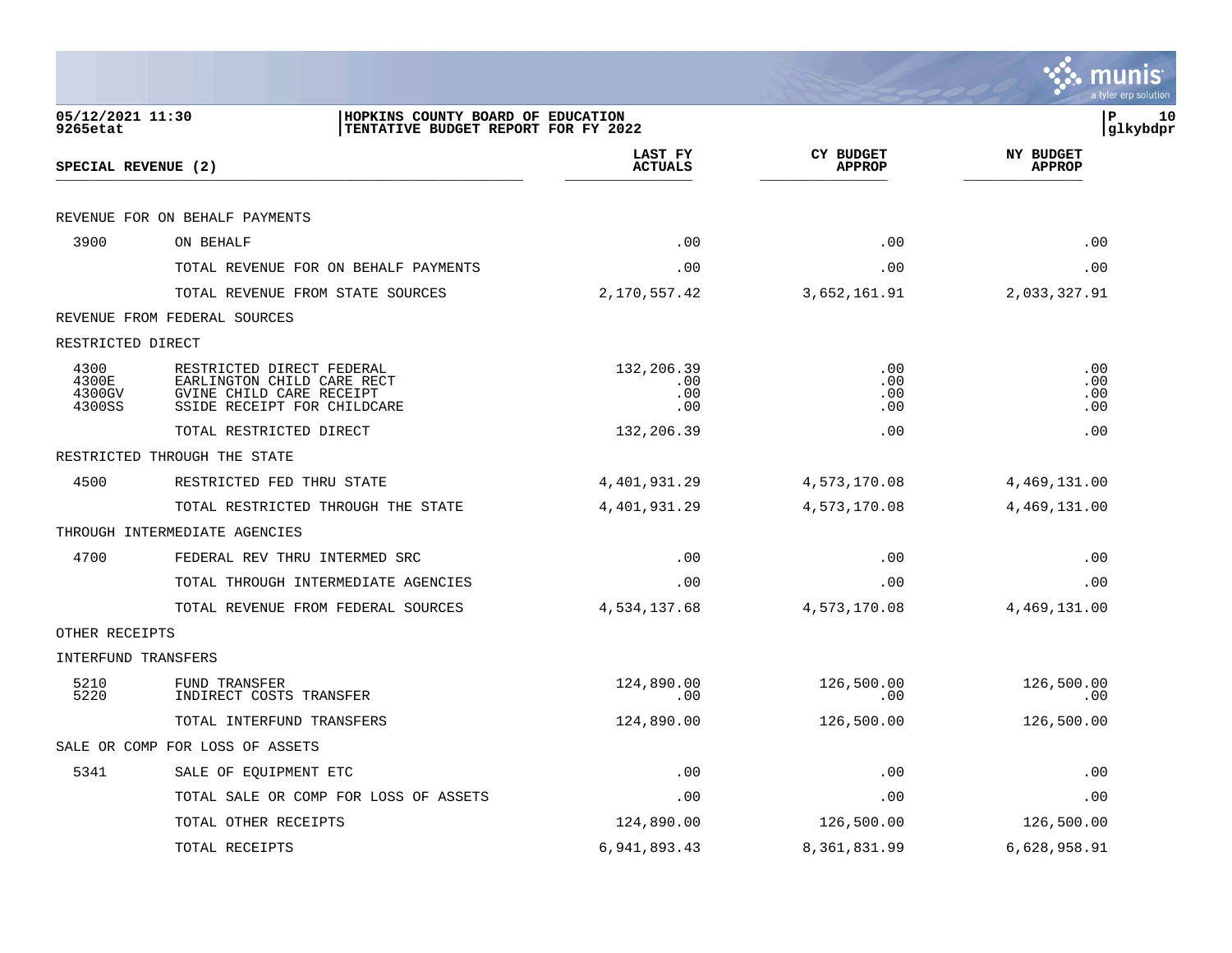|                              |                                                                          |                           |                                   |                            | munis <sup>®</sup><br>a tyler erp solution |
|------------------------------|--------------------------------------------------------------------------|---------------------------|-----------------------------------|----------------------------|--------------------------------------------|
| 05/12/2021 11:30<br>9265etat | HOPKINS COUNTY BOARD OF EDUCATION<br>TENTATIVE BUDGET REPORT FOR FY 2022 |                           |                                   |                            | 11<br>P<br> glkybdpr                       |
| SPECIAL REVENUE (2)          |                                                                          | LAST FY<br><b>ACTUALS</b> | <b>CY BUDGET</b><br><b>APPROP</b> | NY BUDGET<br><b>APPROP</b> |                                            |
| TOTAL REVENUES               |                                                                          | 6,941,893.43              | 8,361,831.99                      | 6,628,958.91               |                                            |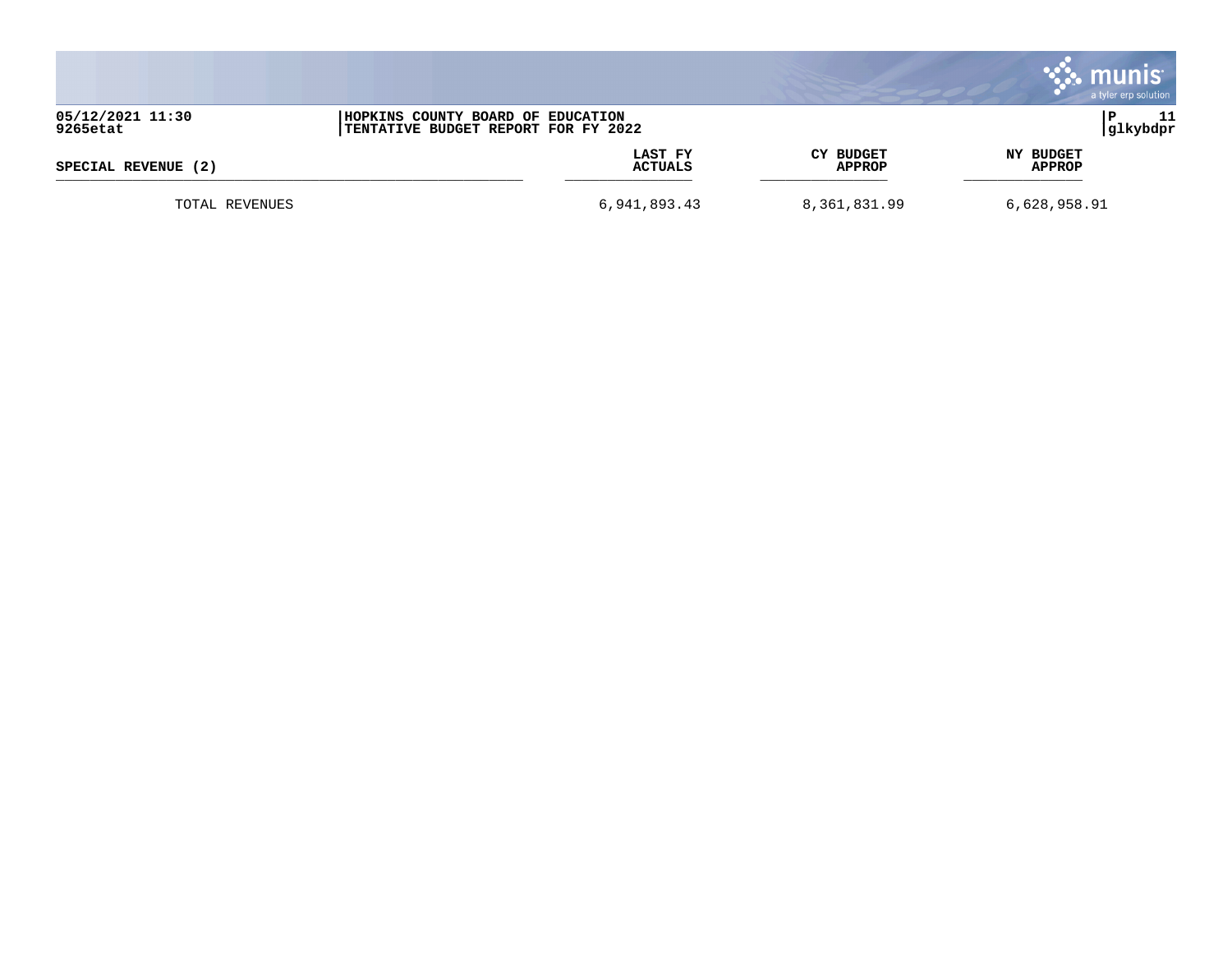

# **05/12/2021 11:30 |HOPKINS COUNTY BOARD OF EDUCATION |P 12 9265etat |TENTATIVE BUDGET REPORT FOR FY 2022 |glkybdpr**

| SPECIAL REVENUE (2)                                                                                                                                                                                                                                                                                 | LAST FY<br><b>ACTUALS</b>                                                                                            | <b>CY BUDGET</b><br><b>APPROP</b>                                                                                    | <b>NY BUDGET</b><br><b>APPROP</b>                                                                                      |
|-----------------------------------------------------------------------------------------------------------------------------------------------------------------------------------------------------------------------------------------------------------------------------------------------------|----------------------------------------------------------------------------------------------------------------------|----------------------------------------------------------------------------------------------------------------------|------------------------------------------------------------------------------------------------------------------------|
| <b>EXPENDITURES</b>                                                                                                                                                                                                                                                                                 |                                                                                                                      |                                                                                                                      |                                                                                                                        |
| 1000 INSTRUCTION                                                                                                                                                                                                                                                                                    |                                                                                                                      |                                                                                                                      |                                                                                                                        |
| 0100<br>SALARIES PERSONNEL SERVICES<br>0200<br>EMPLOYEE BENEFITS<br>0300<br>PURCHASED PROF AND TECH SERV<br>0400<br>PURCHASED PROPERTY SERVICES<br>0500<br>OTHER PURCHASED SERVICES<br>0600<br><b>SUPPLIES</b><br>0700<br>PROPERTY<br>0800<br>DEBT SERVICE AND MISCELLANEOUS<br>0900<br>OTHER ITEMS | 3,176,825.60<br>1,004,510.61<br>51,842.02<br>31,683.92<br>62,571.84<br>1,299,319.11<br>76,892.66<br>17,717.68<br>.00 | 3,092,315.20<br>1,036,671.28<br>71,474.53<br>36,000.00<br>91,538.72<br>1,197,153.75<br>16,381.01<br>34,700.00<br>.00 | 3,089,315.20<br>1,036,557.28<br>71,474.53<br>36,000.00<br>90,558.72<br>1, 182, 217. 75<br>9,725.01<br>34,700.00<br>.00 |
| TOTAL 1000<br>INSTRUCTION                                                                                                                                                                                                                                                                           | 5,721,363.44                                                                                                         | 5,576,234.49                                                                                                         | 5,550,548.49                                                                                                           |
| STUDENT SUPPORT SERVICES<br>2100                                                                                                                                                                                                                                                                    |                                                                                                                      |                                                                                                                      |                                                                                                                        |
| 0100<br>SALARIES PERSONNEL SERVICES<br>0200<br>EMPLOYEE BENEFITS<br>0300<br>PURCHASED PROF AND TECH SERV<br>0400<br>PURCHASED PROPERTY SERVICES<br>0500<br>OTHER PURCHASED SERVICES<br>0600<br>SUPPLIES<br>0700<br>PROPERTY<br>0800<br>DEBT SERVICE AND MISCELLANEOUS                               | 125,461.20<br>24,674.35<br>1,000.00<br>.00<br>3,402.55<br>42,839.58<br>.00<br>.00                                    | 234, 219.83<br>32,910.20<br>2,500.00<br>.00<br>10,496.00<br>10,215.39<br>.00<br>.00                                  | 63,940.43<br>22,734.00<br>2,500.00<br>.00<br>8,567.00<br>10,215.39<br>.00<br>.00                                       |
| TOTAL 2100<br>STUDENT SUPPORT SERVICES                                                                                                                                                                                                                                                              | 197,377.68                                                                                                           | 290, 341.42                                                                                                          | 107,956.82                                                                                                             |
| 2200<br>INSTRUCTIONAL STAFF SUPP SERV                                                                                                                                                                                                                                                               |                                                                                                                      |                                                                                                                      |                                                                                                                        |
| 0100<br>SALARIES PERSONNEL SERVICES<br>0200<br>EMPLOYEE BENEFITS<br>0300<br>PURCHASED PROF AND TECH SERV<br>OTHER PURCHASED SERVICES<br>0500<br>0600<br><b>SUPPLIES</b><br>0700<br>PROPERTY                                                                                                         | .00<br>.00<br>.00<br>.00<br>54,398.26<br>.00                                                                         | .00<br>.00<br>.00<br>81,495.00<br>.00<br>.00                                                                         | .00<br>.00<br>.00<br>.00<br>.00<br>.00                                                                                 |
| TOTAL 2200<br>INSTRUCTIONAL STAFF SUPP SERV                                                                                                                                                                                                                                                         | 54,398.26                                                                                                            | 81,495.00                                                                                                            | .00                                                                                                                    |
| 2300<br>DISTRICT ADMIN SUPPORT                                                                                                                                                                                                                                                                      |                                                                                                                      |                                                                                                                      |                                                                                                                        |
| OTHER PURCHASED SERVICES<br>0500                                                                                                                                                                                                                                                                    | .00                                                                                                                  | 505,841.87                                                                                                           | .00                                                                                                                    |
| TOTAL 2300 DISTRICT ADMIN SUPPORT                                                                                                                                                                                                                                                                   | .00                                                                                                                  | 505,841.87                                                                                                           | .00                                                                                                                    |
| <b>SCHOOL ADMIN SUPPORT</b><br>2400                                                                                                                                                                                                                                                                 |                                                                                                                      |                                                                                                                      |                                                                                                                        |
| 0100<br>SALARIES PERSONNEL SERVICES<br>0200<br>EMPLOYEE BENEFITS                                                                                                                                                                                                                                    | .00<br>.00                                                                                                           | 34,675.45<br>2,331.95                                                                                                | .00<br>.00                                                                                                             |
| TOTAL 2400<br>SCHOOL ADMIN SUPPORT                                                                                                                                                                                                                                                                  | .00                                                                                                                  | 37,007.40                                                                                                            | .00                                                                                                                    |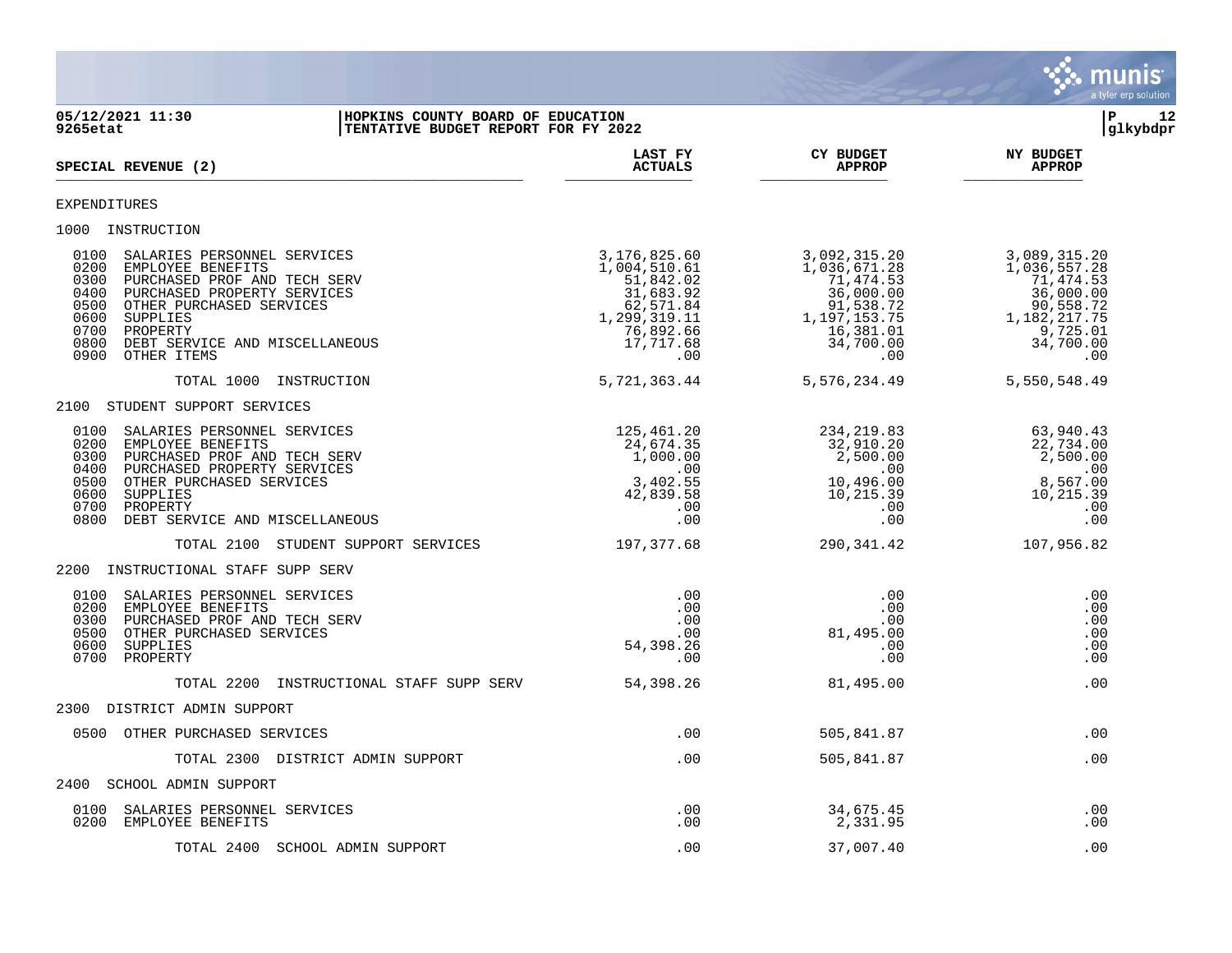

### **05/12/2021 11:30 |HOPKINS COUNTY BOARD OF EDUCATION |P 13 9265etat |TENTATIVE BUDGET REPORT FOR FY 2022 |glkybdpr**

| SPECIAL REVENUE (2)                                                                                                                                                                                                            | LAST FY<br><b>ACTUALS</b>                                                  | <b>CY BUDGET</b><br><b>APPROP</b>                                      | <b>NY BUDGET</b><br><b>APPROP</b>                          |
|--------------------------------------------------------------------------------------------------------------------------------------------------------------------------------------------------------------------------------|----------------------------------------------------------------------------|------------------------------------------------------------------------|------------------------------------------------------------|
| 2500<br>BUSINESS SUPPORT SERVICES                                                                                                                                                                                              |                                                                            |                                                                        |                                                            |
| 0100<br>SALARIES PERSONNEL SERVICES<br>0200<br>EMPLOYEE BENEFITS<br>0300<br>PURCHASED PROF AND TECH SERV<br>OTHER PURCHASED SERVICES<br>0500<br>0600<br>SUPPLIES<br>0700<br>PROPERTY<br>DEBT SERVICE AND MISCELLANEOUS<br>0800 | .00<br>.00<br>.00<br>.00<br>.00<br>.00<br>.00                              | 4,348.56<br>3,739.52<br>278,997.28<br>.00<br>.00<br>.00<br>.00         | .00<br>.00<br>.00<br>.00<br>.00<br>.00<br>.00              |
| TOTAL 2500<br>BUSINESS SUPPORT SERVICES                                                                                                                                                                                        | .00                                                                        | 287,085.36                                                             | .00                                                        |
| 2600<br>PLANT OPERATIONS & MAINTENANCE                                                                                                                                                                                         |                                                                            |                                                                        |                                                            |
| 0100<br>SALARIES PERSONNEL SERVICES<br>0200<br>EMPLOYEE BENEFITS<br>0300<br>PURCHASED PROF AND TECH SERV<br>0400<br>PURCHASED PROPERTY SERVICES<br>0500<br>OTHER PURCHASED SERVICES<br>0600<br>SUPPLIES<br>0700<br>PROPERTY    | .00<br>$.00 \,$<br>68,125.00<br>.00<br>$.00 \,$<br>42, 174.61<br>14,901.00 | .00<br>$.00 \,$<br>84,861.07<br>.00<br>$.00 \ \,$<br>670,778.82<br>.00 | .00<br>.00<br>35,525.00<br>.00<br>.00<br>114,426.00<br>.00 |
| TOTAL 2600 PLANT OPERATIONS & MAINTENANCE                                                                                                                                                                                      | 125,200.61                                                                 | 755,639.89                                                             | 149,951.00                                                 |
| 2700<br>STUDENT TRANSPORTATION                                                                                                                                                                                                 |                                                                            |                                                                        |                                                            |
| 0100<br>SALARIES PERSONNEL SERVICES<br>0200<br>EMPLOYEE BENEFITS<br>0600<br>SUPPLIES<br>0800<br>DEBT SERVICE AND MISCELLANEOUS                                                                                                 | 119,072.65<br>39,466.25<br>.00<br>.00                                      | 92,096.00<br>31,143.00<br>10,183.96<br>.00                             | 92,096.00<br>31,143.00<br>2,500.00<br>.00                  |
| TOTAL 2700 STUDENT TRANSPORTATION                                                                                                                                                                                              | 158,538.90                                                                 | 133,422.96                                                             | 125,739.00                                                 |
| 2900<br>OTHER INSTRUCTIONAL                                                                                                                                                                                                    |                                                                            |                                                                        |                                                            |
| 0600<br>SUPPLIES<br>0800<br>DEBT SERVICE AND MISCELLANEOUS                                                                                                                                                                     | .00<br>.00                                                                 | .00<br>.00                                                             | .00<br>.00                                                 |
| TOTAL 2900 OTHER INSTRUCTIONAL                                                                                                                                                                                                 | .00                                                                        | .00                                                                    | .00                                                        |
| 3100<br>FOOD SERVICE OPERATION                                                                                                                                                                                                 |                                                                            |                                                                        |                                                            |
| 0100<br>SALARIES PERSONNEL SERVICES<br>0200<br>EMPLOYEE BENEFITS<br>0600<br>SUPPLIES                                                                                                                                           | .00<br>.00<br>.00                                                          | .00<br>.00<br>.00                                                      | .00<br>.00<br>.00                                          |
| TOTAL 3100<br>FOOD SERVICE OPERATION                                                                                                                                                                                           | .00                                                                        | .00                                                                    | .00                                                        |
| 3200<br>DAY CARE OPERATIONS                                                                                                                                                                                                    |                                                                            |                                                                        |                                                            |
| 0100<br>SALARIES PERSONNEL SERVICES<br>0200<br>EMPLOYEE BENEFITS                                                                                                                                                               | .00<br>.00                                                                 | .00<br>.00                                                             | .00<br>.00                                                 |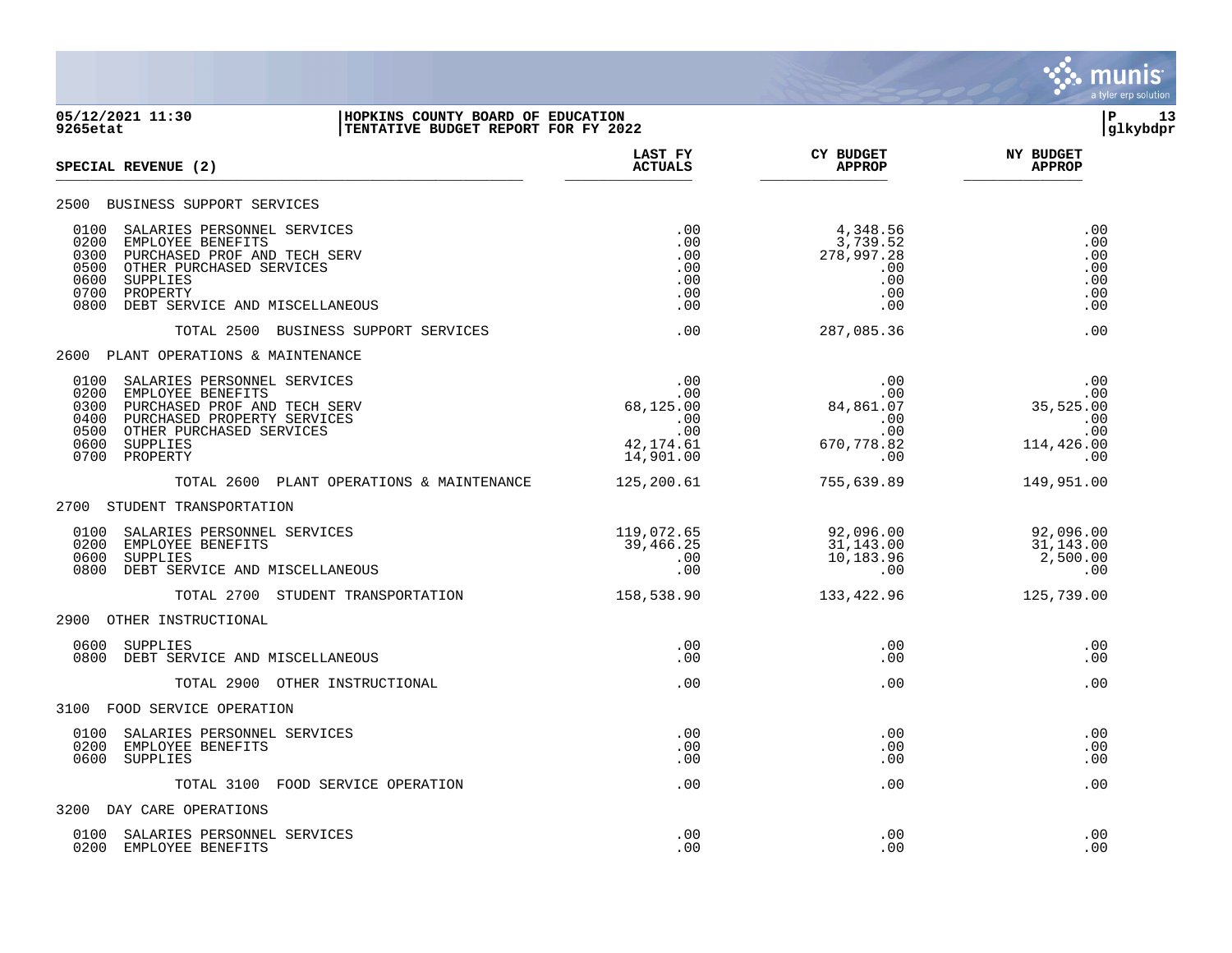

## **05/12/2021 11:30 |HOPKINS COUNTY BOARD OF EDUCATION |P 14 9265etat |TENTATIVE BUDGET REPORT FOR FY 2022 |glkybdpr**

| SPECIAL REVENUE (2)                                                                                                                                                                                                                                                          | LAST FY<br><b>ACTUALS</b>                                                             | <b>CY BUDGET</b><br><b>APPROP</b>                                             | <b>NY BUDGET</b><br><b>APPROP</b>                                             |
|------------------------------------------------------------------------------------------------------------------------------------------------------------------------------------------------------------------------------------------------------------------------------|---------------------------------------------------------------------------------------|-------------------------------------------------------------------------------|-------------------------------------------------------------------------------|
| TOTAL 3200<br>DAY CARE OPERATIONS                                                                                                                                                                                                                                            | .00                                                                                   | .00                                                                           | .00                                                                           |
| 3300<br>COMMUNITY SERVICES                                                                                                                                                                                                                                                   |                                                                                       |                                                                               |                                                                               |
| 0100<br>SALARIES PERSONNEL SERVICES<br>0200<br>EMPLOYEE BENEFITS<br>0300<br>PURCHASED PROF AND TECH SERV<br>0400<br>PURCHASED PROPERTY SERVICES<br>0500<br>OTHER PURCHASED SERVICES<br>0600<br><b>SUPPLIES</b><br>0700<br>PROPERTY<br>0800<br>DEBT SERVICE AND MISCELLANEOUS | 498, 475. 79<br>167,422.08<br>610.00<br>.00<br>2,476.64<br>10,406.29<br>.00<br>280.00 | 489,368.99<br>165,740.72<br>.00<br>.00<br>1,519.99<br>34,683.90<br>.00<br>.00 | 489,368.99<br>165,740.72<br>.00<br>$00 \ 1,519.99$<br>34,683.90<br>.00<br>.00 |
| TOTAL 3300<br>COMMUNITY SERVICES                                                                                                                                                                                                                                             | 679,670.80                                                                            | 691, 313.60                                                                   | 691, 313.60                                                                   |
| 5100<br>DEBT SERVICE                                                                                                                                                                                                                                                         |                                                                                       |                                                                               |                                                                               |
| 0800<br>DEBT SERVICE AND MISCELLANEOUS                                                                                                                                                                                                                                       | .00                                                                                   | .00                                                                           | .00                                                                           |
| TOTAL 5100<br>DEBT SERVICE                                                                                                                                                                                                                                                   | .00                                                                                   | .00                                                                           | .00                                                                           |
| 5200<br><b>FUND TRANSFERS</b>                                                                                                                                                                                                                                                |                                                                                       |                                                                               |                                                                               |
| 0800<br>DEBT SERVICE AND MISCELLANEOUS<br>0900<br>OTHER ITEMS                                                                                                                                                                                                                | .00<br>5,343.74                                                                       | .00<br>3,450.00                                                               | .00<br>3,450.00                                                               |
| TOTAL 5200<br>FUND TRANSFERS                                                                                                                                                                                                                                                 | 5,343.74                                                                              | 3,450.00                                                                      | 3,450.00                                                                      |
| TOTAL EXPENDITURES                                                                                                                                                                                                                                                           | 6,941,893.43                                                                          | 8,361,831.99                                                                  | 6,628,958.91                                                                  |
| TOTAL FOR SPECIAL REVENUE<br>(2)                                                                                                                                                                                                                                             | .00                                                                                   | .00                                                                           | .00                                                                           |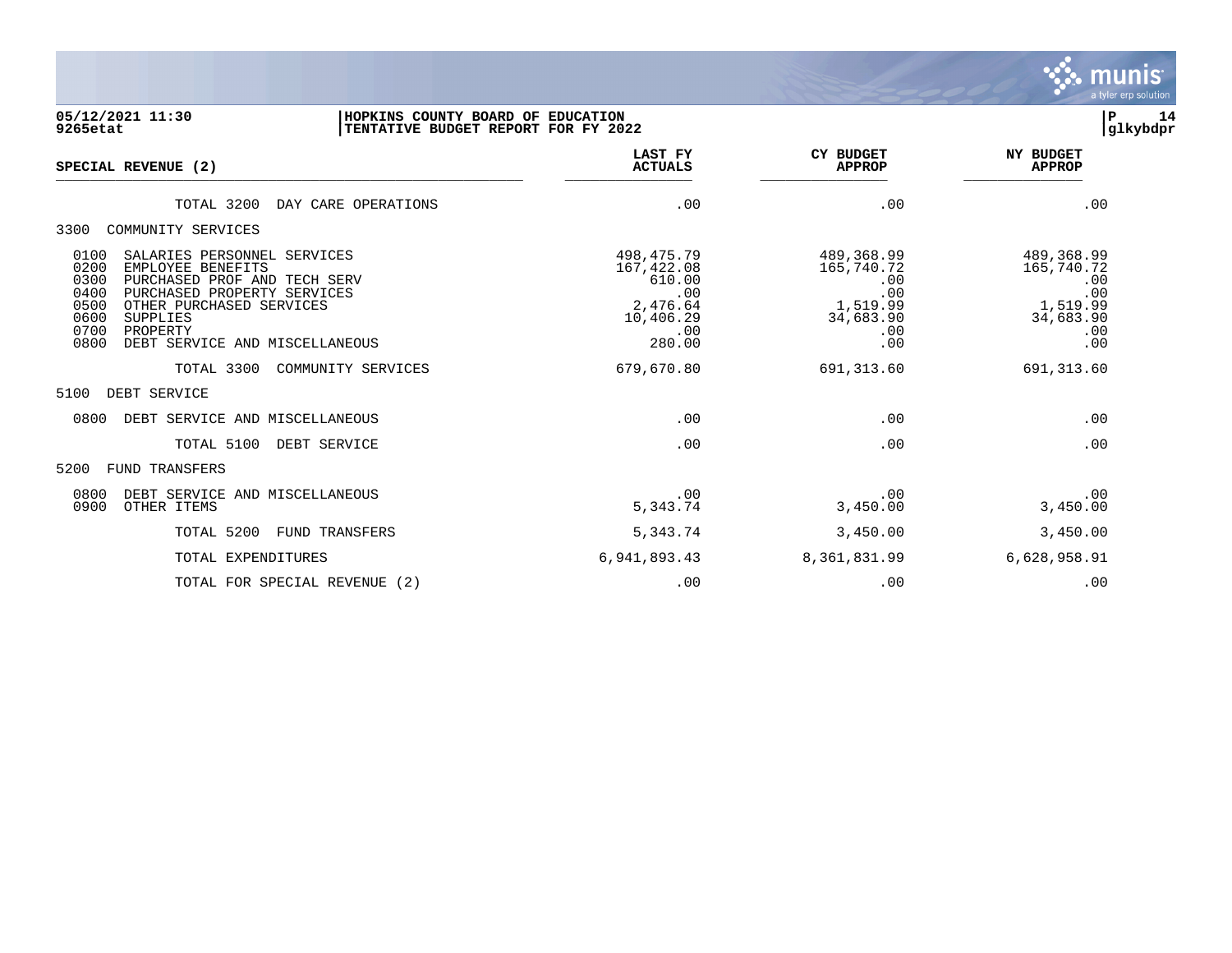|                              |                                                                          |                           |                                   | munıs<br>a tyler erp solution     |
|------------------------------|--------------------------------------------------------------------------|---------------------------|-----------------------------------|-----------------------------------|
| 05/12/2021 11:30<br>9265etat | HOPKINS COUNTY BOARD OF EDUCATION<br>TENTATIVE BUDGET REPORT FOR FY 2022 |                           |                                   | ${\bf P}$<br>15<br>glkybdpr       |
|                              | DIST ACTIVITY (SPEC REV ANN) (21)                                        | LAST FY<br><b>ACTUALS</b> | <b>CY BUDGET</b><br><b>APPROP</b> | <b>NY BUDGET</b><br><b>APPROP</b> |
| <b>REVENUES</b>              |                                                                          |                           |                                   |                                   |
|                              | 0999 BEGINNING BALANCE                                                   |                           |                                   |                                   |
|                              | TOTAL 0999 BEGINNING BALANCE                                             | 445, 372.68               | 507,716.48                        | .00                               |
| <b>RECEIPTS</b>              |                                                                          |                           |                                   |                                   |
|                              | REVENUE FROM LOCAL SOURCES                                               |                           |                                   |                                   |
| STUDENT ACTIVITIES           |                                                                          |                           |                                   |                                   |
| 1790                         | OTHER STUD INCOME DIST ACT FUN                                           | 201,092.50                | 31,732.13                         | .00                               |
|                              | TOTAL STUDENT ACTIVITIES                                                 | 201,092.50                | 31,732.13                         | .00                               |
|                              | OTHER REVENUE FROM LOCAL SOURCES                                         |                           |                                   |                                   |
| 1920<br>1990                 | CONTRIBUTIONS DONATIONS<br>MISCELLANEOUS REVENUE                         | 18,037.46<br>45.00        | .00<br>.00                        | .00<br>.00                        |
|                              | TOTAL OTHER REVENUE FROM LOCAL SOURCES                                   | 18,082.46                 | .00                               | .00                               |
|                              | TOTAL REVENUE FROM LOCAL SOURCES                                         | 219, 174.96               | 31,732.13                         | .00                               |
|                              | TOTAL RECEIPTS                                                           | 219, 174.96               | 31,732.13                         | .00                               |
|                              | TOTAL REVENUES                                                           | 664,547.64                | 539,448.61                        | .00                               |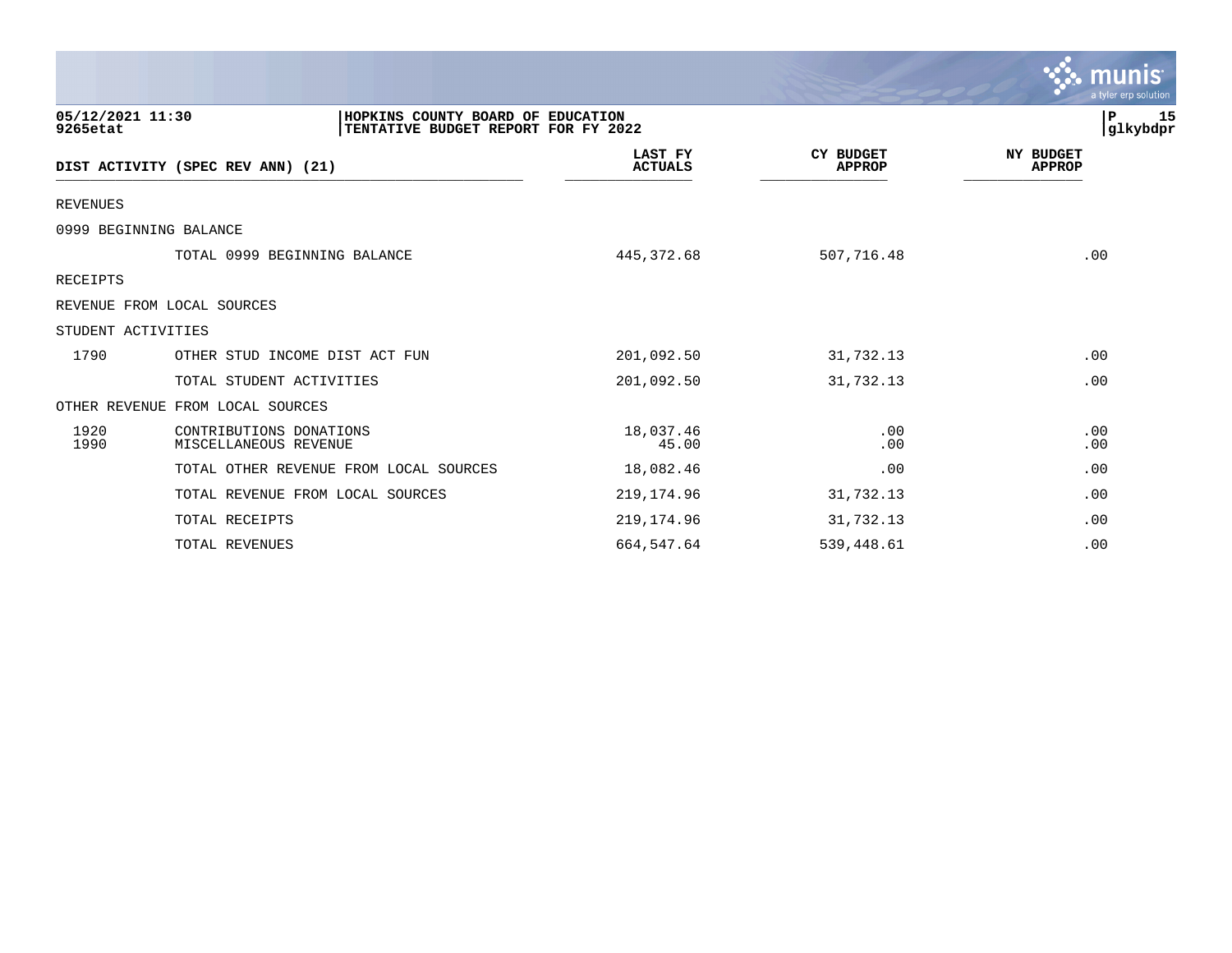

## **05/12/2021 11:30 |HOPKINS COUNTY BOARD OF EDUCATION |P 16 9265etat |TENTATIVE BUDGET REPORT FOR FY 2022 |glkybdpr**

| DIST ACTIVITY (SPEC REV ANN) (21)                                                                                                                                                                                        | LAST FY<br><b>ACTUALS</b>                                                    | <b>CY BUDGET</b><br><b>APPROP</b>                                                     | <b>NY BUDGET</b><br><b>APPROP</b>             |
|--------------------------------------------------------------------------------------------------------------------------------------------------------------------------------------------------------------------------|------------------------------------------------------------------------------|---------------------------------------------------------------------------------------|-----------------------------------------------|
| <b>EXPENDITURES</b>                                                                                                                                                                                                      |                                                                              |                                                                                       |                                               |
| 1000<br>INSTRUCTION                                                                                                                                                                                                      |                                                                              |                                                                                       |                                               |
| 0300<br>PURCHASED PROF AND TECH SERV<br>0400<br>PURCHASED PROPERTY SERVICES<br>0500<br>OTHER PURCHASED SERVICES<br>0600<br>SUPPLIES<br>0700<br>PROPERTY<br>0800<br>DEBT SERVICE AND MISCELLANEOUS<br>0840<br>CONTINGENCY | 849.97<br>1,690.00<br>2,152.39<br>117,661.90<br>19,012.50<br>6,546.58<br>.00 | 3,180.03<br>2,467.17<br>3,529.99<br>415,966.54<br>33,677.31<br>1,894.92<br>52, 114.59 | .00<br>.00<br>.00<br>.00<br>.00<br>.00<br>.00 |
| TOTAL 1000<br>INSTRUCTION                                                                                                                                                                                                | 147,913.34                                                                   | 512,830.55                                                                            | .00                                           |
| 2200<br>INSTRUCTIONAL STAFF SUPP SERV                                                                                                                                                                                    |                                                                              |                                                                                       |                                               |
| 0300<br>PURCHASED PROF AND TECH SERV<br>0500<br>OTHER PURCHASED SERVICES<br>0600<br><b>SUPPLIES</b>                                                                                                                      | .00<br>305.12<br>7,212.72                                                    | .00<br>719.88<br>7,955.23                                                             | .00<br>.00<br>.00                             |
| TOTAL 2200<br>INSTRUCTIONAL STAFF SUPP SERV                                                                                                                                                                              | 7,517.84                                                                     | 8,675.11                                                                              | .00                                           |
| PLANT OPERATIONS & MAINTENANCE<br>2600                                                                                                                                                                                   |                                                                              |                                                                                       |                                               |
| PURCHASED PROPERTY SERVICES<br>0400<br>0600<br>SUPPLIES<br>0700<br>PROPERTY                                                                                                                                              | 1,399.98<br>.00<br>.00                                                       | 5,481.14<br>4,381.81<br>.00                                                           | .00<br>.00<br>.00                             |
| TOTAL 2600<br>PLANT OPERATIONS & MAINTENANCE                                                                                                                                                                             | 1,399.98                                                                     | 9,862.95                                                                              | .00                                           |
| 2700<br>STUDENT TRANSPORTATION                                                                                                                                                                                           |                                                                              |                                                                                       |                                               |
| 0300<br>PURCHASED PROF AND TECH SERV<br>0800<br>DEBT SERVICE AND MISCELLANEOUS                                                                                                                                           | .00<br>.00                                                                   | .00<br>8,080.00                                                                       | .00<br>.00                                    |
| TOTAL 2700<br>STUDENT TRANSPORTATION                                                                                                                                                                                     | .00                                                                          | 8,080.00                                                                              | .00                                           |
| TOTAL EXPENDITURES                                                                                                                                                                                                       | 156,831.16                                                                   | 539,448.61                                                                            | .00                                           |
| TOTAL FOR DIST ACTIVITY (SPEC REV ANN (21)                                                                                                                                                                               | 507,716.48                                                                   | .00                                                                                   | .00                                           |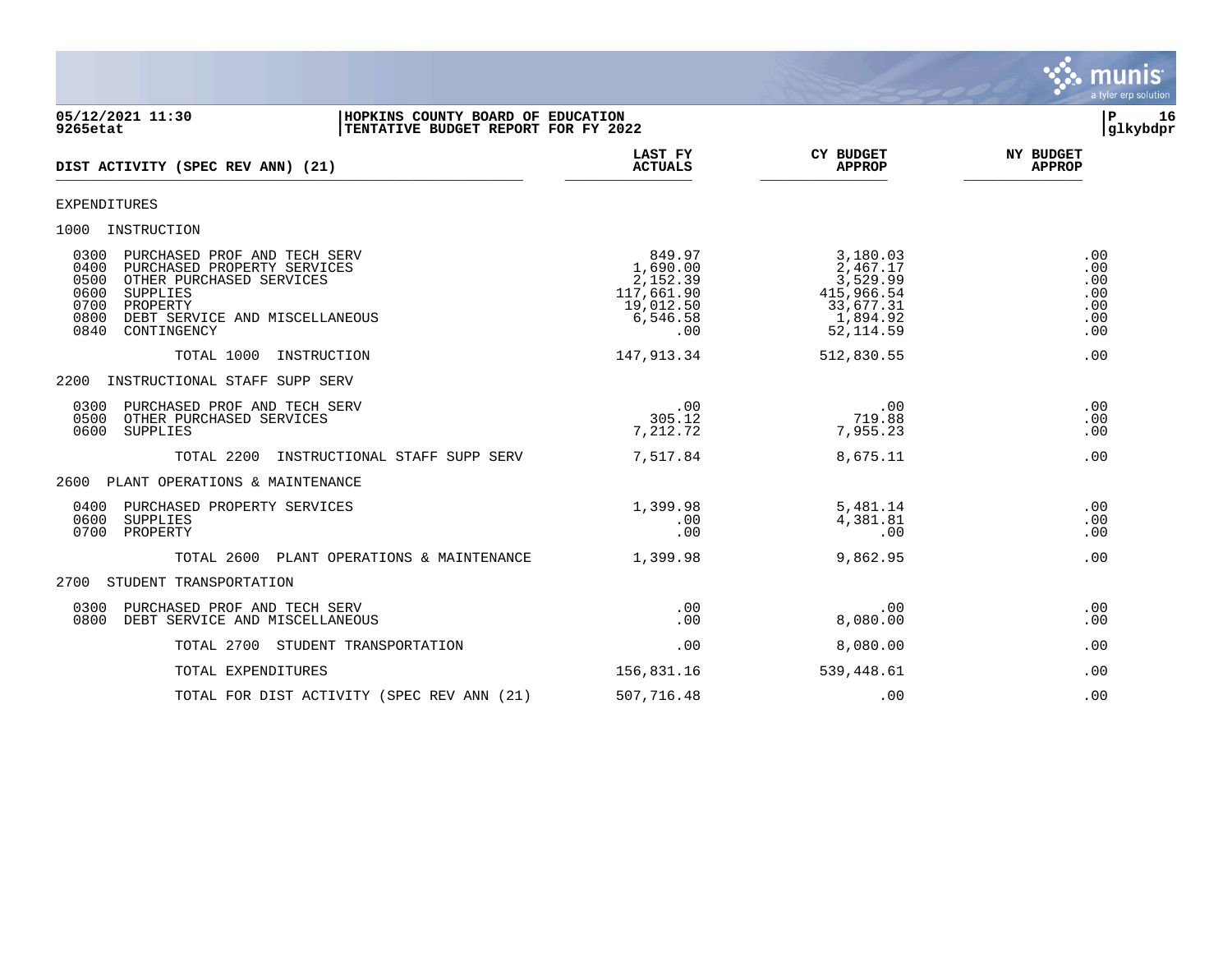

#### **05/12/2021 11:30 |HOPKINS COUNTY BOARD OF EDUCATION |P 17 9265etat |TENTATIVE BUDGET REPORT FOR FY 2022 |glkybdpr**

| STUDENT ACTIVITY (SPEC REV ANN) (25)                                                                                                                                          | LAST FY<br><b>ACTUALS</b>       | CY BUDGET<br><b>APPROP</b>      | <b>NY BUDGET</b><br><b>APPROP</b> |
|-------------------------------------------------------------------------------------------------------------------------------------------------------------------------------|---------------------------------|---------------------------------|-----------------------------------|
| <b>EXPENDITURES</b>                                                                                                                                                           |                                 |                                 |                                   |
| 1000<br>INSTRUCTION                                                                                                                                                           |                                 |                                 |                                   |
| 0100<br>SALARIES PERSONNEL SERVICES<br>0300<br>PURCHASED PROF AND TECH SERV<br>0500<br>OTHER PURCHASED SERVICES<br>0600<br>SUPPLIES<br>DEBT SERVICE AND MISCELLANEOUS<br>0800 | .00<br>.00<br>.00<br>.00<br>.00 | .00<br>.00<br>.00<br>.00<br>.00 | .00<br>.00<br>.00<br>.00<br>.00   |
| TOTAL 1000<br>INSTRUCTION                                                                                                                                                     | .00                             | .00                             | .00                               |
| INSTRUCTIONAL STAFF SUPP SERV<br>2200                                                                                                                                         |                                 |                                 |                                   |
| 0100<br>SALARIES PERSONNEL SERVICES<br>0300<br>PURCHASED PROF AND TECH SERV<br>0500<br>OTHER PURCHASED SERVICES<br>0600<br>SUPPLIES<br>0800<br>DEBT SERVICE AND MISCELLANEOUS | .00<br>.00<br>.00<br>.00<br>.00 | .00<br>.00<br>.00<br>.00<br>.00 | .00<br>.00<br>.00<br>.00<br>.00   |
| TOTAL 2200<br>INSTRUCTIONAL STAFF SUPP SERV                                                                                                                                   | .00                             | .00                             | .00                               |
| STUDENT TRANSPORTATION<br>2700                                                                                                                                                |                                 |                                 |                                   |
| 0100<br>SALARIES PERSONNEL SERVICES<br>0300<br>PURCHASED PROF AND TECH SERV<br>0500<br>OTHER PURCHASED SERVICES<br>0600<br>SUPPLIES<br>0800<br>DEBT SERVICE AND MISCELLANEOUS | .00<br>.00<br>.00<br>.00<br>.00 | .00<br>.00<br>.00<br>.00<br>.00 | .00<br>.00<br>.00<br>.00<br>.00   |
| TOTAL 2700<br>STUDENT TRANSPORTATION                                                                                                                                          | .00                             | .00                             | .00                               |
| TOTAL EXPENDITURES                                                                                                                                                            | .00                             | .00                             | .00                               |
| TOTAL FOR STUDENT ACTIVITY (SPEC REV A (25)                                                                                                                                   | .00                             | .00                             | .00                               |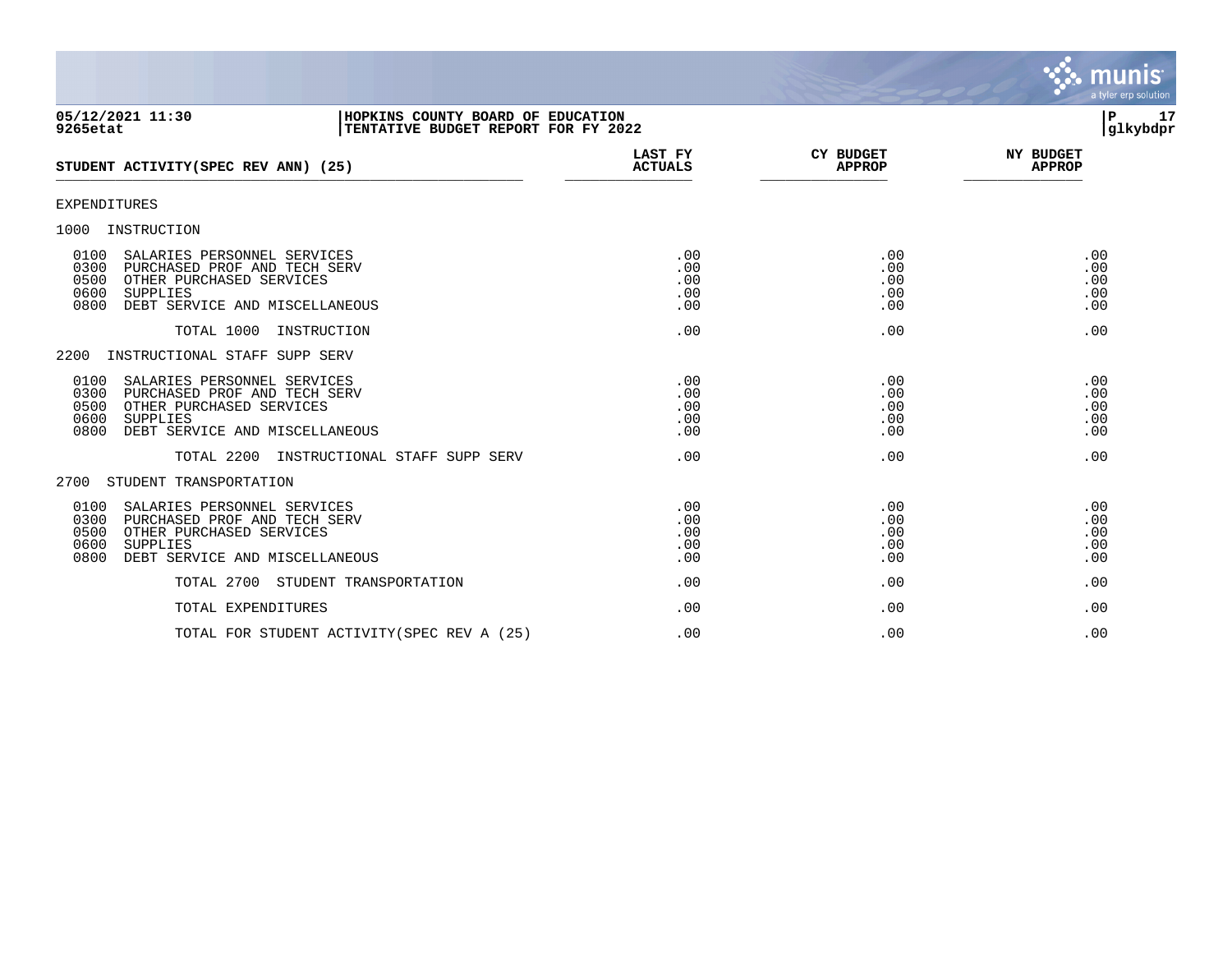|                              |                                                                          |                           |                                   | a tyler erp solution              |
|------------------------------|--------------------------------------------------------------------------|---------------------------|-----------------------------------|-----------------------------------|
| 05/12/2021 11:30<br>9265etat | HOPKINS COUNTY BOARD OF EDUCATION<br>TENTATIVE BUDGET REPORT FOR FY 2022 |                           |                                   | 18<br>P<br>glkybdpr               |
|                              | CAPITAL OUTLAY FUND (310)                                                | LAST FY<br><b>ACTUALS</b> | <b>CY BUDGET</b><br><b>APPROP</b> | <b>NY BUDGET</b><br><b>APPROP</b> |
| REVENUES                     |                                                                          |                           |                                   |                                   |
|                              | 0999 BEGINNING BALANCE                                                   |                           |                                   |                                   |
|                              | TOTAL 0999 BEGINNING BALANCE                                             | .00                       | .00                               | .00                               |
| <b>RECEIPTS</b>              |                                                                          |                           |                                   |                                   |
|                              | REVENUE FROM LOCAL SOURCES                                               |                           |                                   |                                   |
|                              | EARNINGS ON INVESTMENTS                                                  |                           |                                   |                                   |
| 1510<br><b>1510SF</b>        | INTEREST ON INVESTMENTS<br>Interest on Escrow for SFCC                   | .00.<br>.00               | .00<br>.00                        | .00<br>.00                        |
|                              | TOTAL EARNINGS ON INVESTMENTS                                            | .00                       | .00                               | .00                               |
|                              | TOTAL REVENUE FROM LOCAL SOURCES                                         | .00                       | .00                               | .00                               |
|                              | REVENUE FROM STATE SOURCES                                               |                           |                                   |                                   |
| RESTRICTED                   |                                                                          |                           |                                   |                                   |
| 3200                         | RESTRICTED STATE REVENUE                                                 | 594,712.00                | 594,712.00                        | 594,712.00                        |
|                              | TOTAL RESTRICTED                                                         | 594,712.00                | 594,712.00                        | 594,712.00                        |
|                              | TOTAL REVENUE FROM STATE SOURCES                                         | 594,712.00                | 594,712.00                        | 594,712.00                        |
| OTHER RECEIPTS               |                                                                          |                           |                                   |                                   |
| INTERFUND TRANSFERS          |                                                                          |                           |                                   |                                   |
| 5210                         | <b>FUND TRANSFER</b>                                                     | .00                       | .00                               | .00                               |
|                              | TOTAL INTERFUND TRANSFERS                                                | .00                       | .00                               | .00                               |
|                              | TOTAL OTHER RECEIPTS                                                     | .00                       | .00                               | .00                               |
|                              | TOTAL RECEIPTS                                                           | 594,712.00                | 594,712.00                        | 594,712.00                        |
|                              | TOTAL REVENUES                                                           | 594,712.00                | 594,712.00                        | 594,712.00                        |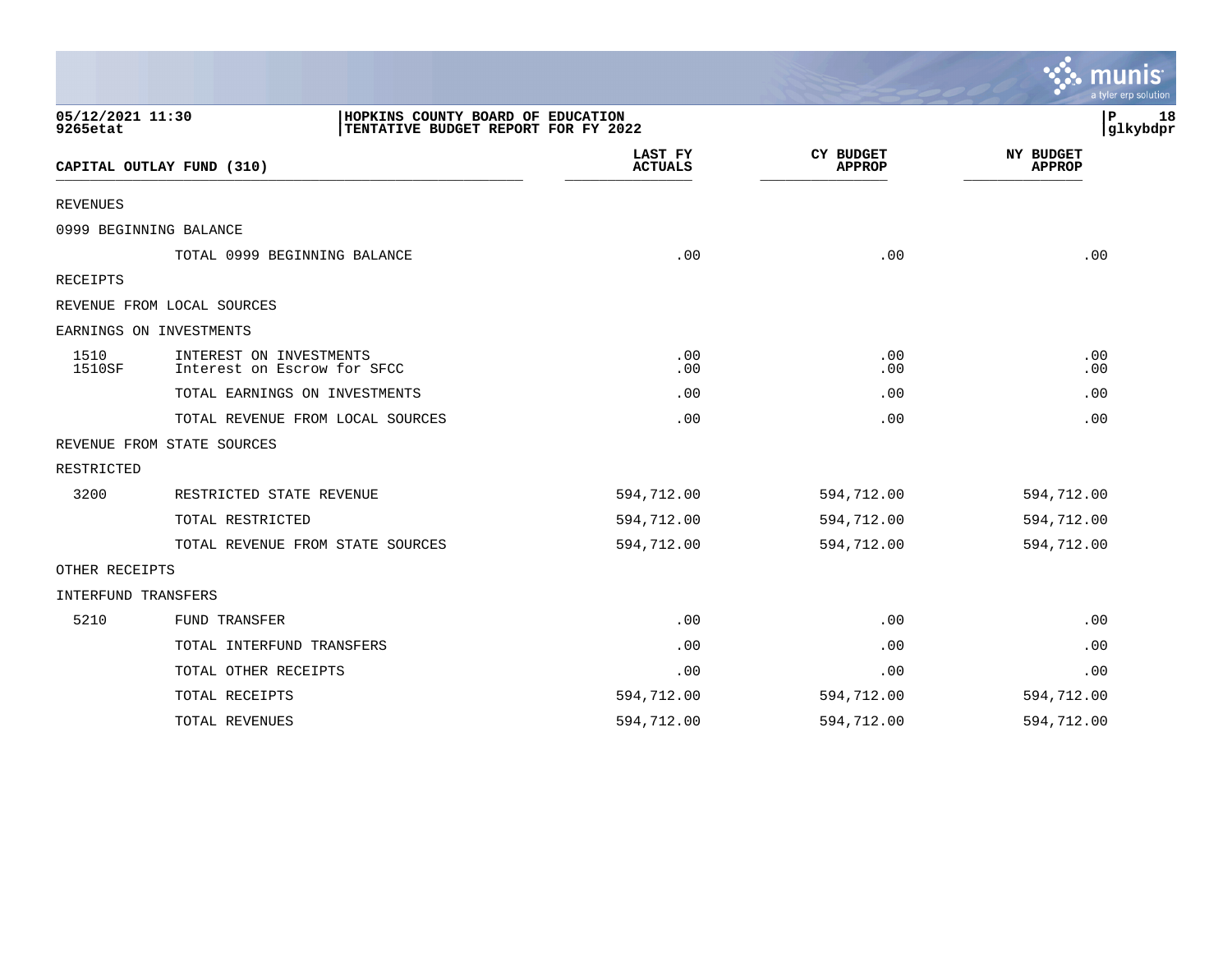

| 05/12/2021 11:30<br>HOPKINS COUNTY BOARD OF EDUCATION<br>9265etat<br>TENTATIVE BUDGET REPORT FOR FY 2022 |                                     |                           | 19<br>P<br>glkybdpr               |                                   |
|----------------------------------------------------------------------------------------------------------|-------------------------------------|---------------------------|-----------------------------------|-----------------------------------|
| CAPITAL OUTLAY FUND (310)                                                                                |                                     | LAST FY<br><b>ACTUALS</b> | <b>CY BUDGET</b><br><b>APPROP</b> | <b>NY BUDGET</b><br><b>APPROP</b> |
| <b>EXPENDITURES</b>                                                                                      |                                     |                           |                                   |                                   |
| 4300<br>ARCHITECTURAL/ENGIN                                                                              |                                     |                           |                                   |                                   |
| 0400<br>PURCHASED PROPERTY SERVICES                                                                      |                                     | .00                       | .00                               | .00                               |
| TOTAL 4300                                                                                               | ARCHITECTURAL/ENGIN                 | .00                       | .00                               | .00                               |
| 5100<br>DEBT SERVICE                                                                                     |                                     |                           |                                   |                                   |
| 0800<br>DEBT SERVICE AND MISCELLANEOUS<br>0840<br>CONTINGENCY                                            |                                     | .00<br>.00                | .00<br>.00                        | .00<br>.00                        |
| TOTAL 5100                                                                                               | DEBT SERVICE                        | .00                       | .00                               | .00                               |
| 5200<br>FUND TRANSFERS                                                                                   |                                     |                           |                                   |                                   |
| 0900<br>OTHER ITEMS                                                                                      |                                     | 594,712.00                | 594,712.00                        | 594,712.00                        |
| TOTAL 5200                                                                                               | FUND TRANSFERS                      | 594,712.00                | 594,712.00                        | 594,712.00                        |
| TOTAL EXPENDITURES                                                                                       |                                     | 594,712.00                | 594,712.00                        | 594,712.00                        |
|                                                                                                          | TOTAL FOR CAPITAL OUTLAY FUND (310) | .00                       | .00                               | .00                               |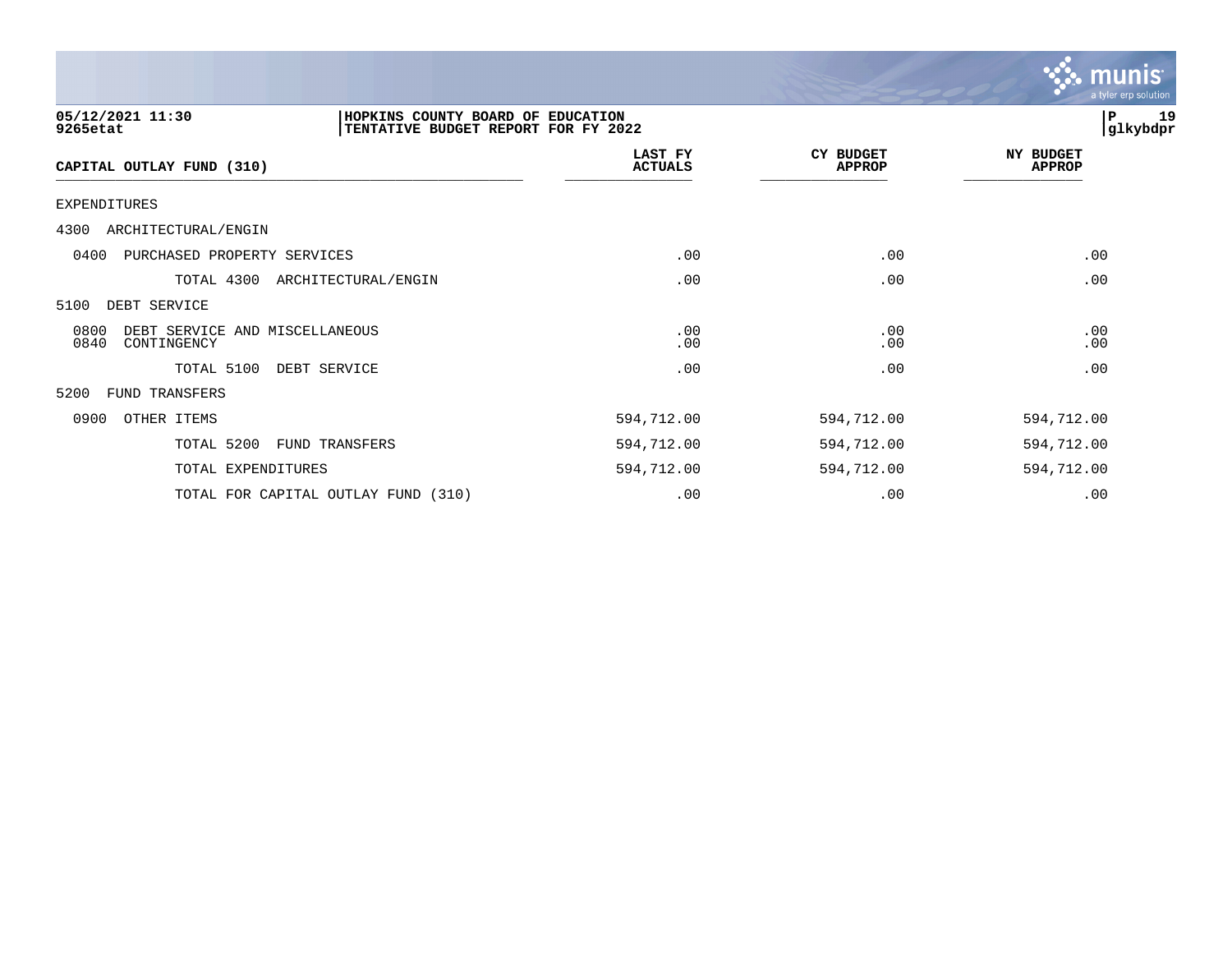|                                              |                                                                                                                                           |                                                 |                                                 | munis<br>a tyler erp solution                   |
|----------------------------------------------|-------------------------------------------------------------------------------------------------------------------------------------------|-------------------------------------------------|-------------------------------------------------|-------------------------------------------------|
| 05/12/2021 11:30<br>9265etat                 | HOPKINS COUNTY BOARD OF EDUCATION<br>TENTATIVE BUDGET REPORT FOR FY 2022                                                                  |                                                 |                                                 | 20<br>ΙP<br>glkybdpr                            |
|                                              | BUILDING FUND (5 CENT LEVY) (320)                                                                                                         | LAST FY<br><b>ACTUALS</b>                       | <b>CY BUDGET</b><br><b>APPROP</b>               | <b>NY BUDGET</b><br><b>APPROP</b>               |
| <b>REVENUES</b>                              |                                                                                                                                           |                                                 |                                                 |                                                 |
|                                              | 0999 BEGINNING BALANCE                                                                                                                    |                                                 |                                                 |                                                 |
|                                              | TOTAL 0999 BEGINNING BALANCE                                                                                                              | .00                                             | .00                                             | .00                                             |
| <b>RECEIPTS</b>                              |                                                                                                                                           |                                                 |                                                 |                                                 |
|                                              | REVENUE FROM LOCAL SOURCES                                                                                                                |                                                 |                                                 |                                                 |
| AD VALOREM TAXES                             |                                                                                                                                           |                                                 |                                                 |                                                 |
| 1111<br>1113<br>1115<br>1116<br>1117<br>1118 | GENERAL PROPERTY TAX<br>PSC PROPERTY TAX<br>DELINQUENT PROPERTY TAX<br>DISTILLED SPIRITS TAX<br>MOTOR VEHICLE TAX<br>UNMINED MINERALS TAX | 1,444,386.00<br>.00<br>.00<br>.00<br>.00<br>.00 | 1,463,359.00<br>.00<br>.00<br>.00<br>.00<br>.00 | 1,463,359.00<br>.00<br>.00<br>.00<br>.00<br>.00 |
|                                              | TOTAL AD VALOREM TAXES                                                                                                                    | 1,444,386.00                                    | 1,463,359.00                                    | 1,463,359.00                                    |
|                                              | PENALTIES & INTEREST ON TAXES                                                                                                             |                                                 |                                                 |                                                 |
| 1140                                         | PENALTIES & INTEREST ON TAXES                                                                                                             | .00                                             | .00                                             | .00                                             |
|                                              | TOTAL PENALTIES & INTEREST ON TAXES                                                                                                       | .00                                             | .00                                             | .00                                             |
| OTHER TAXES                                  |                                                                                                                                           |                                                 |                                                 |                                                 |
| 1191<br>1192                                 | OMITTED PROPERTY TAX<br>EXCISE TAX                                                                                                        | .00<br>.00                                      | .00<br>.00                                      | .00<br>.00                                      |
|                                              | TOTAL OTHER TAXES                                                                                                                         | .00                                             | .00                                             | .00                                             |
|                                              | EARNINGS ON INVESTMENTS                                                                                                                   |                                                 |                                                 |                                                 |
| 1510<br>1510SF                               | INTEREST ON INVESTMENTS<br>Interest on Escrow for SFCC                                                                                    | .00<br>.00                                      | .00<br>.00                                      | .00<br>.00                                      |
|                                              | TOTAL EARNINGS ON INVESTMENTS                                                                                                             | .00                                             | .00                                             | .00                                             |
|                                              | TOTAL REVENUE FROM LOCAL SOURCES                                                                                                          | 1,444,386.00                                    | 1,463,359.00                                    | 1,463,359.00                                    |
|                                              | REVENUE FROM STATE SOURCES                                                                                                                |                                                 |                                                 |                                                 |
| RESTRICTED                                   |                                                                                                                                           |                                                 |                                                 |                                                 |
| 3200                                         | RESTRICTED STATE REVENUE                                                                                                                  | 1,035,564.00                                    | 1,260,423.00                                    | 1,260,423.00                                    |
|                                              | TOTAL RESTRICTED                                                                                                                          | 1,035,564.00                                    | 1,260,423.00                                    | 1,260,423.00                                    |
|                                              | TOTAL REVENUE FROM STATE SOURCES                                                                                                          | 1,035,564.00                                    | 1,260,423.00                                    | 1,260,423.00                                    |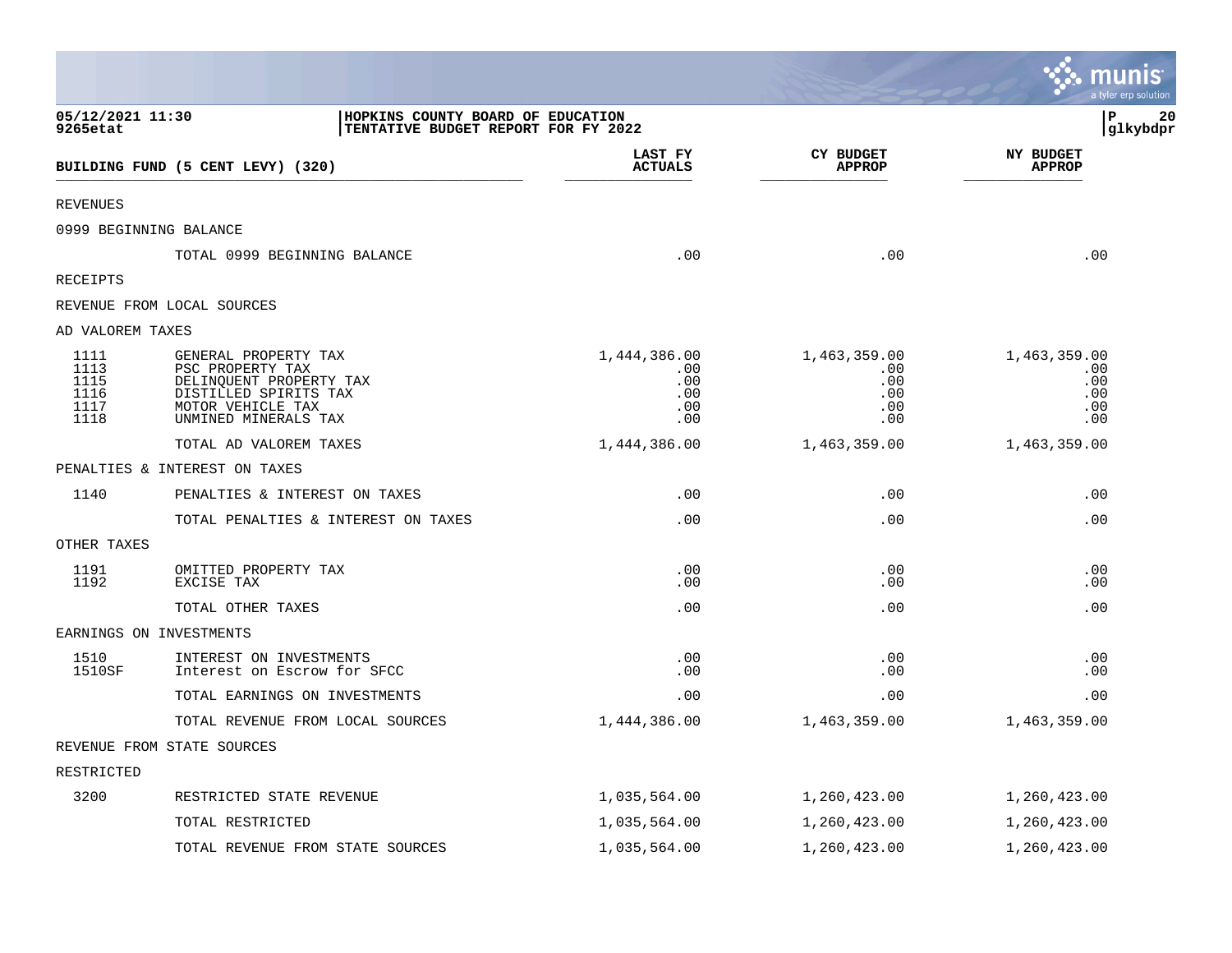

**05/12/2021 11:30 |HOPKINS COUNTY BOARD OF EDUCATION |P 21 9265etat |TENTATIVE BUDGET REPORT FOR FY 2022 |glkybdpr LAST FY CY BUDGET NY BUDGET** BUILDING FUND (5 CENT LEVY) (320) \_\_\_\_\_\_\_\_\_\_\_\_\_\_\_\_\_\_\_\_\_\_\_\_\_\_\_\_\_\_\_\_\_\_\_\_\_\_\_\_\_\_\_\_\_\_\_\_\_\_\_\_\_\_\_ \_\_\_\_\_\_\_\_\_\_\_\_\_\_\_ \_\_\_\_\_\_\_\_\_\_\_\_\_\_\_ \_\_\_\_\_\_\_\_\_\_\_\_\_\_ OTHER RECEIPTS INTERFUND TRANSFERS 5210 FUND TRANSFER .00 .00 .00 TOTAL INTERFUND TRANSFERS .00 .00 .00 SALE OR COMP FOR LOSS OF ASSETS 5311 SALE OF LAND & IMPROVEMENTS .00 .00 .00 5312 LOSS COMPENSATION .00 .00 .00 5331 SALE OF BUILDINGS .00 .00 .00 5332 LOSS COMP - BUILDINGS .00 .00 .00 5341 SALE OF EQUIPMENT ETC .00 .00 .00 LOSS COMP - EQUIPMENT ETC TOTAL SALE OR COMP FOR LOSS OF ASSETS .00 .00 .00 SPECIAL ITEMS 5630 SPECIAL ITEMS .00 .00 .00 TOTAL SPECIAL ITEMS .00 .00 .00 TOTAL OTHER RECEIPTS  $\qquad \qquad .00$ 

> TOTAL RECEIPTS 2,479,950.00 2,723,782.00 2,723,782.00 TOTAL REVENUES 2,479,950.00 2,723,782.00 2,723,782.00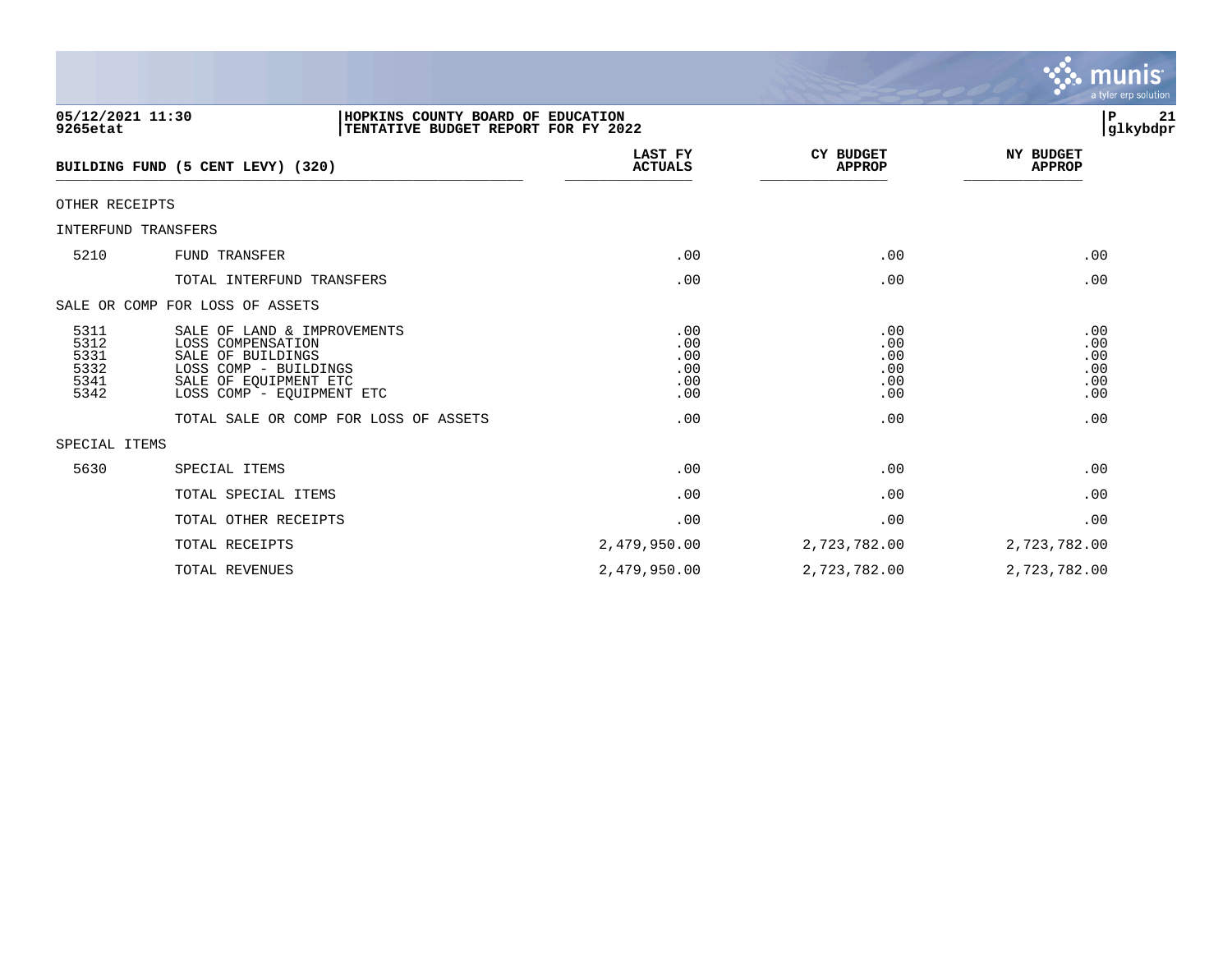

| 05/12/2021 11:30<br>HOPKINS COUNTY BOARD OF EDUCATION<br>9265etat<br>TENTATIVE BUDGET REPORT FOR FY 2022 |                           |                                   | 22<br>P<br> glkybdpr              |
|----------------------------------------------------------------------------------------------------------|---------------------------|-----------------------------------|-----------------------------------|
| BUILDING FUND (5 CENT LEVY) (320)                                                                        | LAST FY<br><b>ACTUALS</b> | <b>CY BUDGET</b><br><b>APPROP</b> | <b>NY BUDGET</b><br><b>APPROP</b> |
| EXPENDITURES                                                                                             |                           |                                   |                                   |
| 4300<br>ARCHITECTURAL/ENGIN                                                                              |                           |                                   |                                   |
| 0400<br>PURCHASED PROPERTY SERVICES                                                                      | .00                       | .00                               | .00                               |
| TOTAL 4300<br>ARCHITECTURAL/ENGIN                                                                        | .00                       | .00                               | .00                               |
| 5100<br>DEBT SERVICE                                                                                     |                           |                                   |                                   |
| 0800<br>DEBT SERVICE AND MISCELLANEOUS<br>0840<br>CONTINGENCY<br>0900<br>OTHER ITEMS                     | .00<br>.00<br>.00         | .00<br>.00<br>.00                 | .00<br>.00<br>.00                 |
| TOTAL 5100<br>DEBT SERVICE                                                                               | .00                       | .00                               | .00                               |
| 5200<br><b>FUND TRANSFERS</b>                                                                            |                           |                                   |                                   |
| 0900<br>OTHER ITEMS                                                                                      | 1,109,114.63              | 2,723,782.00                      | 2,723,782.00                      |
| TOTAL 5200<br>FUND TRANSFERS                                                                             | 1,109,114.63              | 2,723,782.00                      | 2,723,782.00                      |
| TOTAL EXPENDITURES                                                                                       | 1,109,114.63              | 2,723,782.00                      | 2,723,782.00                      |

TOTAL FOR BUILDING FUND (5 CENT LEVY) (320) 1,370,835.37 .00 .00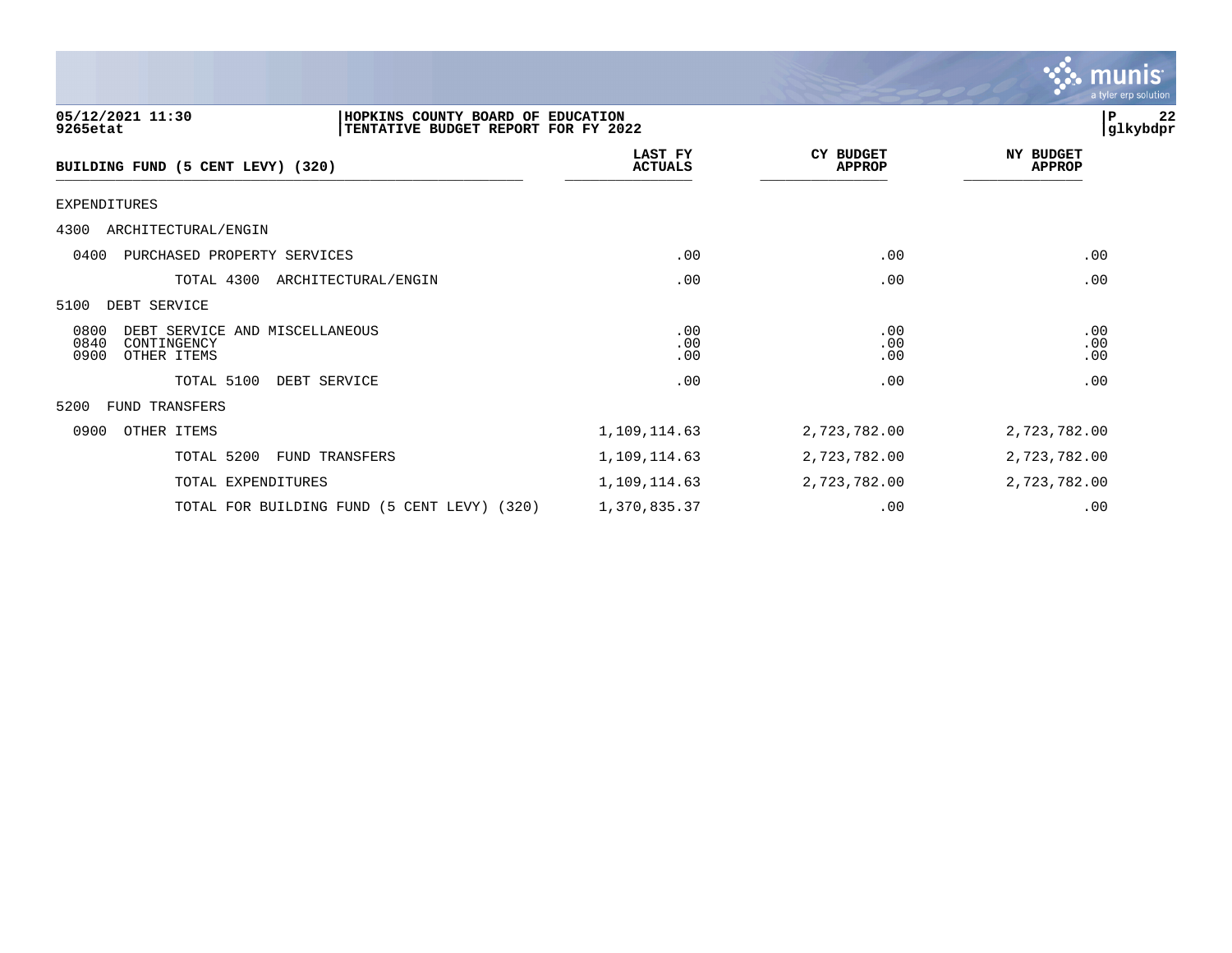|                              |                                                                          |                           |                                   | a tyler erp solution              |
|------------------------------|--------------------------------------------------------------------------|---------------------------|-----------------------------------|-----------------------------------|
| 05/12/2021 11:30<br>9265etat | HOPKINS COUNTY BOARD OF EDUCATION<br>TENTATIVE BUDGET REPORT FOR FY 2022 |                           |                                   | P<br>23<br>glkybdpr               |
|                              | CONSTRUCTION FUND (360)                                                  | LAST FY<br><b>ACTUALS</b> | <b>CY BUDGET</b><br><b>APPROP</b> | <b>NY BUDGET</b><br><b>APPROP</b> |
| <b>REVENUES</b>              |                                                                          |                           |                                   |                                   |
|                              | 0999 BEGINNING BALANCE                                                   |                           |                                   |                                   |
|                              | TOTAL 0999 BEGINNING BALANCE                                             | .00                       | .00                               | .00                               |
| RECEIPTS                     |                                                                          |                           |                                   |                                   |
|                              | REVENUE FROM LOCAL SOURCES                                               |                           |                                   |                                   |
|                              | EARNINGS ON INVESTMENTS                                                  |                           |                                   |                                   |
| 1510                         | INTEREST ON INVESTMENTS                                                  | .00                       | .00                               | .00                               |
|                              | TOTAL EARNINGS ON INVESTMENTS                                            | .00                       | .00                               | .00                               |
|                              | OTHER REVENUE FROM LOCAL SOURCES                                         |                           |                                   |                                   |
| 1920                         | CONTRIBUTIONS DONATIONS                                                  | .00                       | .00                               | .00                               |
|                              | TOTAL OTHER REVENUE FROM LOCAL SOURCES                                   | .00                       | .00                               | .00                               |
|                              | TOTAL REVENUE FROM LOCAL SOURCES                                         | .00                       | .00                               | .00                               |
|                              | REVENUE FROM STATE SOURCES                                               |                           |                                   |                                   |
|                              | EXPENDITURE REIMBURSEMENTS                                               |                           |                                   |                                   |
| 3131                         | STATE MISC REIMBURSEMENTS                                                | .00                       | .00                               | .00                               |
|                              | TOTAL EXPENDITURE REIMBURSEMENTS                                         | .00                       | .00                               | .00                               |
|                              | TOTAL REVENUE FROM STATE SOURCES                                         | .00                       | .00                               | .00                               |
| OTHER RECEIPTS               |                                                                          |                           |                                   |                                   |
| <b>BOND PROCEEDS</b>         |                                                                          |                           |                                   |                                   |
| 5110                         | BOND PRINCIPAL PROCEEDS                                                  | .00                       | .00                               | .00                               |
|                              | TOTAL BOND PROCEEDS                                                      | .00                       | .00                               | .00                               |
| INTERFUND TRANSFERS          |                                                                          |                           |                                   |                                   |
| 5210                         | FUND TRANSFER                                                            | 286, 913. 24              | .00                               | .00                               |
|                              | TOTAL INTERFUND TRANSFERS                                                | 286, 913. 24              | .00                               | .00                               |
|                              | SALE OR COMP FOR LOSS OF ASSETS                                          |                           |                                   |                                   |
| 5332                         | LOSS COMP - BUILDINGS                                                    | .00                       | .00                               | .00                               |
|                              | TOTAL SALE OR COMP FOR LOSS OF ASSETS                                    | .00                       | .00                               | .00                               |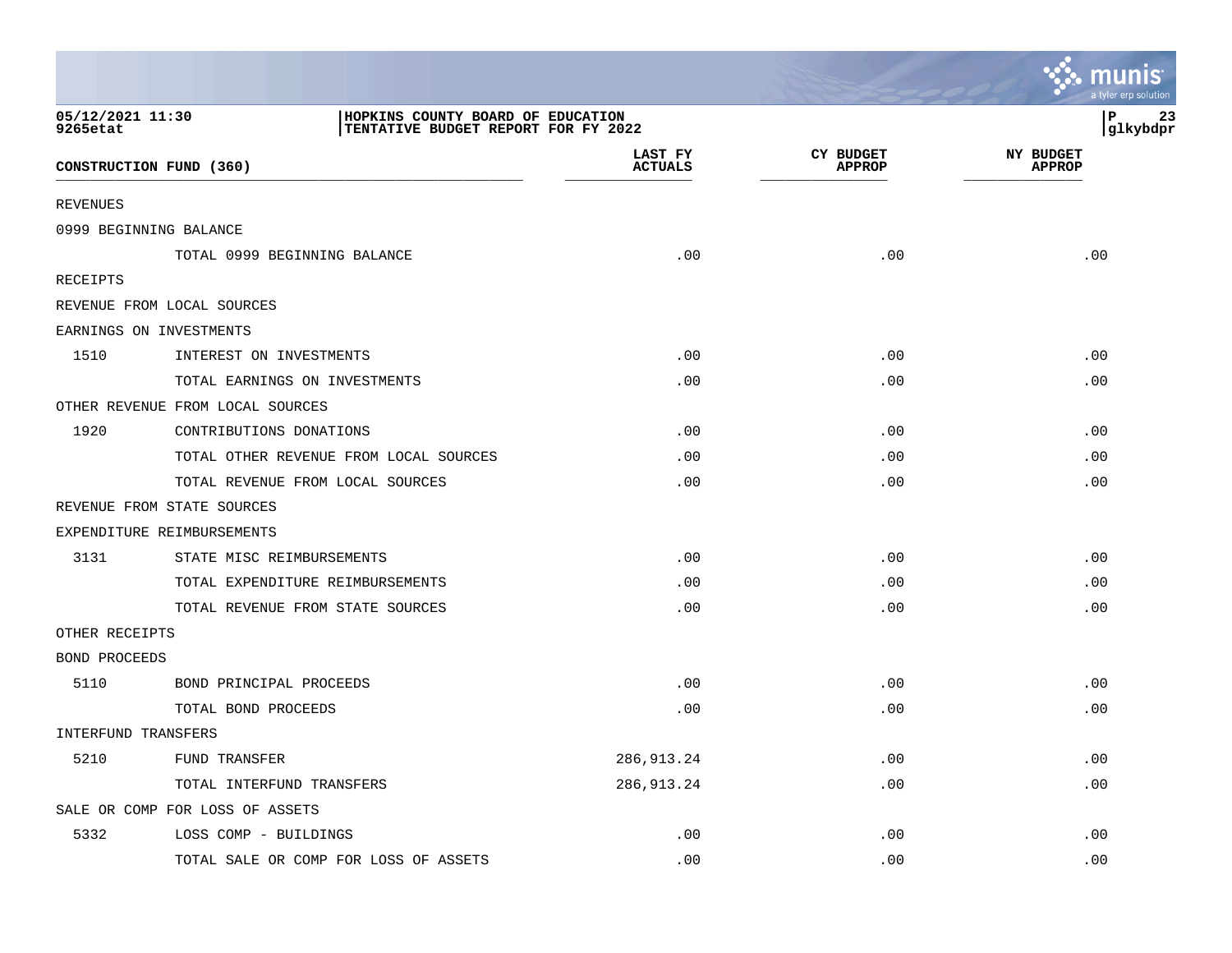|                              |                                                                          |                           |                                   | <u>se munis </u><br>a tyler erp solution |
|------------------------------|--------------------------------------------------------------------------|---------------------------|-----------------------------------|------------------------------------------|
| 05/12/2021 11:30<br>9265etat | HOPKINS COUNTY BOARD OF EDUCATION<br>TENTATIVE BUDGET REPORT FOR FY 2022 |                           |                                   | 24<br>∣P<br> glkybdpr                    |
| CONSTRUCTION FUND (360)      |                                                                          | LAST FY<br><b>ACTUALS</b> | <b>CY BUDGET</b><br><b>APPROP</b> | NY BUDGET<br><b>APPROP</b>               |
| TOTAL OTHER RECEIPTS         |                                                                          | 286,913.24                | .00                               | .00                                      |
| TOTAL RECEIPTS               |                                                                          | 286,913.24                | .00                               | .00                                      |
| TOTAL REVENUES               |                                                                          | 286,913.24                | .00                               | .00                                      |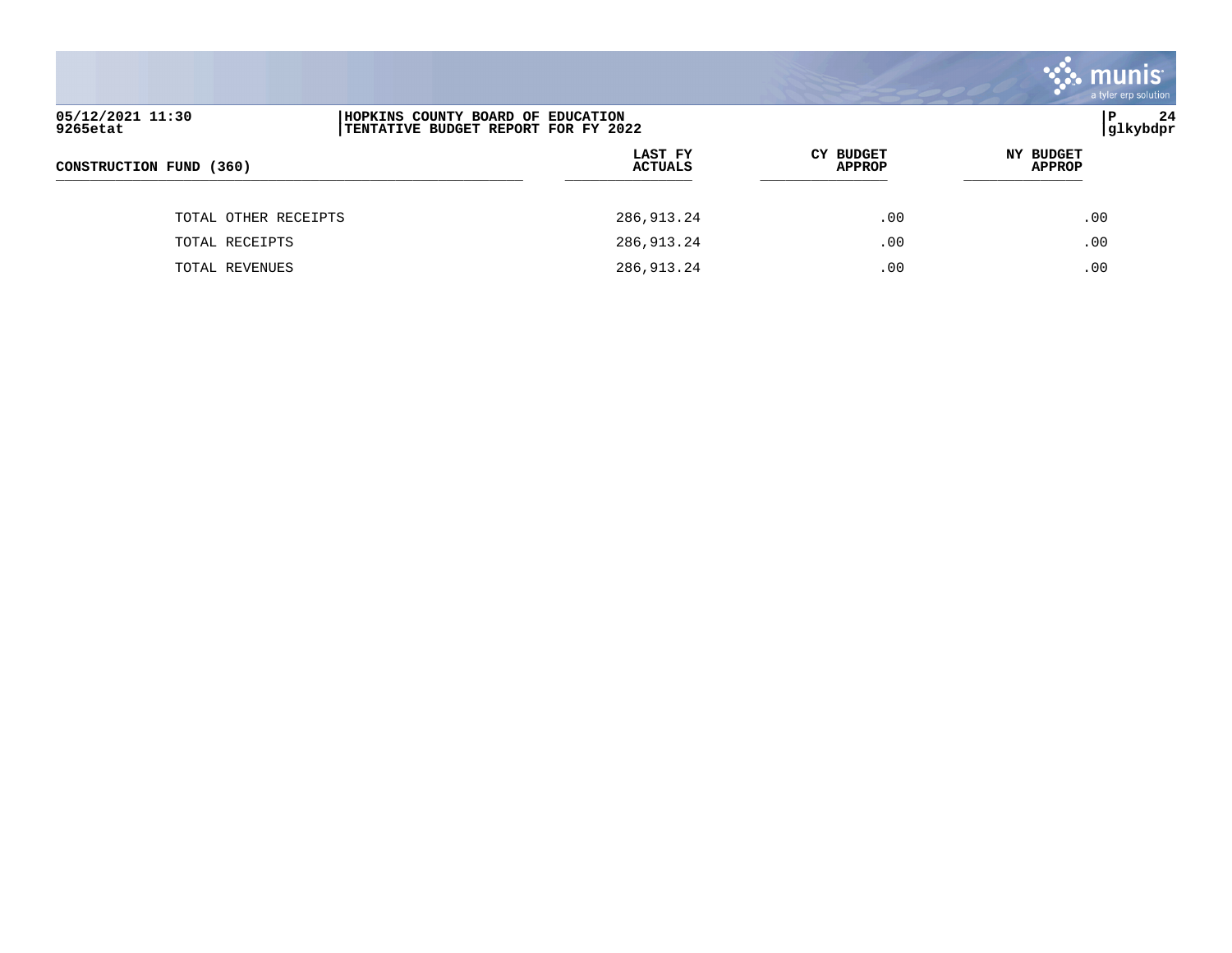

**05/12/2021 11:30 |HOPKINS COUNTY BOARD OF EDUCATION |P 25 TENTATIVE BUDGET REPORT FOR FY 2022 LAST FY CY BUDGET NY BUDGET CONSTRUCTION FUND (360)**  $\overline{r}$ EXPENDITURES 4100 LAND/SITE ACQUISITIONS 0300 PURCHASED PROF AND TECH SERV .00 .00 .00 0400 PURCHASED PROPERTY SERVICES .00 .00 .00 0500 OTHER PURCHASED SERVICES .00 .00 .00 0600 SUPPLIES .00 .00 .00 0700 PROPERTY TOTAL 4100 LAND/SITE ACQUISITIONS .00 .00 .00 4500 BUILDING ACQUISTIONS & CONSTRUCTION 0300 PURCHASED PROF AND TECH SERV 575,867.16 .00 .00 0400 PURCHASED PROPERTY SERVICES 97,529.60 .00 .00 0500 OTHER PURCHASED SERVICES .00 .00 .00  $\,$  0600  $\,$  SUPPLIES . 00  $\,$  . 00  $\,$  . 00  $\,$  . 00  $\,$  . 00  $\,$  . 00  $\,$  . 00  $\,$  . 00  $\,$  . 00  $\,$  . 00  $\,$  . 00  $\,$  . 00  $\,$  . 00  $\,$  . 00  $\,$  . 00  $\,$  . 00  $\,$  . 00  $\,$  . 00  $\,$  . 00  $\,$  . 00  $\$  0700 PROPERTY .00 .00 .00 0800 DEBT SERVICE AND MISCELLANEOUS .00 .00 .00 0840 CONTINGENCY .00 .00 .00 0900 OTHER ITEMS TOTAL 4500 BUILDING ACQUISTIONS & CONSTRUCTION 673,396.76 .00 .00 .00 .00 4600 SITE IMPROVEMENT 0700 PROPERTY .00 .00 .00 TOTAL 4600 SITE IMPROVEMENT .00 .00 .00 4700 BUILDING IMPROVEMENTS 0100 SALARIES PERSONNEL SERVICES .00 .00 .00 0200 EMPLOYEE BENEFITS .00 .00 .00 0300 PURCHASED PROF AND TECH SERV -21,150.09 .00 .00 0400 PURCHASED PROPERTY SERVICES 571,183.22 .00 .00 0500 OTHER PURCHASED SERVICES 391.37 .00 .00  $\,$  0600  $\,$  SUPPLIES . 00  $\,$  . 00  $\,$  . 00  $\,$  . 00  $\,$  . 00  $\,$  . 00  $\,$  . 00  $\,$  . 00  $\,$  . 00  $\,$  . 00  $\,$  . 00  $\,$  . 00  $\,$  . 00  $\,$  . 00  $\,$  . 00  $\,$  . 00  $\,$  . 00  $\,$  . 00  $\,$  . 00  $\,$  . 00  $\$  0700 PROPERTY .00 .00 .00 0800 DEBT SERVICE AND MISCELLANEOUS 1,691.25 .00 .00 0840 CONTINGENCY .00 .00 .00 0900 OTHER ITEMS TOTAL 4700 BUILDING IMPROVEMENTS 552,115.75 .00 .00 .00 4900 OTHER - FACILITIES 0400 PURCHASED PROPERTY SERVICES .00 .00 .00  $\,$  0600  $\,$  SUPPLIES . 00  $\,$  . 00  $\,$  . 00  $\,$  . 00  $\,$  . 00  $\,$  . 00  $\,$  . 00  $\,$  . 00  $\,$  . 00  $\,$  . 00  $\,$  . 00  $\,$  . 00  $\,$  . 00  $\,$  . 00  $\,$  . 00  $\,$  . 00  $\,$  . 00  $\,$  . 00  $\,$  . 00  $\,$  . 00  $\$ 0700 PROPERTY .00 .00 .00

TOTAL 4900 OTHER - FACILITIES .00 .00 .00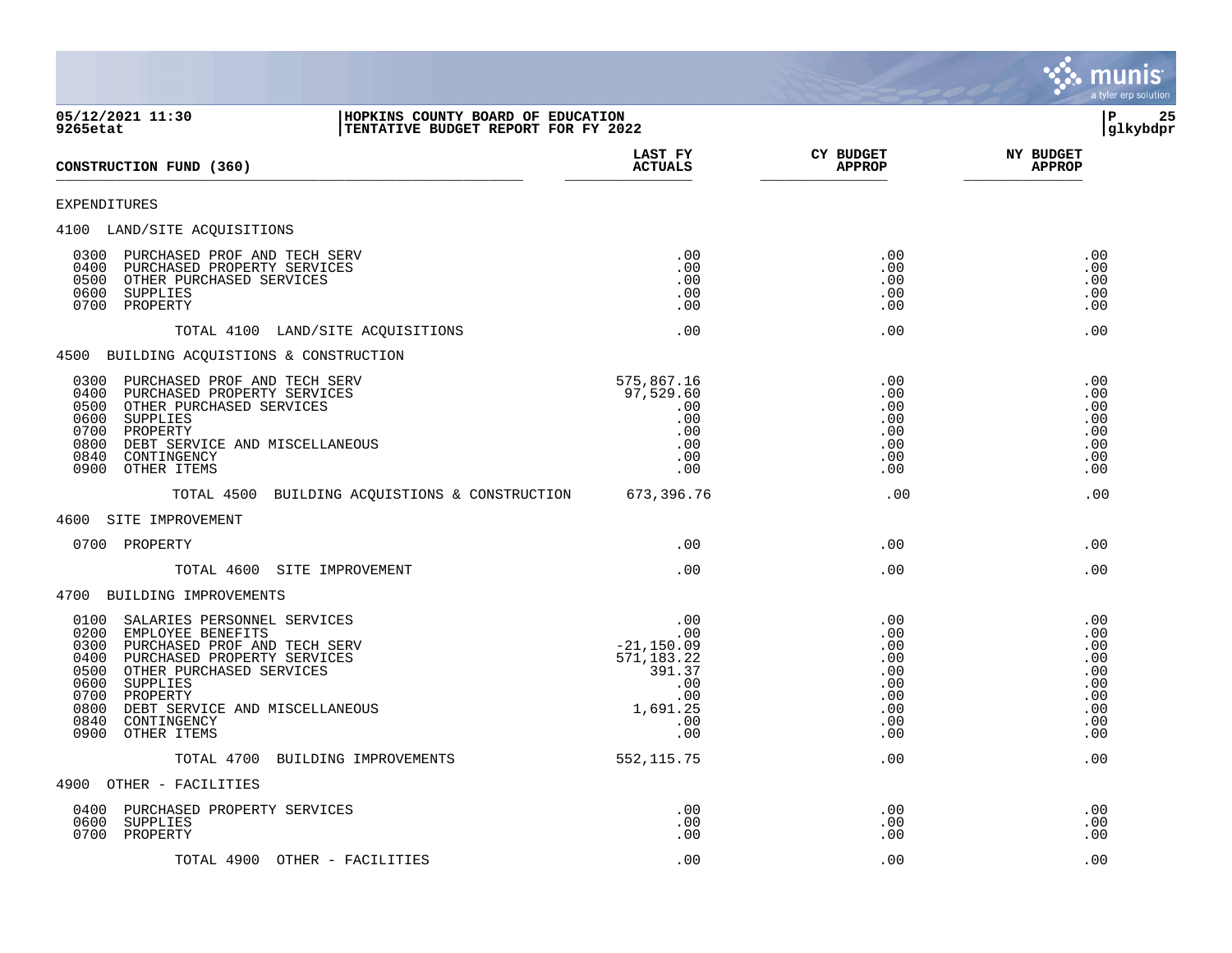

| 05/12/2021 11:30<br>9265etat | HOPKINS COUNTY BOARD OF EDUCATION<br>TENTATIVE BUDGET REPORT FOR FY 2022 |                           |                            | 26<br>P<br> glkybdpr              |
|------------------------------|--------------------------------------------------------------------------|---------------------------|----------------------------|-----------------------------------|
| CONSTRUCTION FUND (360)      |                                                                          | LAST FY<br><b>ACTUALS</b> | CY BUDGET<br><b>APPROP</b> | <b>NY BUDGET</b><br><b>APPROP</b> |
| 5200<br>FUND TRANSFERS       |                                                                          |                           |                            |                                   |
| 0900<br>OTHER ITEMS          |                                                                          | .00                       | .00                        | .00                               |
| TOTAL 5200                   | FUND TRANSFERS                                                           | .00                       | .00                        | .00                               |
| TOTAL EXPENDITURES           |                                                                          | 1,225,512.51              | .00                        | .00                               |
|                              | TOTAL FOR CONSTRUCTION FUND (360)                                        | $-938,599.27$             | .00                        | .00                               |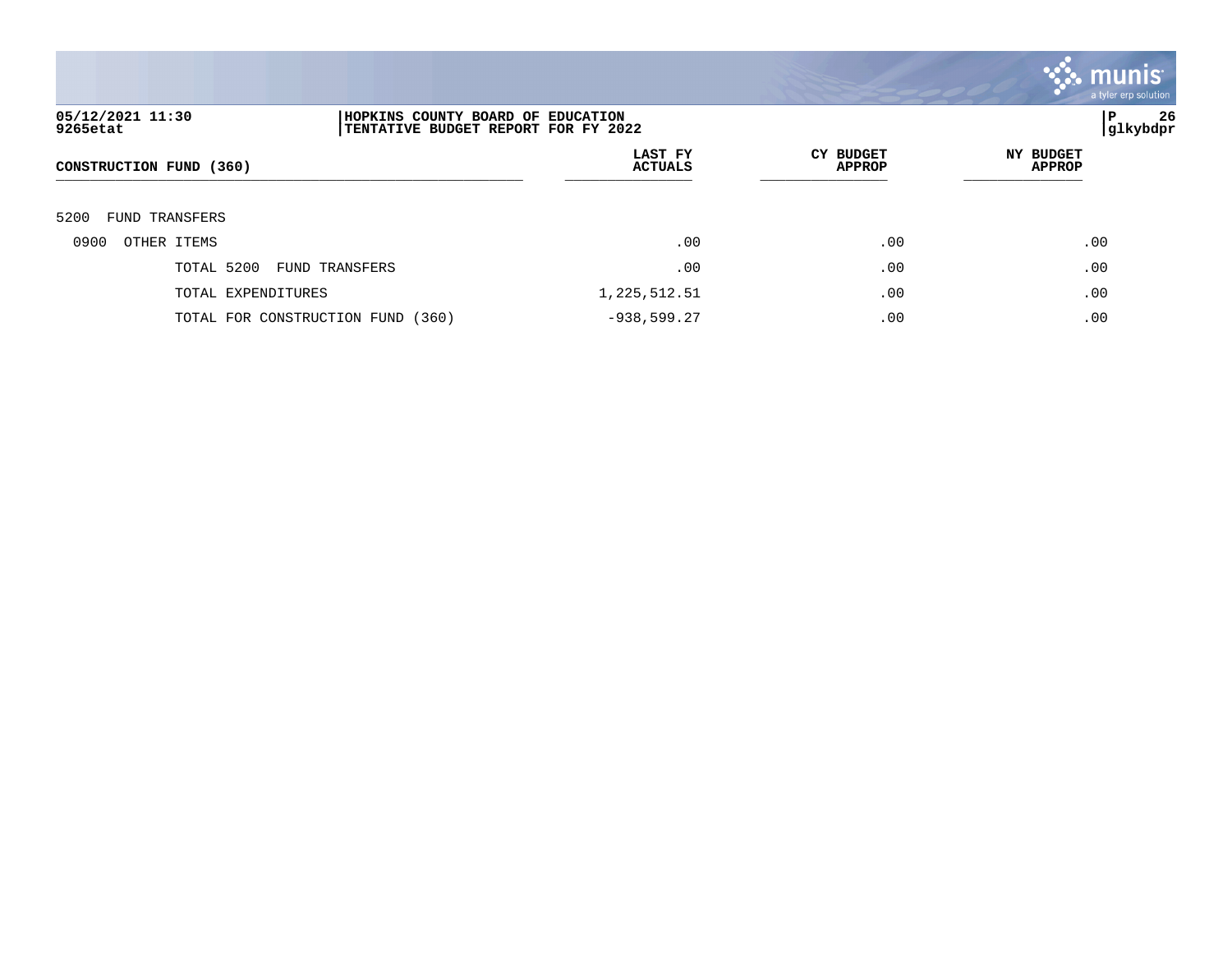|                              |                                                                          |                           |                                   | a tyler erp solution              |
|------------------------------|--------------------------------------------------------------------------|---------------------------|-----------------------------------|-----------------------------------|
| 05/12/2021 11:30<br>9265etat | HOPKINS COUNTY BOARD OF EDUCATION<br>TENTATIVE BUDGET REPORT FOR FY 2022 |                           |                                   | P<br>27<br>glkybdpr               |
|                              | DEBT SERVICE FUND (400)                                                  | LAST FY<br><b>ACTUALS</b> | <b>CY BUDGET</b><br><b>APPROP</b> | <b>NY BUDGET</b><br><b>APPROP</b> |
| <b>REVENUES</b>              |                                                                          |                           |                                   |                                   |
|                              | 0999 BEGINNING BALANCE                                                   |                           |                                   |                                   |
|                              | TOTAL 0999 BEGINNING BALANCE                                             | 1,269,500.00              | .00                               | .00                               |
| RECEIPTS                     |                                                                          |                           |                                   |                                   |
|                              | REVENUE FROM LOCAL SOURCES                                               |                           |                                   |                                   |
|                              | EARNINGS ON INVESTMENTS                                                  |                           |                                   |                                   |
| 1510                         | INTEREST ON INVESTMENTS                                                  | 21,587.00                 | .00                               | .00                               |
|                              | TOTAL EARNINGS ON INVESTMENTS                                            | 21,587.00                 | .00                               | .00                               |
|                              | TOTAL REVENUE FROM LOCAL SOURCES                                         | 21,587.00                 | .00                               | .00                               |
|                              | REVENUE FROM STATE SOURCES                                               |                           |                                   |                                   |
| RESTRICTED                   |                                                                          |                           |                                   |                                   |
| 3200                         | RESTRICTED STATE REVENUE                                                 | .00                       | .00                               | .00                               |
|                              | TOTAL RESTRICTED                                                         | .00                       | .00                               | .00                               |
|                              | REVENUE FOR ON BEHALF PAYMENTS                                           |                           |                                   |                                   |
| 3900                         | ON BEHALF                                                                | 773,400.65                | 1,206,580.56                      | 1,206,580.56                      |
|                              | TOTAL REVENUE FOR ON BEHALF PAYMENTS                                     | 773,400.65                | 1,206,580.56                      | 1,206,580.56                      |
|                              | TOTAL REVENUE FROM STATE SOURCES                                         | 773,400.65                | 1,206,580.56                      | 1,206,580.56                      |
| OTHER RECEIPTS               |                                                                          |                           |                                   |                                   |
| BOND PROCEEDS                |                                                                          |                           |                                   |                                   |
| 5110<br>5120<br>5130         | BOND PRINCIPAL PROCEEDS<br>BOND PREMIUM<br>ACCRUED BOND INTEREST         | .00<br>.00<br>.00         | .00<br>.00<br>.00                 | .00<br>.00<br>.00                 |
|                              | TOTAL BOND PROCEEDS                                                      | .00                       | .00                               | .00                               |
| INTERFUND TRANSFERS          |                                                                          |                           |                                   |                                   |
| 5210                         | FUND TRANSFER                                                            | 1,606,422.63              | 3, 318, 494.00                    | 3, 318, 494.00                    |
|                              | TOTAL INTERFUND TRANSFERS                                                | 1,606,422.63              | 3, 318, 494.00                    | 3, 318, 494.00                    |
|                              | TOTAL OTHER RECEIPTS                                                     | 1,606,422.63              | 3, 318, 494.00                    | 3, 318, 494.00                    |
|                              | TOTAL RECEIPTS                                                           | 2, 401, 410.28            | 4,525,074.56                      | 4,525,074.56                      |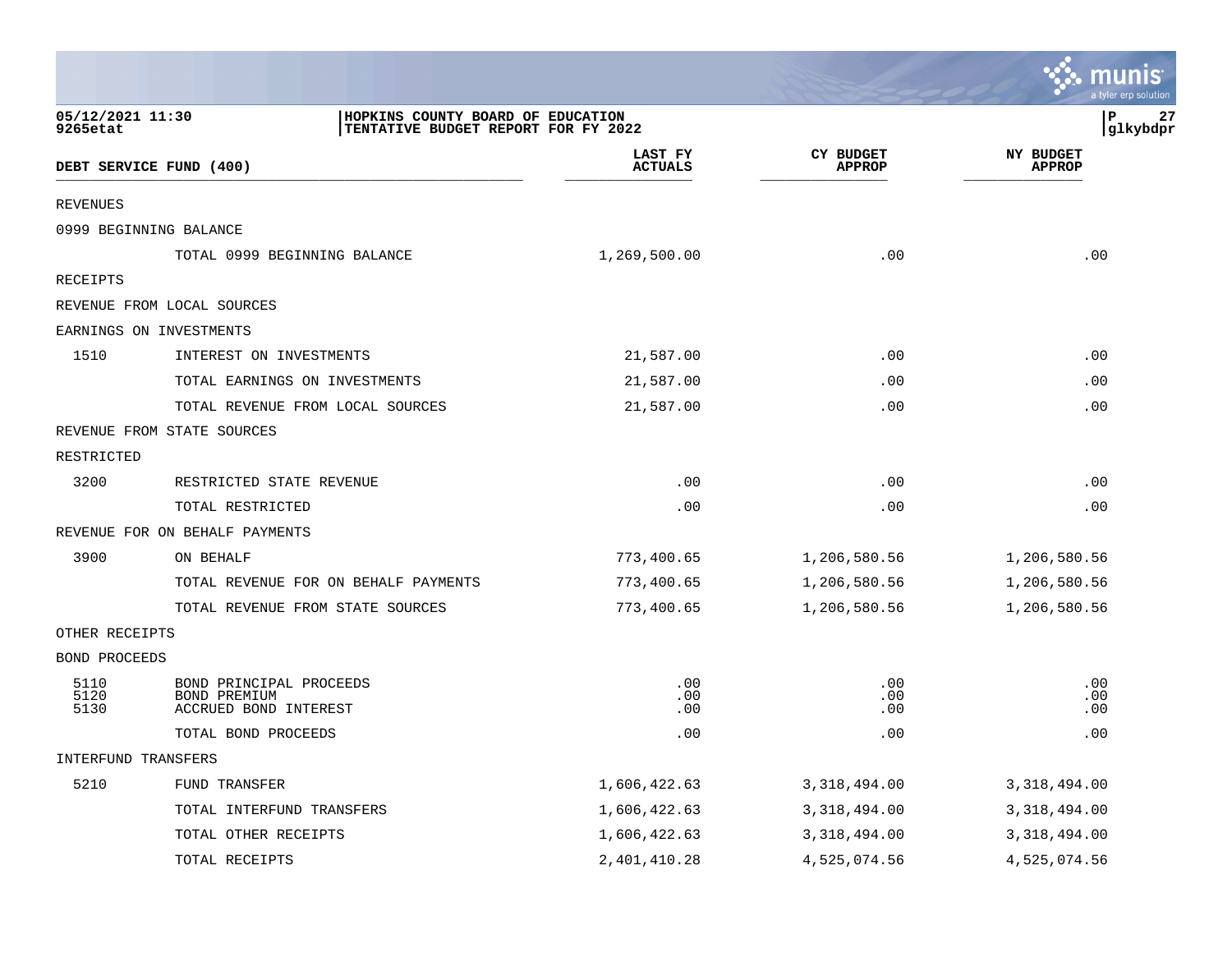|                              |                                                                          |                            | <b>munis</b><br>a tyler erp solution |
|------------------------------|--------------------------------------------------------------------------|----------------------------|--------------------------------------|
| 05/12/2021 11:30<br>9265etat | HOPKINS COUNTY BOARD OF EDUCATION<br>TENTATIVE BUDGET REPORT FOR FY 2022 |                            | 28<br>P<br> glkybdpr                 |
| DEBT SERVICE FUND<br>(400)   | LAST FY<br><b>ACTUALS</b>                                                | CY BUDGET<br><b>APPROP</b> | NY BUDGET<br><b>APPROP</b>           |
| TOTAL REVENUES               | 3,670,910.28                                                             | 4,525,074.56               | 4,525,074.56                         |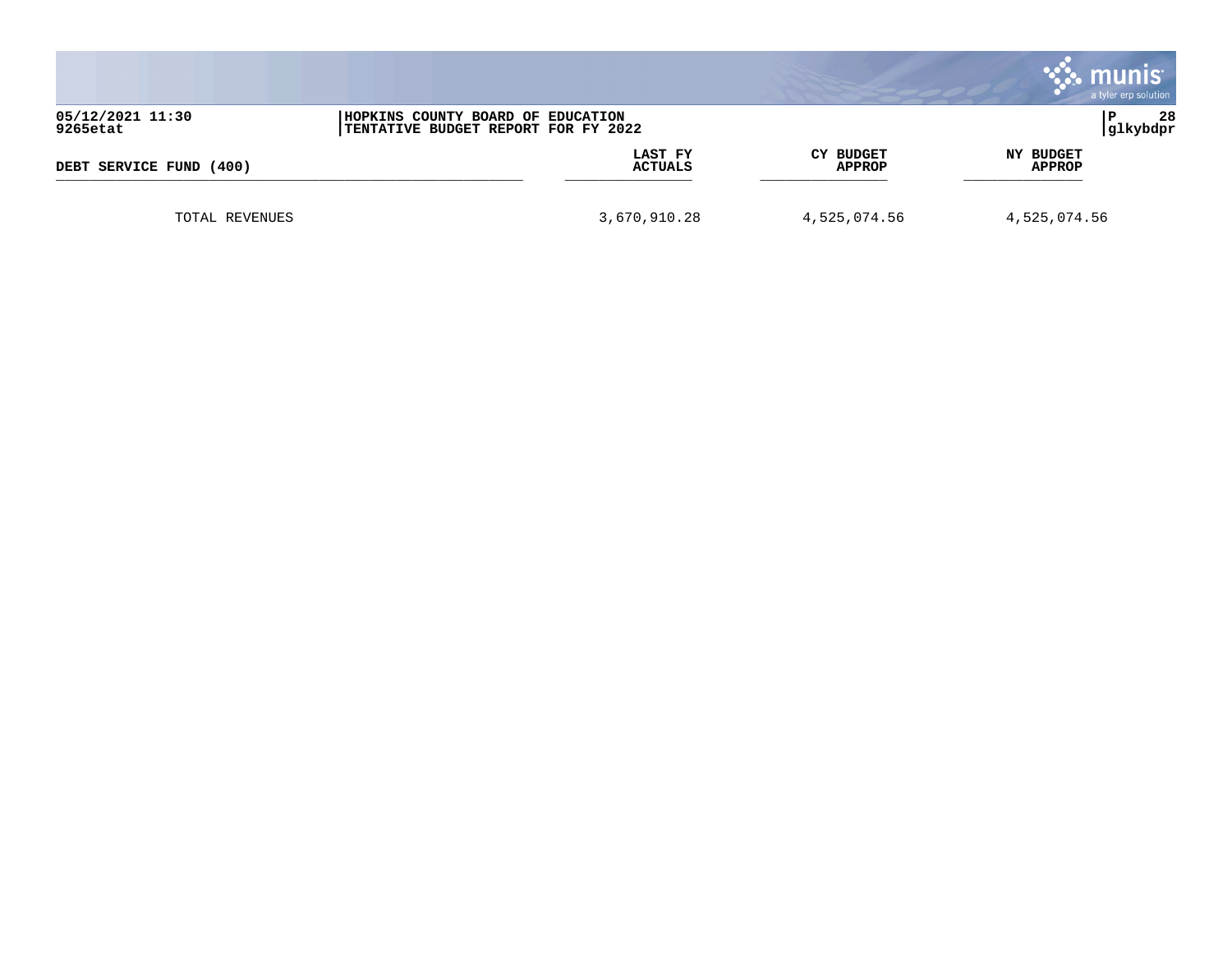

| 05/12/2021 11:30<br>9265etat                                  | HOPKINS COUNTY BOARD OF EDUCATION<br>TENTATIVE BUDGET REPORT FOR FY 2022 |                                  |                                   | 29<br>P<br>glkybdpr               |
|---------------------------------------------------------------|--------------------------------------------------------------------------|----------------------------------|-----------------------------------|-----------------------------------|
| DEBT SERVICE FUND (400)                                       |                                                                          | <b>LAST FY</b><br><b>ACTUALS</b> | <b>CY BUDGET</b><br><b>APPROP</b> | <b>NY BUDGET</b><br><b>APPROP</b> |
| <b>EXPENDITURES</b>                                           |                                                                          |                                  |                                   |                                   |
| 0000<br>RESTRICT TO REV & BAL SHT ONLY                        |                                                                          |                                  |                                   |                                   |
| 0800<br>DEBT SERVICE AND MISCELLANEOUS                        |                                                                          | .00                              | .00                               | .00                               |
| TOTAL 0000                                                    | RESTRICT TO REV & BAL SHT ONLY                                           | .00                              | .00                               | .00                               |
| 5100<br>DEBT SERVICE                                          |                                                                          |                                  |                                   |                                   |
| 0800<br>DEBT SERVICE AND MISCELLANEOUS<br>0900<br>OTHER ITEMS |                                                                          | 3,619,073.28<br>.00              | 4,525,074.56<br>.00               | 4,525,074.56<br>.00               |
| TOTAL 5100                                                    | DEBT SERVICE                                                             | 3,619,073.28                     | 4,525,074.56                      | 4,525,074.56                      |
| 5200<br>FUND TRANSFERS                                        |                                                                          |                                  |                                   |                                   |
| 0900<br>OTHER ITEMS                                           |                                                                          | .00                              | .00                               | .00                               |
| TOTAL 5200                                                    | FUND TRANSFERS                                                           | .00                              | .00                               | .00                               |
| TOTAL EXPENDITURES                                            |                                                                          | 3,619,073.28                     | 4,525,074.56                      | 4,525,074.56                      |
|                                                               | TOTAL FOR DEBT SERVICE FUND (400)                                        | 51,837.00                        | .00                               | .00                               |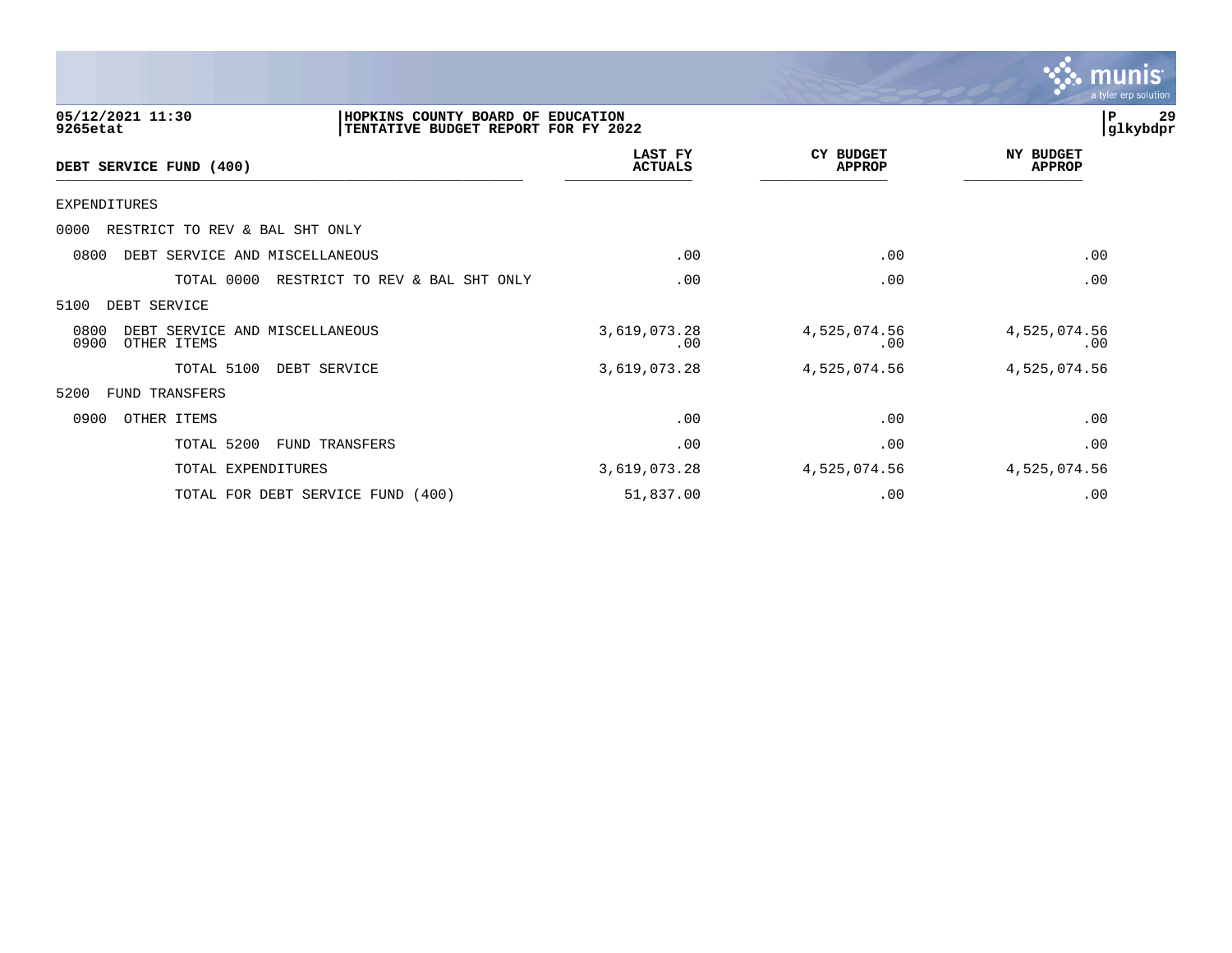|                                                                                                          |                                                                                                                                                                                                                              |                                                     |                                                             | munis<br>a tyler erp solution                              |
|----------------------------------------------------------------------------------------------------------|------------------------------------------------------------------------------------------------------------------------------------------------------------------------------------------------------------------------------|-----------------------------------------------------|-------------------------------------------------------------|------------------------------------------------------------|
| 05/12/2021 11:30<br>HOPKINS COUNTY BOARD OF EDUCATION<br>9265etat<br>TENTATIVE BUDGET REPORT FOR FY 2022 |                                                                                                                                                                                                                              |                                                     |                                                             | l P<br>30<br> glkybdpr                                     |
|                                                                                                          | FOOD SERVICE FUND (51)                                                                                                                                                                                                       | LAST FY<br><b>ACTUALS</b>                           | <b>CY BUDGET</b><br><b>APPROP</b>                           | <b>NY BUDGET</b><br><b>APPROP</b>                          |
| <b>REVENUES</b>                                                                                          |                                                                                                                                                                                                                              |                                                     |                                                             |                                                            |
|                                                                                                          | 0999 BEGINNING BALANCE                                                                                                                                                                                                       |                                                     |                                                             |                                                            |
|                                                                                                          | TOTAL 0999 BEGINNING BALANCE                                                                                                                                                                                                 | 1,345,955.46                                        | 989, 276. 27                                                | 989, 276. 27                                               |
| <b>RECEIPTS</b>                                                                                          |                                                                                                                                                                                                                              |                                                     |                                                             |                                                            |
|                                                                                                          | REVENUE FROM LOCAL SOURCES                                                                                                                                                                                                   |                                                     |                                                             |                                                            |
|                                                                                                          | EARNINGS ON INVESTMENTS                                                                                                                                                                                                      |                                                     |                                                             |                                                            |
| 1510                                                                                                     | INTEREST ON INVESTMENTS                                                                                                                                                                                                      | 35,729.11                                           | 4,161.00                                                    | 4,161.00                                                   |
|                                                                                                          | TOTAL EARNINGS ON INVESTMENTS                                                                                                                                                                                                | 35,729.11                                           | 4,161.00                                                    | 4,161.00                                                   |
| FOOD SERVICE                                                                                             |                                                                                                                                                                                                                              |                                                     |                                                             |                                                            |
| 1611<br>1612<br>1621<br>1622<br>1624<br>1629<br>1650                                                     | REIMBURSABLE SCHOOL LUNCH PROG<br>REIMBURSABLE SCH BREAKFAST PRG<br>NON-REIMBURSABLE LUNCH PROG<br>NON-REIMBURSABLE BREAKFAST PRG<br>NON-REIMBURSBLE A LA CARTE PRG<br>NON-REIMBURSBLE OTHER FOOD PRG<br>SUMMER FOOD PROGRAM | 73,200.14<br>.00<br>.00<br>.00<br>.00<br>.00<br>.00 | 554,105.47<br>.00.<br>.00<br>.00<br>.00<br>12,000.00<br>.00 | 554,105.47<br>.00<br>.00<br>.00<br>.00<br>12,000.00<br>.00 |
|                                                                                                          | TOTAL FOOD SERVICE                                                                                                                                                                                                           | 73,200.14                                           | 566,105.47                                                  | 566,105.47                                                 |
|                                                                                                          | OTHER REVENUE FROM LOCAL SOURCES                                                                                                                                                                                             |                                                     |                                                             |                                                            |
| 1920<br>1990                                                                                             | CONTRIBUTIONS DONATIONS<br>MISCELLANEOUS REVENUE                                                                                                                                                                             | 1,905.00<br>145,057.53                              | 3,800.00<br>40,382.95                                       | 3,800.00<br>40,382.95                                      |
|                                                                                                          | TOTAL OTHER REVENUE FROM LOCAL SOURCES                                                                                                                                                                                       | 146,962.53                                          | 44,182.95                                                   | 44,182.95                                                  |
|                                                                                                          | TOTAL REVENUE FROM LOCAL SOURCES                                                                                                                                                                                             | 255,891.78                                          | 614,449.42                                                  | 614,449.42                                                 |
|                                                                                                          | REVENUE FROM STATE SOURCES                                                                                                                                                                                                   |                                                     |                                                             |                                                            |
| RESTRICTED                                                                                               |                                                                                                                                                                                                                              |                                                     |                                                             |                                                            |
| 3200                                                                                                     | RESTRICTED STATE REVENUE                                                                                                                                                                                                     | 34,105.44                                           | 43,539.00                                                   | 43,539.00                                                  |
|                                                                                                          | TOTAL RESTRICTED                                                                                                                                                                                                             | 34,105.44                                           | 43,539.00                                                   | 43,539.00                                                  |
|                                                                                                          | REVENUE FOR ON BEHALF PAYMENTS                                                                                                                                                                                               |                                                     |                                                             |                                                            |
| 3900                                                                                                     | ON BEHALF                                                                                                                                                                                                                    | 616,862.89                                          | 476,962.24                                                  | 476,962.24                                                 |
|                                                                                                          | TOTAL REVENUE FOR ON BEHALF PAYMENTS                                                                                                                                                                                         | 616,862.89                                          | 476,962.24                                                  | 476,962.24                                                 |
|                                                                                                          | TOTAL REVENUE FROM STATE SOURCES                                                                                                                                                                                             | 650,968.33                                          | 520,501.24                                                  | 520,501.24                                                 |

 $\mathcal{L}$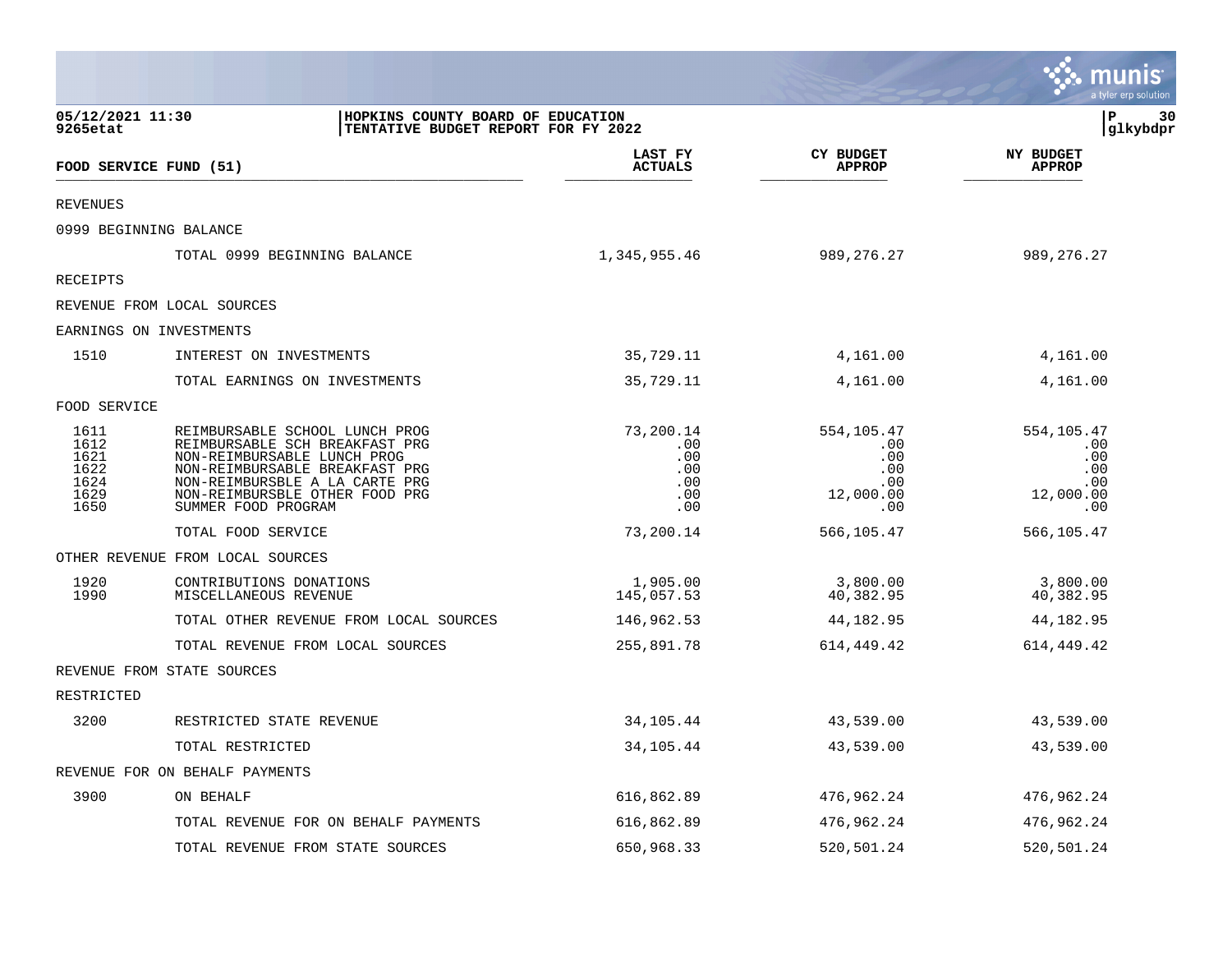|                              |                                                                          |                                  |                                   | munıs <sup>.</sup><br>a tyler erp solution |
|------------------------------|--------------------------------------------------------------------------|----------------------------------|-----------------------------------|--------------------------------------------|
| 05/12/2021 11:30<br>9265etat | HOPKINS COUNTY BOARD OF EDUCATION<br>TENTATIVE BUDGET REPORT FOR FY 2022 |                                  |                                   | P<br>31<br> glkybdpr                       |
|                              | FOOD SERVICE FUND (51)                                                   | <b>LAST FY</b><br><b>ACTUALS</b> | <b>CY BUDGET</b><br><b>APPROP</b> | <b>NY BUDGET</b><br><b>APPROP</b>          |
|                              | REVENUE FROM FEDERAL SOURCES                                             |                                  |                                   |                                            |
|                              | RESTRICTED THROUGH THE STATE                                             |                                  |                                   |                                            |
| 4500                         | RESTRICTED FED THRU STATE                                                | 3,308,678.36                     | 3,051,681.20                      | 3,051,681.20                               |
|                              | TOTAL RESTRICTED THROUGH THE STATE                                       | 3,308,678.36                     | 3,051,681.20                      | 3,051,681.20                               |
| UNDEFINED REV TYPE           |                                                                          |                                  |                                   |                                            |
| 4950                         | CHILD NUTR PRG DONATED COMMOD                                            | 249,332.00                       | .00                               | .00                                        |
|                              | TOTAL UNDEFINED REV TYPE                                                 | 249,332.00                       | .00                               | .00                                        |
|                              | TOTAL REVENUE FROM FEDERAL SOURCES                                       | 3,558,010.36                     | 3,051,681.20                      | 3,051,681.20                               |
| OTHER RECEIPTS               |                                                                          |                                  |                                   |                                            |
| INTERFUND TRANSFERS          |                                                                          |                                  |                                   |                                            |
| 5210                         | FUND TRANSFER                                                            | .00                              | .00                               | .00                                        |
|                              | TOTAL INTERFUND TRANSFERS                                                | .00                              | .00                               | .00                                        |
|                              | TOTAL OTHER RECEIPTS                                                     | .00                              | .00                               | .00                                        |
|                              | TOTAL RECEIPTS                                                           | 4, 464, 870. 47                  | 4,186,631.86                      | 4,186,631.86                               |
|                              | TOTAL REVENUES                                                           | 5,810,825.93                     | 5, 175, 908. 13                   | 5, 175, 908. 13                            |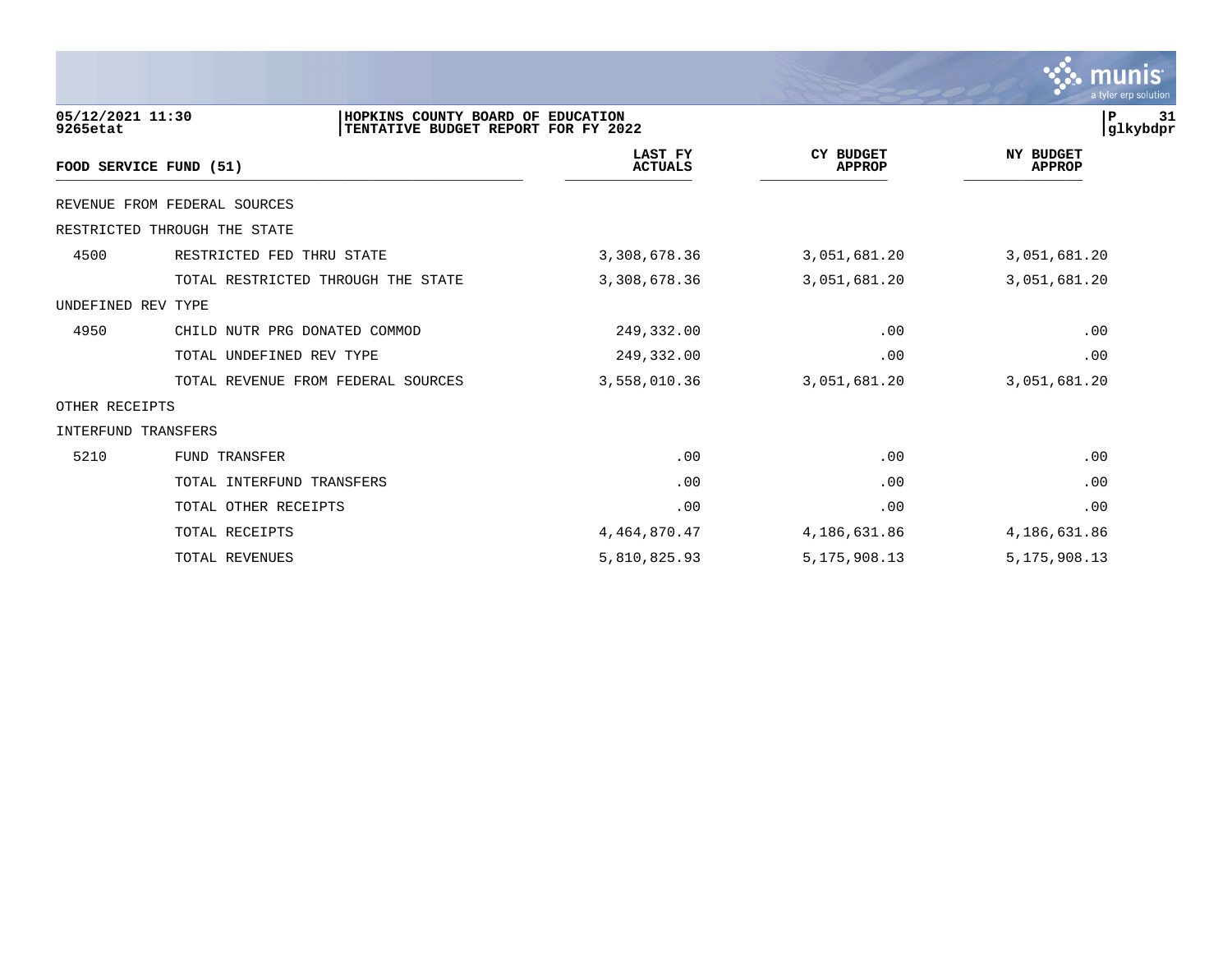

## **05/12/2021 11:30 |HOPKINS COUNTY BOARD OF EDUCATION |P 32 9265etat |TENTATIVE BUDGET REPORT FOR FY 2022 |glkybdpr**

| <b>FOOD SERVICE FUND (51)</b>                                                                                                                                                                                                                                                                                            | LAST FY<br><b>ACTUALS</b>                                                                                                 | <b>CY BUDGET</b><br><b>APPROP</b>                                                                                                 | NY BUDGET<br><b>APPROP</b>                                                                                                         |
|--------------------------------------------------------------------------------------------------------------------------------------------------------------------------------------------------------------------------------------------------------------------------------------------------------------------------|---------------------------------------------------------------------------------------------------------------------------|-----------------------------------------------------------------------------------------------------------------------------------|------------------------------------------------------------------------------------------------------------------------------------|
| EXPENDITURES                                                                                                                                                                                                                                                                                                             |                                                                                                                           |                                                                                                                                   |                                                                                                                                    |
| 3100<br>FOOD SERVICE OPERATION                                                                                                                                                                                                                                                                                           |                                                                                                                           |                                                                                                                                   |                                                                                                                                    |
| 0100<br>SALARIES PERSONNEL SERVICES<br>0200<br>EMPLOYEE BENEFITS<br>0280<br>ON-BEHALF<br>0300<br>PURCHASED PROF AND TECH SERV<br>0400<br>PURCHASED PROPERTY SERVICES<br>0500<br>OTHER PURCHASED SERVICES<br>0600<br><b>SUPPLIES</b><br>0700<br>PROPERTY<br>0800<br>DEBT SERVICE AND MISCELLANEOUS<br>0840<br>CONTINGENCY | 1,263,969.57<br>840,646.09<br>616,862.89<br>4,922.46<br>31,844.50<br>12,042.96<br>1,787,568.35<br>21,480.00<br>.00<br>.00 | 1,294,296.95<br>451,375.99<br>476,962.24<br>6,750.00<br>117,000.00<br>41,900.00<br>2,064,642.95<br>21,480.00<br>.00<br>701,500.00 | 1,294,296.95<br>451, 375.99<br>476,962.24<br>6,750.00<br>117,000.00<br>41,900.00<br>2,064,642.95<br>21,480.00<br>.00<br>701,500.00 |
| TOTAL 3100<br>FOOD SERVICE OPERATION                                                                                                                                                                                                                                                                                     | 4,579,336.82                                                                                                              | 5, 175, 908. 13                                                                                                                   | 5, 175, 908. 13                                                                                                                    |
| TOTAL EXPENDITURES                                                                                                                                                                                                                                                                                                       | 4,579,336.82                                                                                                              | 5, 175, 908. 13                                                                                                                   | 5, 175, 908. 13                                                                                                                    |
| TOTAL FOR FOOD SERVICE FUND (51)                                                                                                                                                                                                                                                                                         | 1,231,489.11                                                                                                              | .00                                                                                                                               | .00                                                                                                                                |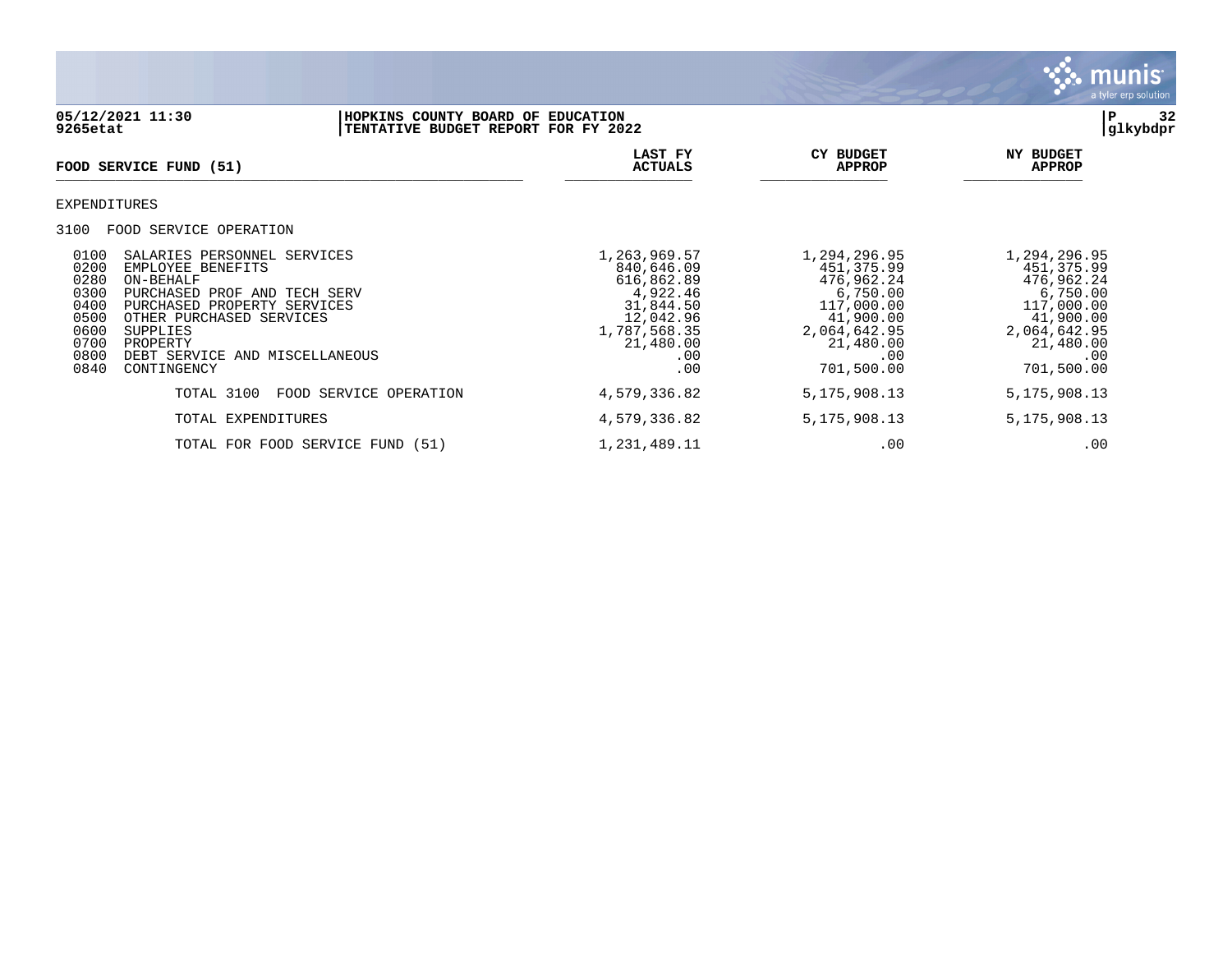|                              |                                                                          |                           |                                   | a tyler erp solution              |
|------------------------------|--------------------------------------------------------------------------|---------------------------|-----------------------------------|-----------------------------------|
| 05/12/2021 11:30<br>9265etat | HOPKINS COUNTY BOARD OF EDUCATION<br>TENTATIVE BUDGET REPORT FOR FY 2022 |                           |                                   | Р<br>33<br>glkybdpr               |
|                              | CHILD CARE CENTER (52)                                                   | LAST FY<br><b>ACTUALS</b> | <b>CY BUDGET</b><br><b>APPROP</b> | <b>NY BUDGET</b><br><b>APPROP</b> |
| <b>REVENUES</b>              |                                                                          |                           |                                   |                                   |
|                              | 0999 BEGINNING BALANCE                                                   |                           |                                   |                                   |
|                              | TOTAL 0999 BEGINNING BALANCE                                             | 86,647.23                 | .00                               | .00                               |
| RECEIPTS                     |                                                                          |                           |                                   |                                   |
|                              | REVENUE FROM LOCAL SOURCES                                               |                           |                                   |                                   |
|                              | EARNINGS ON INVESTMENTS                                                  |                           |                                   |                                   |
| 1510<br>1510A                | INTEREST ON INVESTMENTS<br>INTEREST ON INVESTMENTS                       | 1,840.10<br>.00           | 190.00<br>.00                     | 190.00<br>.00                     |
|                              | TOTAL EARNINGS ON INVESTMENTS                                            | 1,840.10                  | 190.00                            | 190.00                            |
|                              | COMMUNITY SERVICE ACTIVITIES                                             |                           |                                   |                                   |
| 1810<br>1810A                | COMMUNITY SERVICE ACTIVITIES<br>COMMUNITY SERVICE ACTIVITIES             | 82,902.00<br>.00          | 91,024.87<br>.00                  | 91,024.87<br>$.00 \,$             |
|                              | TOTAL COMMUNITY SERVICE ACTIVITIES                                       | 82,902.00                 | 91,024.87                         | 91,024.87                         |
|                              | TOTAL REVENUE FROM LOCAL SOURCES                                         | 84,742.10                 | 91,214.87                         | 91, 214.87                        |
|                              | REVENUE FROM STATE SOURCES                                               |                           |                                   |                                   |
| RESTRICTED                   |                                                                          |                           |                                   |                                   |
| 3200<br>3200A                | RESTRICTED STATE REVENUE<br>RESTRICTED STATE REVENUE                     | 91.00<br>.00              | 13,520.32<br>.00                  | 13,520.32<br>.00                  |
|                              | TOTAL RESTRICTED                                                         | 91.00                     | 13,520.32                         | 13,520.32                         |
|                              | REVENUE FOR ON BEHALF PAYMENTS                                           |                           |                                   |                                   |
| 3900                         | ON BEHALF                                                                | 30,068.93                 | 27,361.02                         | 27,361.02                         |
|                              | TOTAL REVENUE FOR ON BEHALF PAYMENTS                                     | 30,068.93                 | 27,361.02                         | 27,361.02                         |
|                              | TOTAL REVENUE FROM STATE SOURCES                                         | 30,159.93                 | 40,881.34                         | 40,881.34                         |
|                              | TOTAL RECEIPTS                                                           | 114,902.03                | 132,096.21                        | 132,096.21                        |
|                              | TOTAL REVENUES                                                           | 201,549.26                | 132,096.21                        | 132,096.21                        |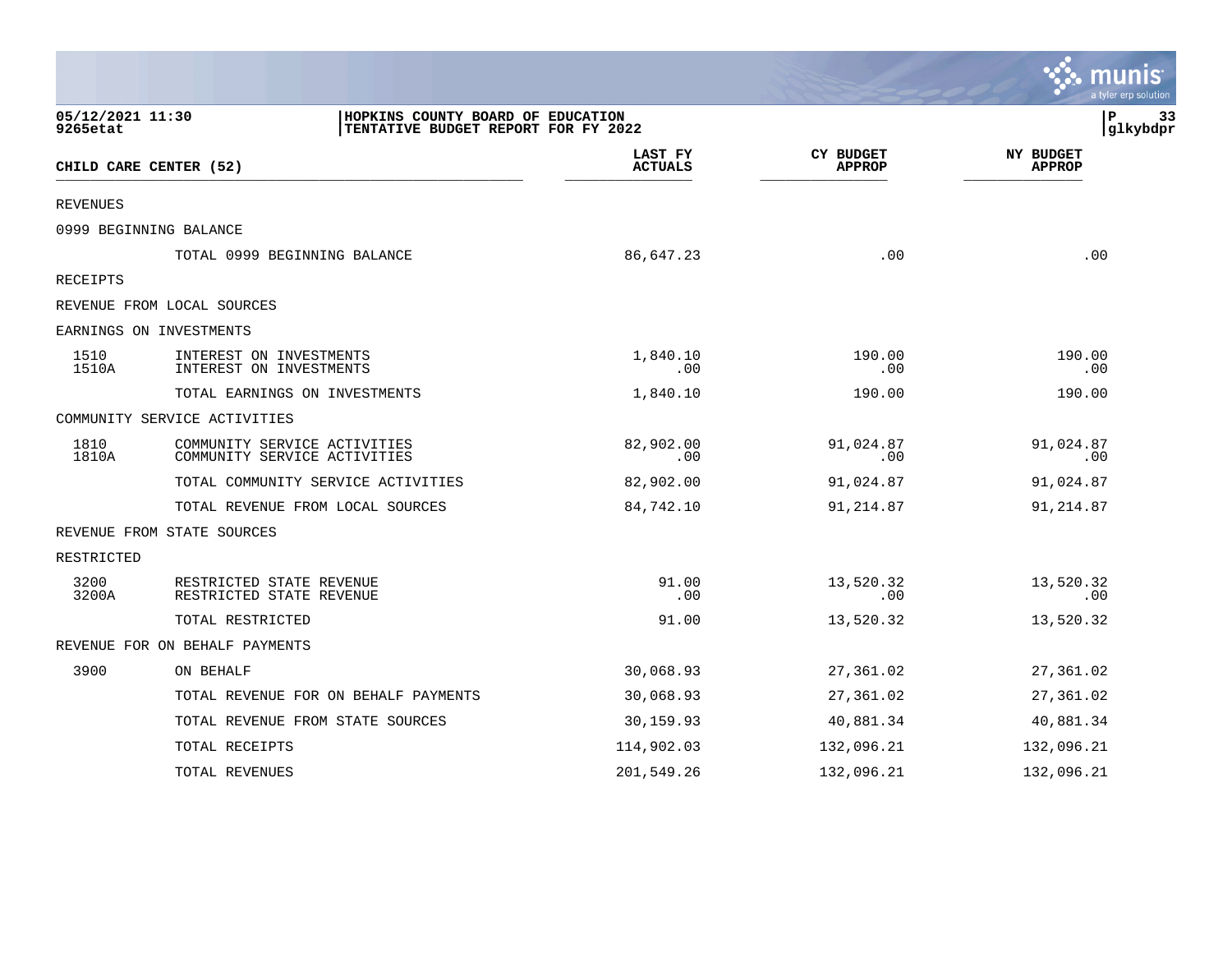|                                                                                                                                                                                                                                                                                                                   |                                                                                                      |                                                                                                   | $m$ unis<br>a tyler erp solution                                                                  |
|-------------------------------------------------------------------------------------------------------------------------------------------------------------------------------------------------------------------------------------------------------------------------------------------------------------------|------------------------------------------------------------------------------------------------------|---------------------------------------------------------------------------------------------------|---------------------------------------------------------------------------------------------------|
| 05/12/2021 11:30<br>HOPKINS COUNTY BOARD OF EDUCATION<br>TENTATIVE BUDGET REPORT FOR FY 2022<br>9265etat                                                                                                                                                                                                          |                                                                                                      |                                                                                                   | ∣₽<br>34<br> glkybdpr                                                                             |
| CHILD CARE CENTER (52)                                                                                                                                                                                                                                                                                            | LAST FY<br><b>ACTUALS</b>                                                                            | <b>CY BUDGET</b><br><b>APPROP</b>                                                                 | <b>NY BUDGET</b><br><b>APPROP</b>                                                                 |
| <b>EXPENDITURES</b>                                                                                                                                                                                                                                                                                               |                                                                                                      |                                                                                                   |                                                                                                   |
| RESTRICT TO REV & BAL SHT ONLY<br>0000                                                                                                                                                                                                                                                                            |                                                                                                      |                                                                                                   |                                                                                                   |
| UNDEFINED EXP OBJ                                                                                                                                                                                                                                                                                                 | .00                                                                                                  | .00                                                                                               | .00                                                                                               |
| TOTAL 0000<br>RESTRICT TO REV & BAL SHT ONLY                                                                                                                                                                                                                                                                      | .00                                                                                                  | .00                                                                                               | .00                                                                                               |
| DAY CARE OPERATIONS<br>3200                                                                                                                                                                                                                                                                                       |                                                                                                      |                                                                                                   |                                                                                                   |
| 0100<br>SALARIES PERSONNEL SERVICES<br>0200<br>EMPLOYEE BENEFITS<br>0280<br>ON-BEHALF<br>0300<br>PURCHASED PROF AND TECH SERV<br>0400<br>PURCHASED PROPERTY SERVICES<br>0500<br>OTHER PURCHASED SERVICES<br>0600<br>SUPPLIES<br>0700<br>PROPERTY<br>0800<br>DEBT SERVICE AND MISCELLANEOUS<br>0900<br>OTHER ITEMS | 61,612.10<br>24,053.74<br>30,068.93<br>2,326.00<br>194.91<br>996.14<br>9,807.13<br>.00<br>.00<br>.00 | 74,345.11<br>18,878.40<br>27,361.02<br>800.00<br>.00<br>3,200.00<br>7,511.68<br>.00<br>.00<br>.00 | 74,345.11<br>18,878.40<br>27,361.02<br>800.00<br>.00<br>3,200.00<br>7,511.68<br>.00<br>.00<br>.00 |
| TOTAL 3200<br>DAY CARE OPERATIONS                                                                                                                                                                                                                                                                                 | 129,058.95                                                                                           | 132,096.21                                                                                        | 132,096.21                                                                                        |
| 5200<br><b>FUND TRANSFERS</b>                                                                                                                                                                                                                                                                                     |                                                                                                      |                                                                                                   |                                                                                                   |
| 0900<br>OTHER ITEMS                                                                                                                                                                                                                                                                                               | .00                                                                                                  | .00                                                                                               | .00                                                                                               |
| TOTAL 5200<br><b>FUND TRANSFERS</b>                                                                                                                                                                                                                                                                               | .00                                                                                                  | .00                                                                                               | .00                                                                                               |

 $\mathcal{L}$ 

TOTAL EXPENDITURES 129,058.95 132,096.21 132,096.21 TOTAL FOR CHILD CARE CENTER (52)  $72,490.31$  .00 .00 .00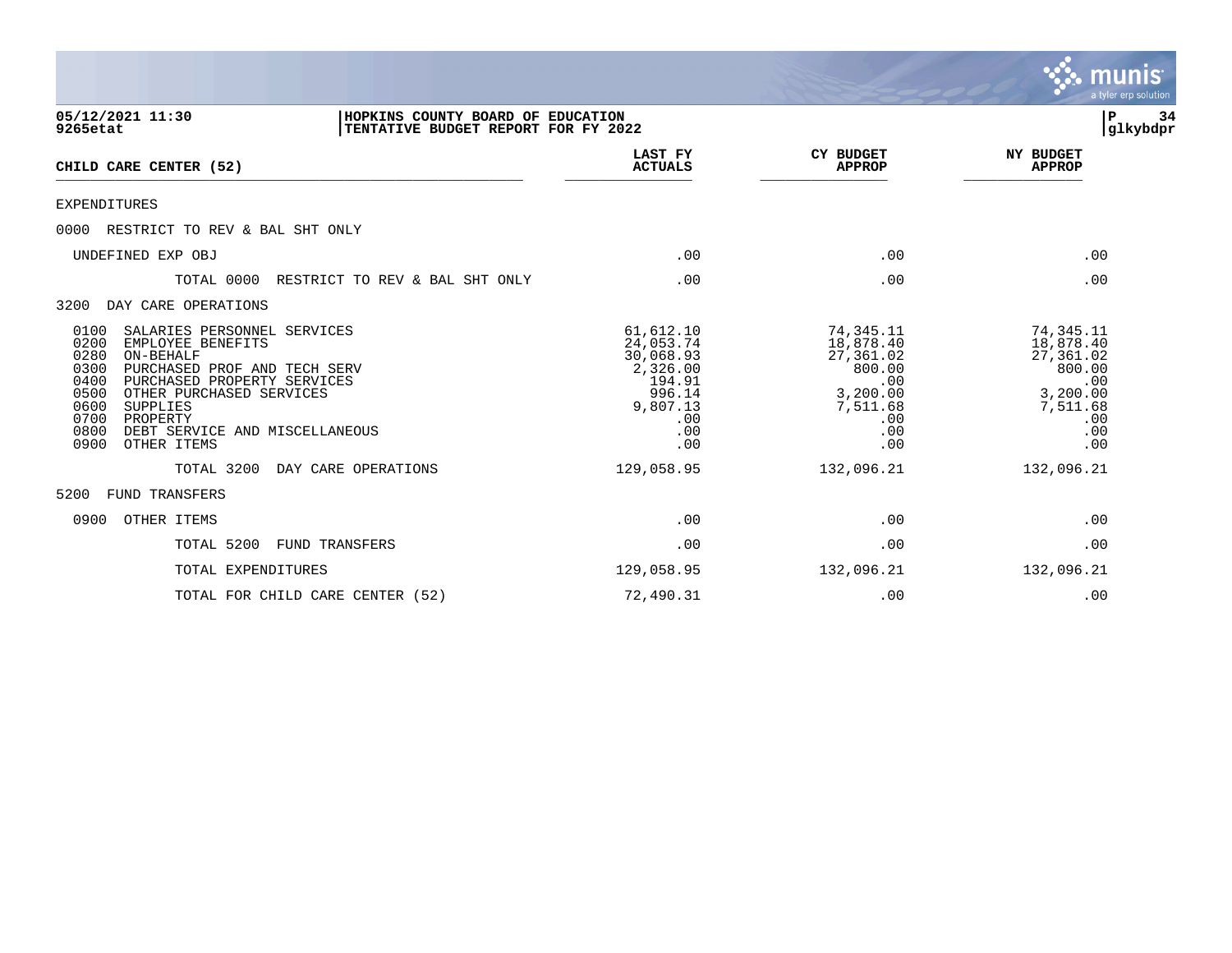

## **05/12/2021 11:30 |HOPKINS COUNTY BOARD OF EDUCATION |P 35 9265etat |TENTATIVE BUDGET REPORT FOR FY 2022 |glkybdpr**

| FIDUCIARY FUND AGENCY FUNDS (61)           | LAST FY<br><b>ACTUALS</b> | CY BUDGET<br><b>APPROP</b> | <b>NY BUDGET</b><br>APPROP |
|--------------------------------------------|---------------------------|----------------------------|----------------------------|
| EXPENDITURES                               |                           |                            |                            |
| 3300<br>COMMUNITY SERVICES                 |                           |                            |                            |
| 0600<br>SUPPLIES                           | .00                       | .00                        | .00                        |
| TOTAL 3300<br>COMMUNITY SERVICES           | .00                       | .00                        | .00                        |
| TOTAL EXPENDITURES                         | .00                       | .00                        | .00                        |
| TOTAL FOR FIDUCIARY FUND AGENCY FUNDS (61) | .00                       | .00                        | .00                        |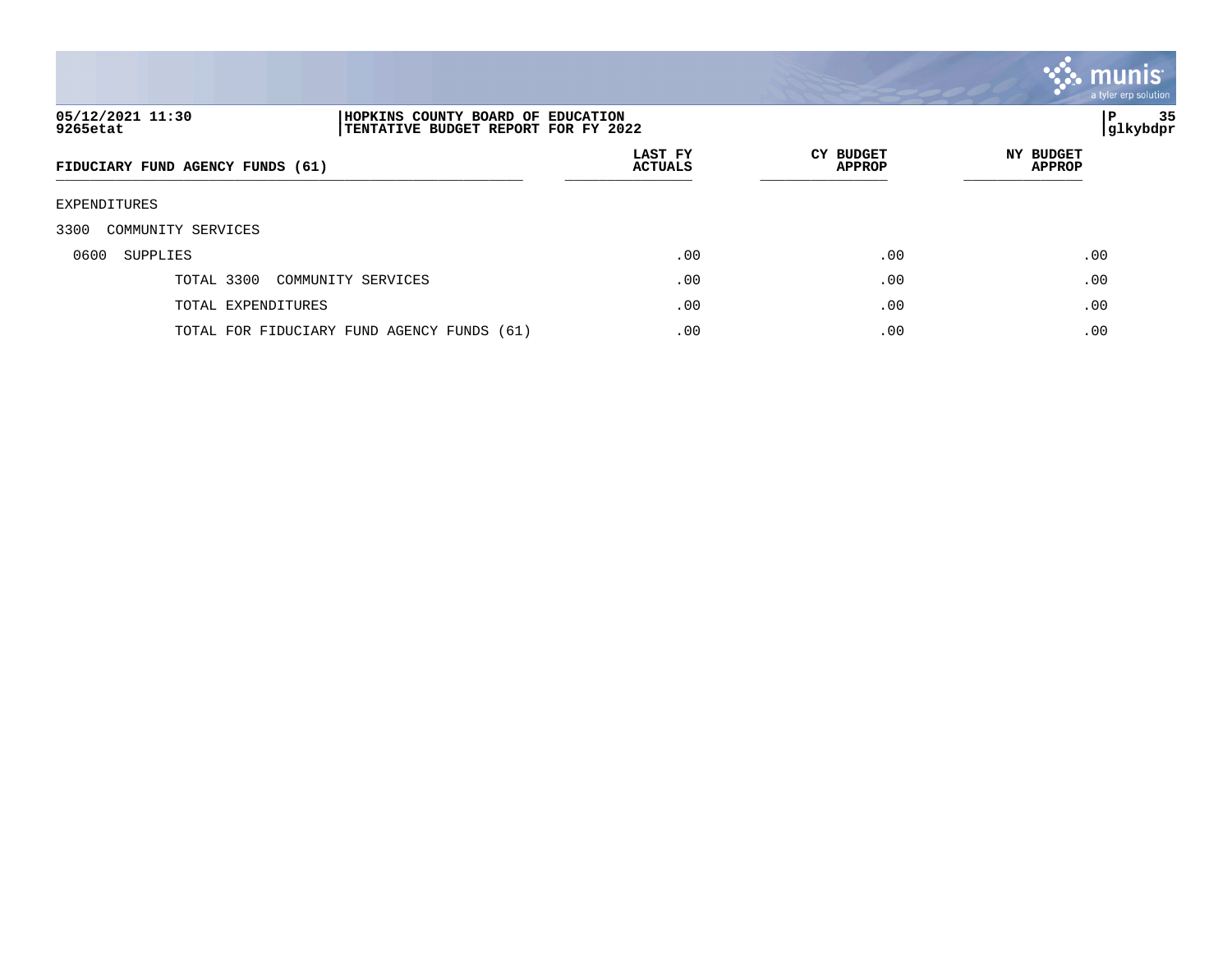|                              |                                                                          |                           |                                   | a tyler erp solution              |
|------------------------------|--------------------------------------------------------------------------|---------------------------|-----------------------------------|-----------------------------------|
| 05/12/2021 11:30<br>9265etat | HOPKINS COUNTY BOARD OF EDUCATION<br>TENTATIVE BUDGET REPORT FOR FY 2022 |                           |                                   | 36<br>P<br> glkybdpr              |
|                              | FIDUCIARY PPP TRUST FUND (7000)                                          | LAST FY<br><b>ACTUALS</b> | <b>CY BUDGET</b><br><b>APPROP</b> | <b>NY BUDGET</b><br><b>APPROP</b> |
| <b>REVENUES</b>              |                                                                          |                           |                                   |                                   |
|                              | 0999 BEGINNING BALANCE                                                   |                           |                                   |                                   |
|                              | TOTAL 0999 BEGINNING BALANCE                                             | 104,299.98                | .00                               | .00                               |
| <b>RECEIPTS</b>              |                                                                          |                           |                                   |                                   |
|                              | REVENUE FROM LOCAL SOURCES                                               |                           |                                   |                                   |
|                              | EARNINGS ON INVESTMENTS                                                  |                           |                                   |                                   |
| 1510                         | INTEREST ON INVESTMENTS                                                  | 2,836.74                  | .00                               | .00                               |
|                              | TOTAL EARNINGS ON INVESTMENTS                                            | 2,836.74                  | .00                               | .00                               |
|                              | OTHER REVENUE FROM LOCAL SOURCES                                         |                           |                                   |                                   |
| 1920                         | CONTRIBUTIONS DONATIONS                                                  | .00                       | .00                               | .00                               |
|                              | TOTAL OTHER REVENUE FROM LOCAL SOURCES                                   | .00                       | .00                               | .00                               |
|                              | TOTAL REVENUE FROM LOCAL SOURCES                                         | 2,836.74                  | .00                               | .00                               |
| OTHER RECEIPTS               |                                                                          |                           |                                   |                                   |
| INTERFUND TRANSFERS          |                                                                          |                           |                                   |                                   |
| 5210                         | FUND TRANSFER                                                            | .00                       | .00                               | .00                               |
|                              | TOTAL INTERFUND TRANSFERS                                                | .00                       | $.00 \,$                          | .00                               |
|                              | TOTAL OTHER RECEIPTS                                                     | .00                       | .00                               | .00                               |
|                              | TOTAL RECEIPTS                                                           | 2,836.74                  | .00                               | .00                               |
|                              | TOTAL REVENUES                                                           | 107,136.72                | .00                               | .00                               |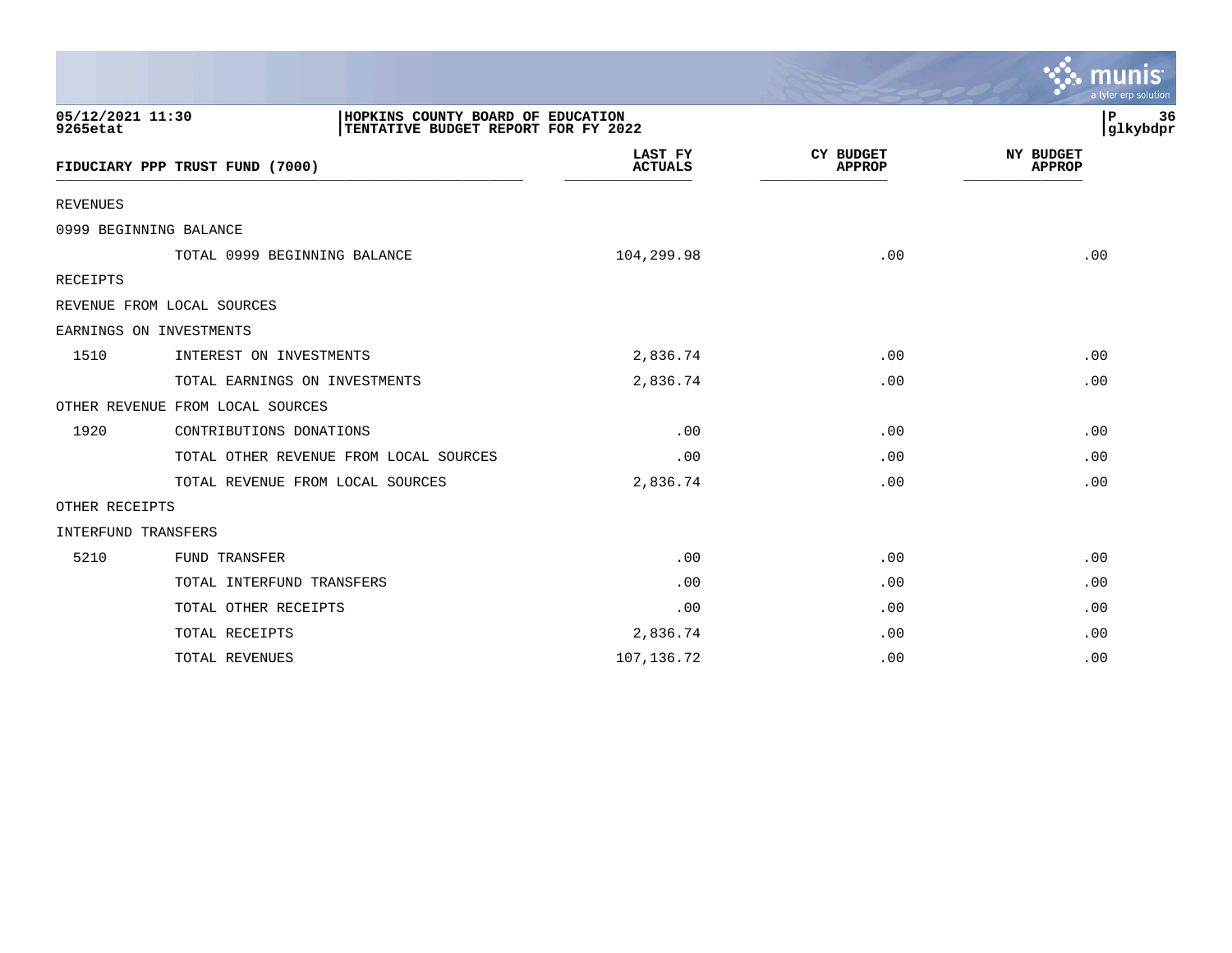

### **05/12/2021 11:30 |HOPKINS COUNTY BOARD OF EDUCATION |P 37 9265etat |TENTATIVE BUDGET REPORT FOR FY 2022 |glkybdpr**

| FIDUCIARY PPP TRUST FUND (7000)           | LAST FY<br><b>ACTUALS</b> | <b>CY BUDGET</b><br>APPROP | <b>NY BUDGET</b><br>APPROP |
|-------------------------------------------|---------------------------|----------------------------|----------------------------|
| EXPENDITURES                              |                           |                            |                            |
| 3300<br>COMMUNITY SERVICES                |                           |                            |                            |
| 0600<br>SUPPLIES                          | 6,000.00                  | .00                        | .00                        |
| TOTAL 3300<br>COMMUNITY SERVICES          | 6,000.00                  | .00                        | .00                        |
| TOTAL EXPENDITURES                        | 6,000.00                  | .00                        | .00                        |
| TOTAL FOR FIDUCIARY PPP TRUST FUND (7000) | 101,136.72                | .00                        | .00                        |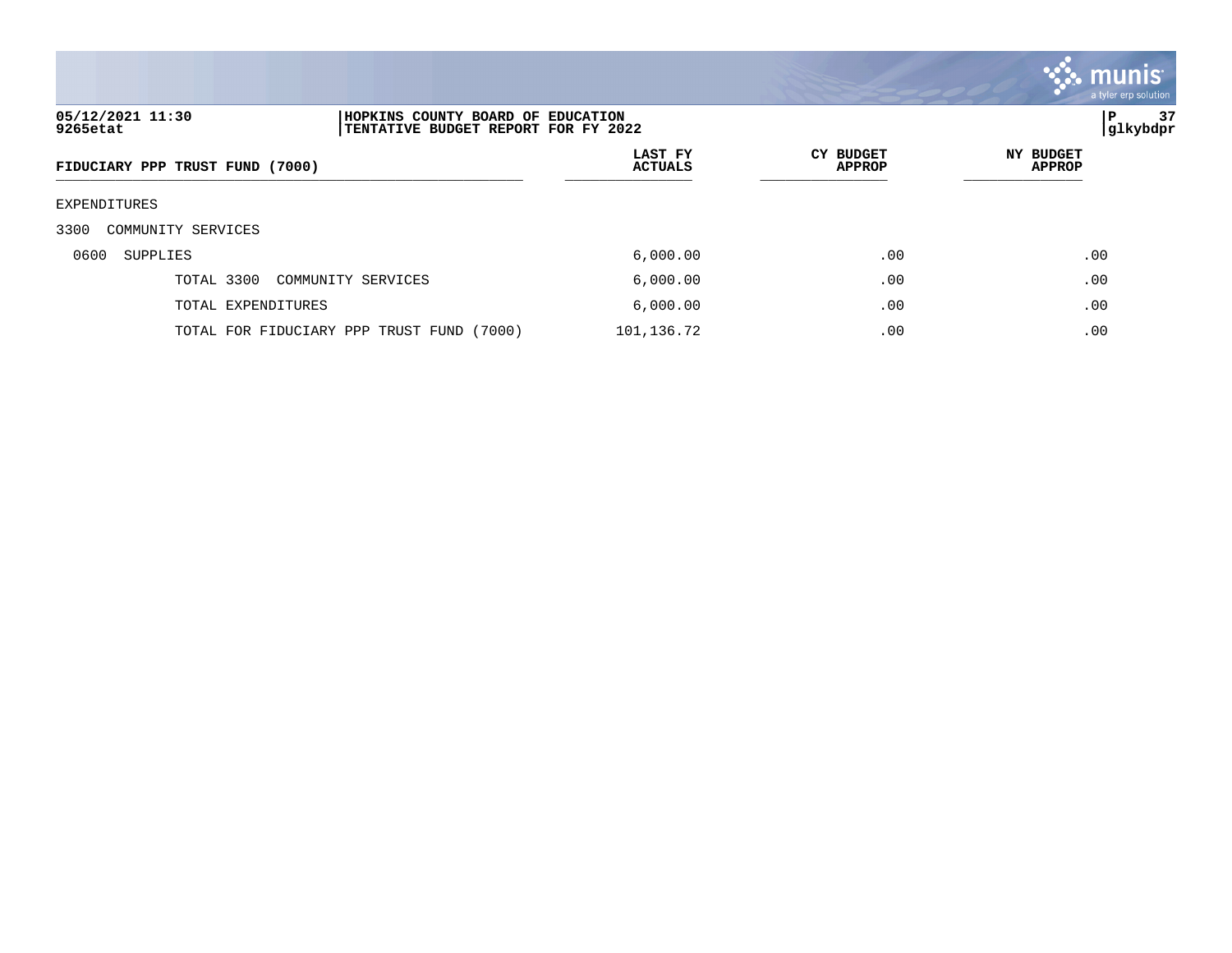|                              |                                                                           |                                                                          |                            | <b>::: munis</b><br>a tyler erp solution |
|------------------------------|---------------------------------------------------------------------------|--------------------------------------------------------------------------|----------------------------|------------------------------------------|
| 05/12/2021 11:30<br>9265etat |                                                                           | HOPKINS COUNTY BOARD OF EDUCATION<br>TENTATIVE BUDGET REPORT FOR FY 2022 |                            | P<br>38<br>glkybdpr                      |
| GOVERNMENTAL ASSETS (8)      |                                                                           | LAST FY<br><b>ACTUALS</b>                                                | <b>CY BUDGET</b><br>APPROP | <b>NY BUDGET</b><br><b>APPROP</b>        |
| REVENUES                     |                                                                           |                                                                          |                            |                                          |
| RECEIPTS                     |                                                                           |                                                                          |                            |                                          |
| OTHER RECEIPTS               |                                                                           |                                                                          |                            |                                          |
|                              | SALE OR COMP FOR LOSS OF ASSETS                                           |                                                                          |                            |                                          |
| 5311<br>5331<br>5341         | SALE OF LAND & IMPROVEMENTS<br>SALE OF BUILDINGS<br>SALE OF EQUIPMENT ETC | .00<br>.00<br>$-32, 220.16$                                              | .00<br>.00<br>.00          | .00<br>.00<br>.00                        |
|                              | TOTAL SALE OR COMP FOR LOSS OF ASSETS                                     | $-32,220.16$                                                             | .00                        | .00                                      |
|                              | TOTAL OTHER RECEIPTS                                                      | $-32,220.16$                                                             | .00                        | .00                                      |
|                              | TOTAL RECEIPTS                                                            | $-32, 220.16$                                                            | .00                        | .00                                      |
|                              |                                                                           |                                                                          |                            |                                          |

 $\mathcal{L}^{\bullet}$  .

TOTAL REVENUES .00 .00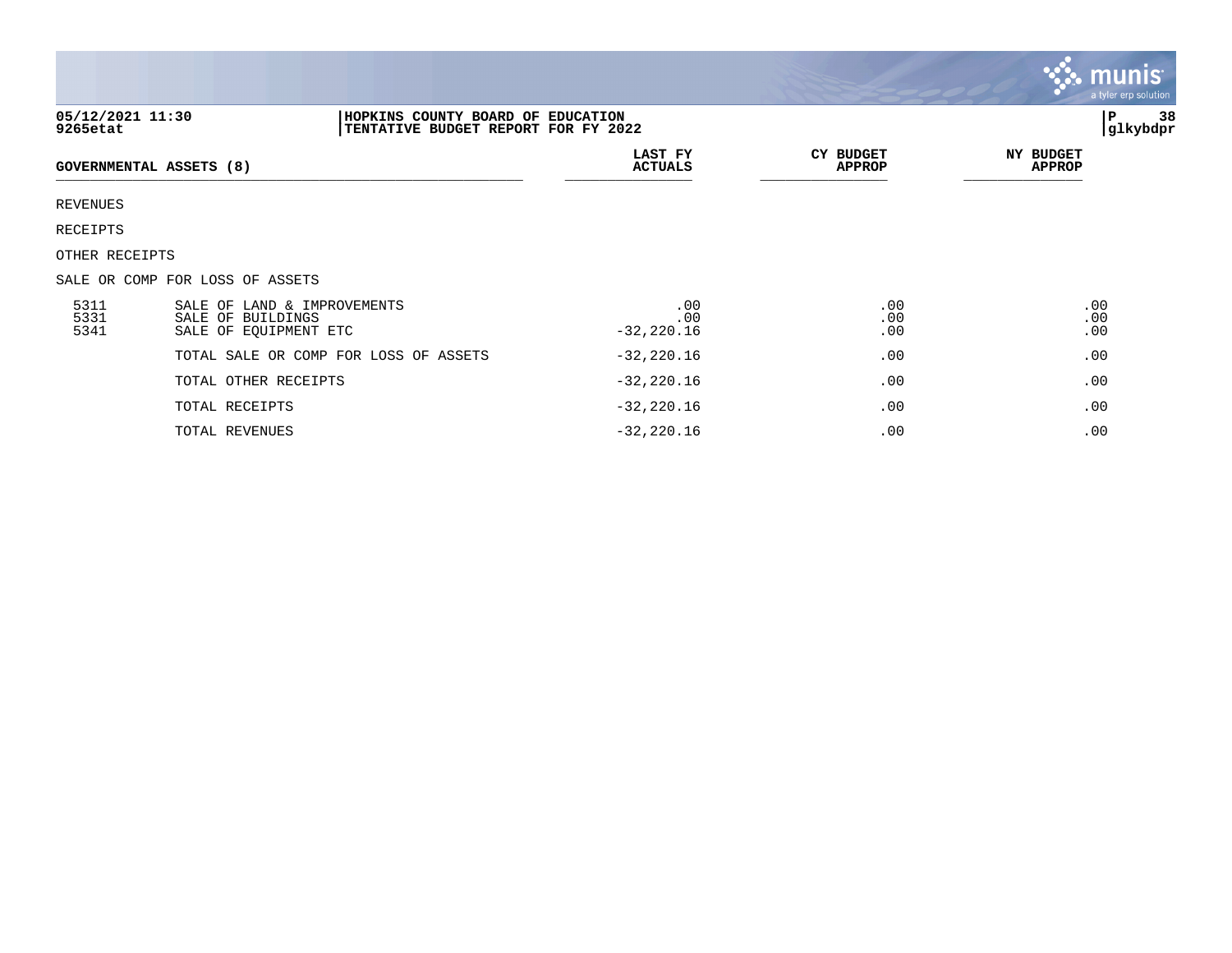

| 05/12/2021 11:30<br>9265etat        | HOPKINS COUNTY BOARD OF EDUCATION<br>TENTATIVE BUDGET REPORT FOR FY 2022 |                           |                            | 39<br>l P<br> glkybdpr            |
|-------------------------------------|--------------------------------------------------------------------------|---------------------------|----------------------------|-----------------------------------|
| GOVERNMENTAL ASSETS (8)             |                                                                          | LAST FY<br><b>ACTUALS</b> | CY BUDGET<br><b>APPROP</b> | <b>NY BUDGET</b><br><b>APPROP</b> |
| EXPENDITURES                        |                                                                          |                           |                            |                                   |
| 2100 STUDENT SUPPORT SERVICES       |                                                                          |                           |                            |                                   |
| 0700 PROPERTY                       |                                                                          | 15,484.04                 | .00                        | .00                               |
|                                     | TOTAL 2100 STUDENT SUPPORT SERVICES                                      | 15,484.04                 | .00                        | .00                               |
| 2200 INSTRUCTIONAL STAFF SUPP SERV  |                                                                          |                           |                            |                                   |
| 0700 PROPERTY                       |                                                                          | .00                       | .00                        | .00                               |
|                                     | TOTAL 2200 INSTRUCTIONAL STAFF SUPP SERV                                 | .00                       | .00                        | .00                               |
| 2300 DISTRICT ADMIN SUPPORT         |                                                                          |                           |                            |                                   |
| 0700 PROPERTY                       |                                                                          | 9,887.08                  | .00                        | .00                               |
|                                     | TOTAL 2300 DISTRICT ADMIN SUPPORT                                        | 9,887.08                  | .00                        | .00                               |
| 2400 SCHOOL ADMIN SUPPORT           |                                                                          |                           |                            |                                   |
| 0700 PROPERTY                       |                                                                          | 31,859.74                 | .00                        | .00                               |
|                                     | TOTAL 2400 SCHOOL ADMIN SUPPORT                                          | 31,859.74                 | .00                        | .00                               |
| 2500 BUSINESS SUPPORT SERVICES      |                                                                          |                           |                            |                                   |
| 0700 PROPERTY                       |                                                                          | 57,768.65                 | .00                        | .00                               |
|                                     | TOTAL 2500 BUSINESS SUPPORT SERVICES                                     | 57,768.65                 | .00                        | .00                               |
| 2600 PLANT OPERATIONS & MAINTENANCE |                                                                          |                           |                            |                                   |
| 0700 PROPERTY                       |                                                                          | 1,615,733.74              | .00                        | .00                               |
|                                     | TOTAL 2600 PLANT OPERATIONS & MAINTENANCE                                | 1,615,733.74              | .00                        | .00                               |
| 2700 STUDENT TRANSPORTATION         |                                                                          |                           |                            |                                   |
| 0700 PROPERTY                       |                                                                          | 339,496.30                | .00                        | .00                               |
|                                     | TOTAL 2700 STUDENT TRANSPORTATION                                        | 339,496.30                | .00                        | .00                               |
| 3300 COMMUNITY SERVICES             |                                                                          |                           |                            |                                   |
| 0700 PROPERTY                       |                                                                          | .00                       | .00                        | .00                               |
|                                     | TOTAL 3300 COMMUNITY SERVICES                                            | .00                       | .00                        | .00                               |
| 4200 LAND IMPROVEMENTS              |                                                                          |                           |                            |                                   |

0700 PROPERTY .00 .00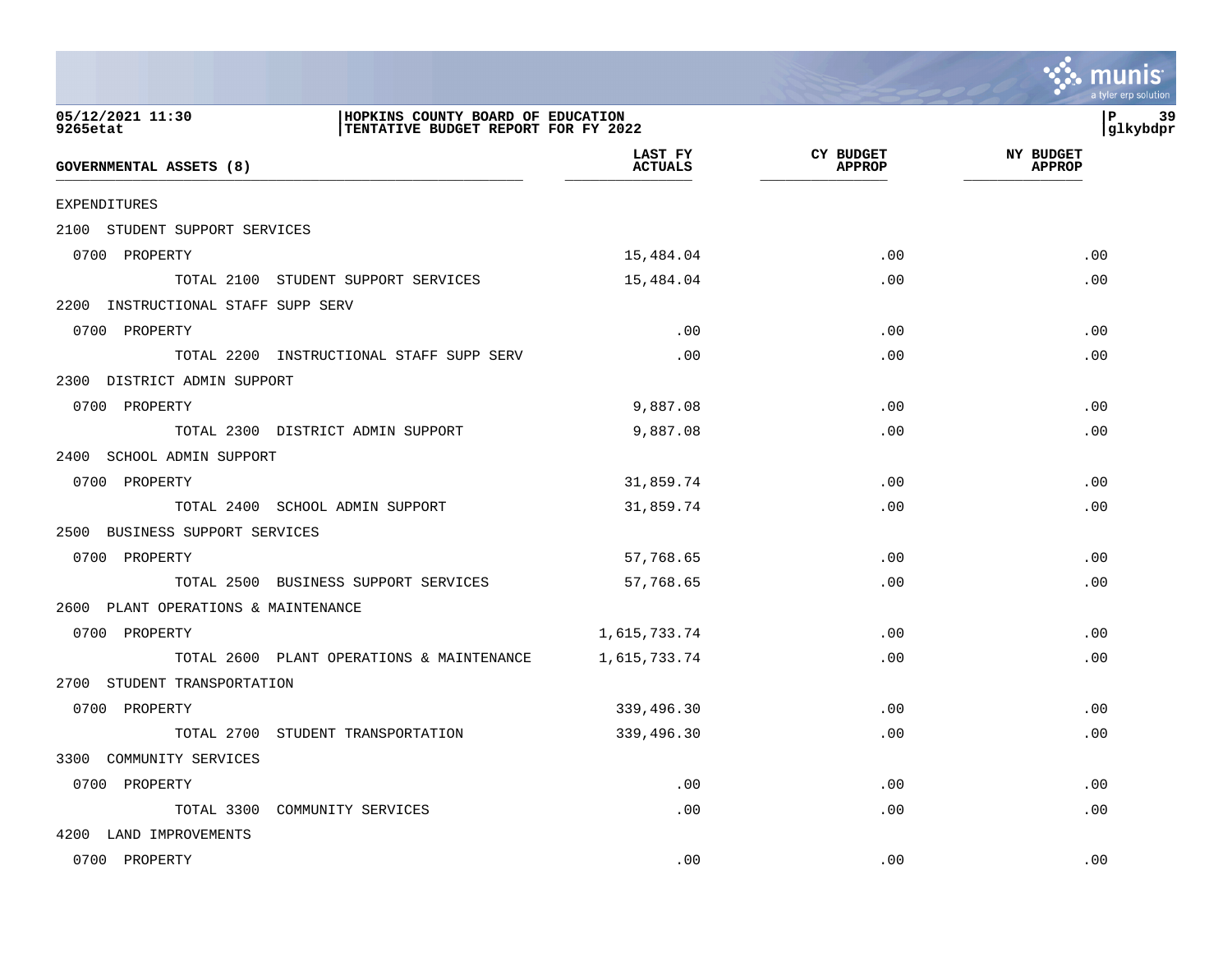|                                                                                                          |                           |                                   | $\mathbb{C}$ munis<br>a tyler erp solution |
|----------------------------------------------------------------------------------------------------------|---------------------------|-----------------------------------|--------------------------------------------|
| 05/12/2021 11:30<br>HOPKINS COUNTY BOARD OF EDUCATION<br>9265etat<br>TENTATIVE BUDGET REPORT FOR FY 2022 |                           |                                   | l P<br>40<br> glkybdpr                     |
| GOVERNMENTAL ASSETS (8)                                                                                  | LAST FY<br><b>ACTUALS</b> | <b>CY BUDGET</b><br><b>APPROP</b> | <b>NY BUDGET</b><br><b>APPROP</b>          |
| TOTAL 4200<br>LAND IMPROVEMENTS                                                                          | .00                       | .00                               | .00                                        |
| TOTAL EXPENDITURES                                                                                       | 2,070,229.55              | .00                               | .00                                        |
| TOTAL FOR GOVERNMENTAL ASSETS (8)                                                                        | $-2,102,449.71$           | .00                               | .00                                        |

and the contract of the contract of the contract of the contract of the contract of the contract of the contract of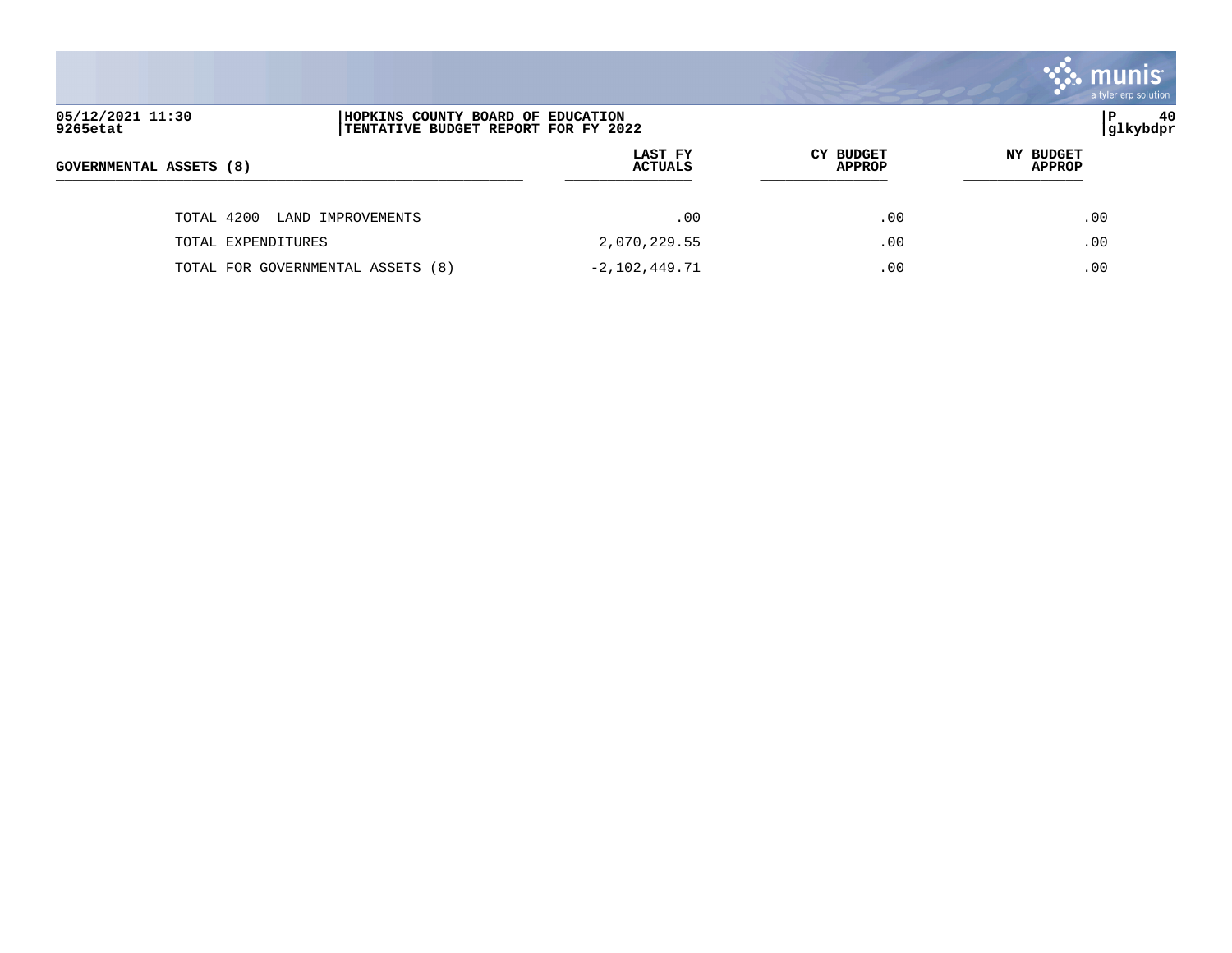|                              |                                                                          |                           |                                   | munis <sup>®</sup><br>a tyler erp solution |
|------------------------------|--------------------------------------------------------------------------|---------------------------|-----------------------------------|--------------------------------------------|
| 05/12/2021 11:30<br>9265etat | HOPKINS COUNTY BOARD OF EDUCATION<br>TENTATIVE BUDGET REPORT FOR FY 2022 |                           |                                   | 41<br> P<br> glkybdpr                      |
|                              | FOOD SERVICE ASSETS (81)                                                 | LAST FY<br><b>ACTUALS</b> | <b>CY BUDGET</b><br><b>APPROP</b> | NY BUDGET<br><b>APPROP</b>                 |
| REVENUES                     |                                                                          |                           |                                   |                                            |
| RECEIPTS                     |                                                                          |                           |                                   |                                            |
|                              | REVENUE FROM LOCAL SOURCES                                               |                           |                                   |                                            |
|                              | OTHER REVENUE FROM LOCAL SOURCES                                         |                           |                                   |                                            |
| 1930                         | GAIN ORLOSS SALE CAPITAL ASSET                                           | .00                       | .00                               | .00                                        |
|                              | TOTAL OTHER REVENUE FROM LOCAL SOURCES                                   | .00                       | .00                               | .00                                        |
|                              | TOTAL REVENUE FROM LOCAL SOURCES                                         | .00                       | .00                               | .00                                        |
|                              | TOTAL RECEIPTS                                                           | .00                       | .00                               | .00                                        |
|                              | TOTAL REVENUES                                                           | .00                       | .00                               | .00                                        |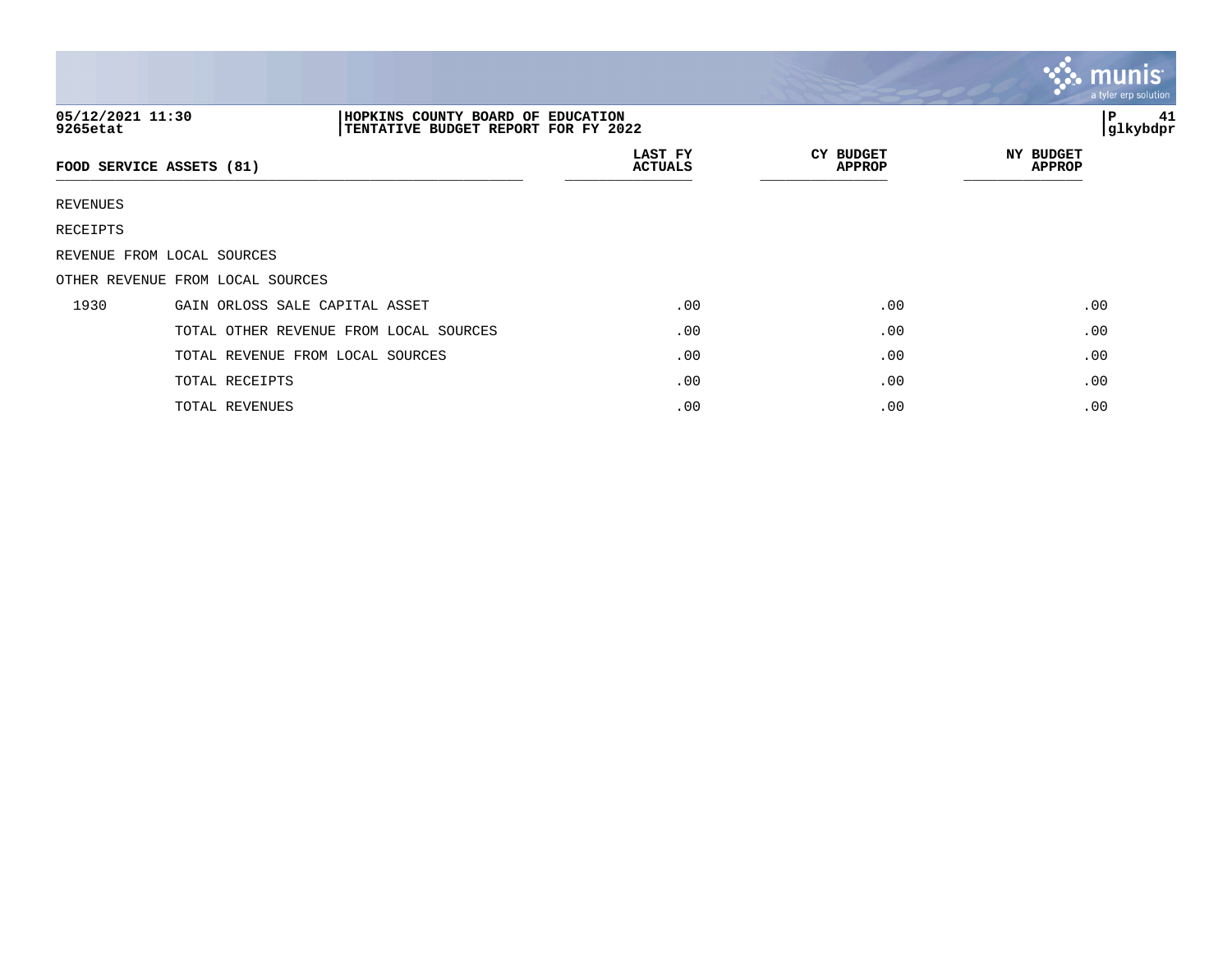

| 05/12/2021 11:30<br>9265etat   | HOPKINS COUNTY BOARD OF EDUCATION<br>TENTATIVE BUDGET REPORT FOR FY 2022 |                           |                                   | 42<br>ΙP<br> glkybdpr      |
|--------------------------------|--------------------------------------------------------------------------|---------------------------|-----------------------------------|----------------------------|
| FOOD SERVICE ASSETS (81)       |                                                                          | LAST FY<br><b>ACTUALS</b> | <b>CY BUDGET</b><br><b>APPROP</b> | NY BUDGET<br><b>APPROP</b> |
| EXPENDITURES                   |                                                                          |                           |                                   |                            |
| 3100<br>FOOD SERVICE OPERATION |                                                                          |                           |                                   |                            |
| 0700<br>PROPERTY               |                                                                          | 12,449.62                 | .00                               | .00                        |
| TOTAL 3100                     | FOOD SERVICE OPERATION                                                   | 12,449.62                 | .00                               | .00                        |
| TOTAL EXPENDITURES             |                                                                          | 12,449.62                 | .00                               | .00                        |
|                                | TOTAL FOR FOOD SERVICE ASSETS (81)                                       | $-12,449.62$              | .00                               | .00                        |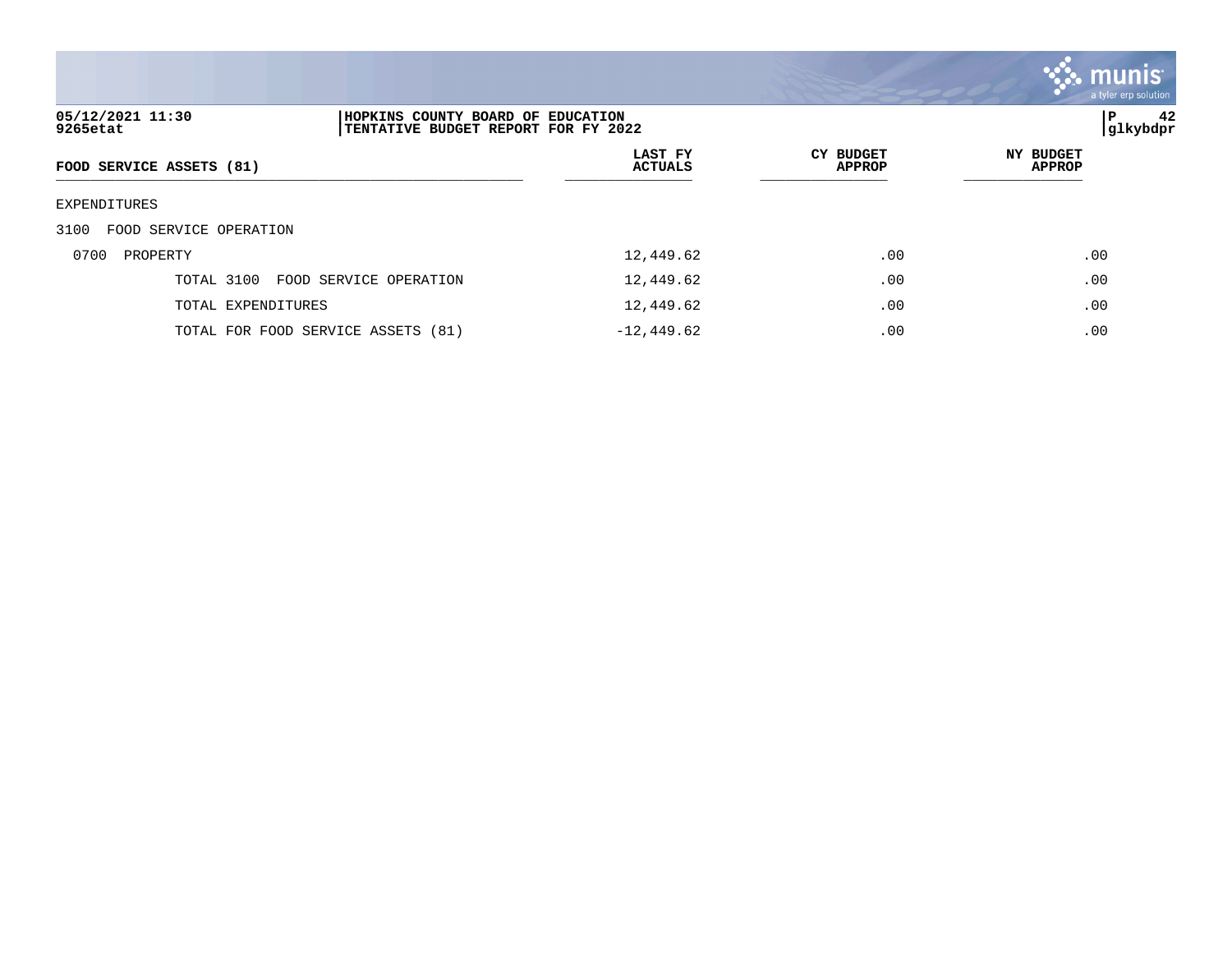

### **05/12/2021 11:30 |HOPKINS COUNTY BOARD OF EDUCATION |P 43 9265etat |TENTATIVE BUDGET REPORT FOR FY 2022 |glkybdpr**

| FOOD SERVICE ASSETS (81)        | LAST FY         | <b>CY BUDGET</b> | <b>NY BUDGET</b> |
|---------------------------------|-----------------|------------------|------------------|
|                                 | <b>ACTUALS</b>  | <b>APPROP</b>    | <b>APPROP</b>    |
| SUMMARY PAGE                    |                 |                  |                  |
| TOTAL OF REVENUES FUND 1        | 71,356,620.56   | 65,612,234.89    | 65,615,684.89    |
| TOTAL OF EXPENDITURES FUND 1    | 60,195,567.07   | 65, 612, 234.89  | 65,615,684.89    |
| TOTAL FOR FUND 1                | 11, 161, 053.49 | .00              | .00              |
| TOTAL OF REVENUES FUND 2        | 6,941,893.43    | 8,361,831.99     | 6,628,958.91     |
| TOTAL OF EXPENDITURES FUND 2    | 6,941,893.43    | 8,361,831.99     | 6,628,958.91     |
| TOTAL FOR FUND 2                | .00             | .00              | .00              |
| TOTAL OF REVENUES FUND 21       | 664,547.64      | 539,448.61       | .00              |
| TOTAL OF EXPENDITURES FUND 21   | 156,831.16      | 539,448.61       | .00              |
| TOTAL FOR FUND 21               | 507,716.48      | .00              | .00              |
| TOTAL OF REVENUES FUND 25       | .00             | .00              | .00              |
| TOTAL OF EXPENDITURES FUND 25   | .00             | .00              | .00              |
| TOTAL FOR FUND 25               | .00             | .00              | .00              |
| TOTAL OF REVENUES FUND 310      | 594,712.00      | 594,712.00       | 594,712.00       |
| TOTAL OF EXPENDITURES FUND 310  | 594,712.00      | 594,712.00       | 594,712.00       |
| TOTAL FOR FUND 310              | .00             | .00              | .00              |
| TOTAL OF REVENUES FUND 320      | 2,479,950.00    | 2,723,782.00     | 2,723,782.00     |
| TOTAL OF EXPENDITURES FUND 320  | 1,109,114.63    | 2,723,782.00     | 2,723,782.00     |
| TOTAL FOR FUND 320              | 1,370,835.37    | .00              | .00              |
| TOTAL OF REVENUES FUND 360      | 286, 913. 24    | .00              | .00              |
| TOTAL OF EXPENDITURES FUND 360  | 1,225,512.51    | .00              | .00              |
| TOTAL FOR FUND 360              | $-938,599.27$   | .00              | .00              |
| TOTAL OF REVENUES FUND 400      | 3,670,910.28    | 4,525,074.56     | 4,525,074.56     |
| TOTAL OF EXPENDITURES FUND 400  | 3,619,073.28    | 4,525,074.56     | 4,525,074.56     |
| TOTAL FOR FUND 400              | 51,837.00       | .00              | .00              |
| TOTAL OF REVENUES FUND 51       | 5,810,825.93    | 5,175,908.13     | 5,175,908.13     |
| TOTAL OF EXPENDITURES FUND 51   | 4,579,336.82    | 5,175,908.13     | 5,175,908.13     |
| TOTAL FOR FUND 51               | 1,231,489.11    | .00              | .00              |
| TOTAL OF REVENUES FUND 52       | 201,549.26      | 132,096.21       | 132,096.21       |
| TOTAL OF EXPENDITURES FUND 52   | 129,058.95      | 132,096.21       | 132,096.21       |
| TOTAL FOR FUND 52               | 72,490.31       | .00              | .00              |
| TOTAL OF REVENUES FUND 61       | .00             | .00              | .00              |
| TOTAL OF EXPENDITURES FUND 61   | .00             | .00              | .00              |
| TOTAL FOR FUND 61               | .00             | .00              | .00              |
| TOTAL OF REVENUES FUND 7000     | 107, 136. 72    | .00              | .00              |
| TOTAL OF EXPENDITURES FUND 7000 | 6,000.00        | .00              | .00              |
| TOTAL FOR FUND 7000             | 101,136.72      | .00              | .00              |
| TOTAL OF REVENUES FUND 8        | $-32,220.16$    | .00              | .00              |
| TOTAL OF EXPENDITURES FUND 8    | 2,070,229.55    | .00              | .00              |
| TOTAL FOR FUND 8                | $-2,102,449.71$ | .00              | .00              |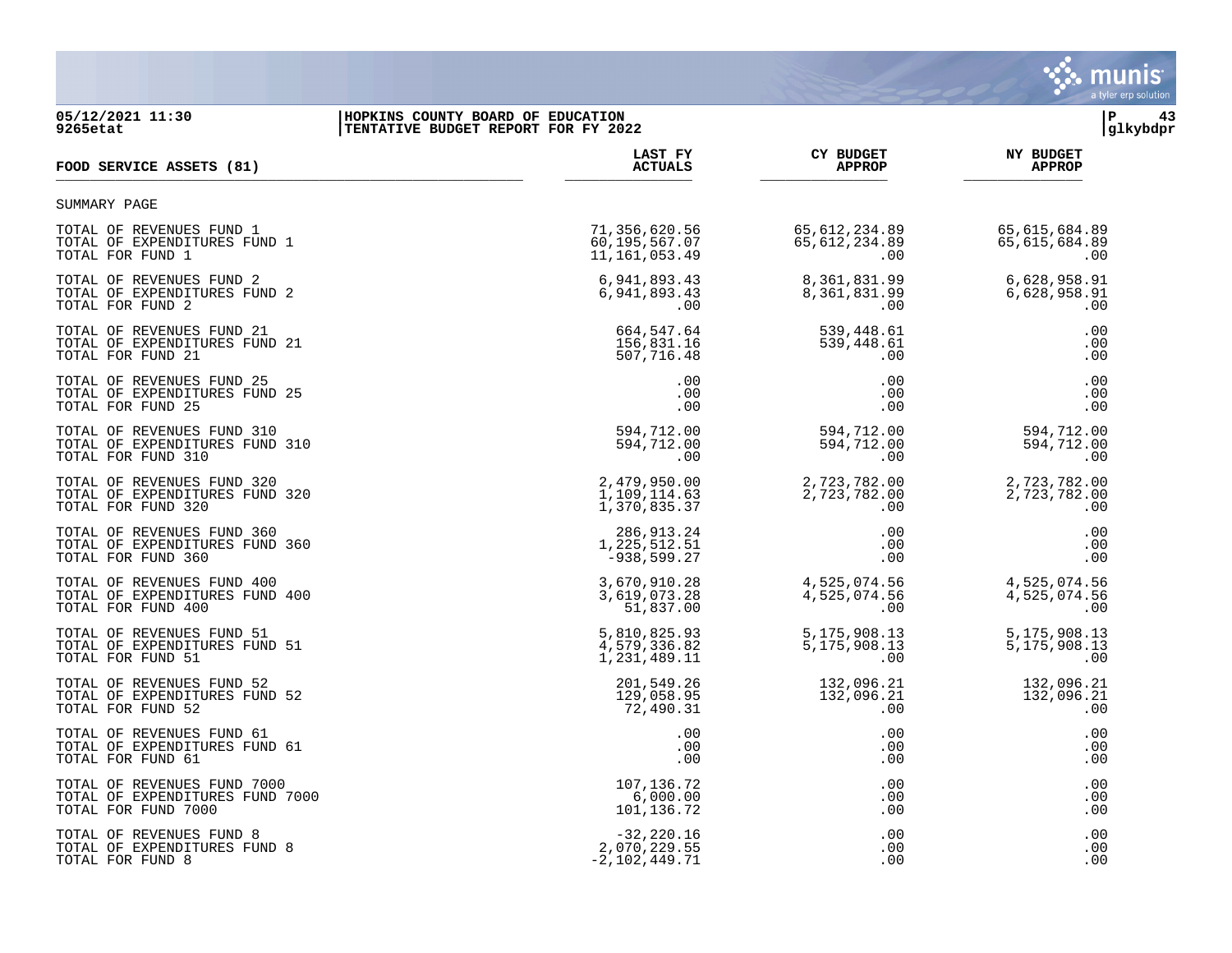|                                                                                 |                                                                              |                                                    |                                       | , munis $^{\scriptscriptstyle\mathsf{I}}$<br>a tyler erp solution |
|---------------------------------------------------------------------------------|------------------------------------------------------------------------------|----------------------------------------------------|---------------------------------------|-------------------------------------------------------------------|
| 05/12/2021 11:30<br>9265etat                                                    | HOPKINS COUNTY BOARD OF EDUCATION<br>TENTATIVE BUDGET REPORT FOR FY 2022     |                                                    |                                       | ∣P<br>44<br> glkybdpr                                             |
| FOOD SERVICE ASSETS (81)                                                        |                                                                              | LAST FY<br><b>ACTUALS</b>                          | <b>CY BUDGET</b><br><b>APPROP</b>     | <b>NY BUDGET</b><br><b>APPROP</b>                                 |
| TOTAL OF REVENUES FUND 81<br>TOTAL OF EXPENDITURES FUND 81<br>TOTAL FOR FUND 81 |                                                                              | .00<br>12,449.62<br>$-12, 449.62$                  | .00<br>.00<br>.00                     | .00<br>.00<br>.00                                                 |
|                                                                                 | GRAND TOTALS EXCLUDE THE TOTALS FOR FUNDS 360, 4XX, 6XX, 7XXX, 8XXX AND 9XXX |                                                    |                                       |                                                                   |
| GRAND TOTAL OF REVENUES<br>GRAND TOTAL OF EXPENDITURES<br>GRAND TOTAL           |                                                                              | 88,050,098.82<br>73,706,514.06<br>14, 343, 584. 76 | 83,140,013.83<br>83,140,013.83<br>.00 | 80,871,142.14<br>80,871,142.14<br>.00                             |

 $\bullet$ 

 $\sum_{\text{tion}}$